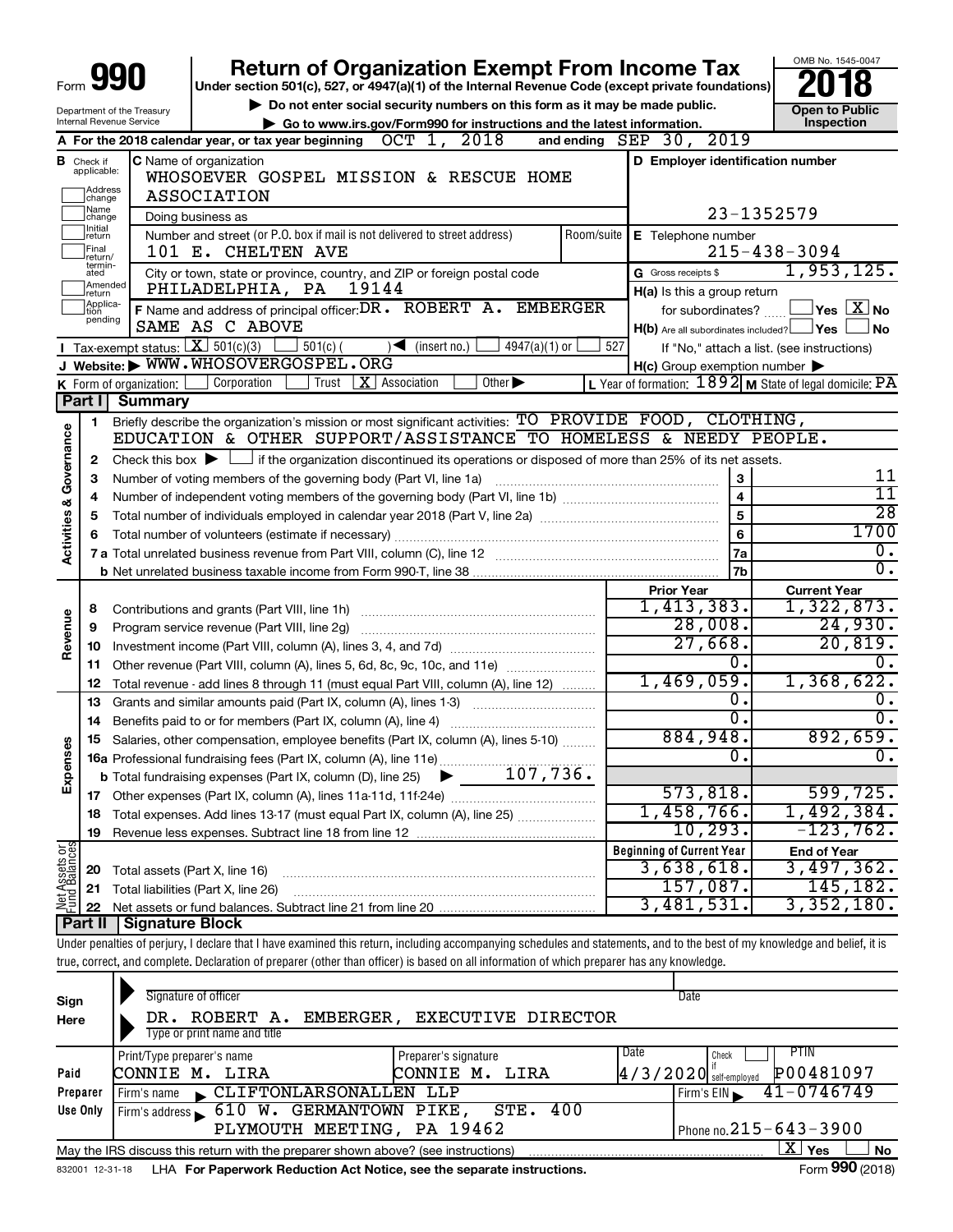|              | WHOSOEVER GOSPEL MISSION & RESCUE HOME                                                                                                                                                                                                                                                                                                                                                                                                                                                                           |
|--------------|------------------------------------------------------------------------------------------------------------------------------------------------------------------------------------------------------------------------------------------------------------------------------------------------------------------------------------------------------------------------------------------------------------------------------------------------------------------------------------------------------------------|
|              | 23-1352579<br>ASSOCIATION<br>Page 2<br>Form 990 (2018)                                                                                                                                                                                                                                                                                                                                                                                                                                                           |
|              | <b>Part III Statement of Program Service Accomplishments</b><br>$\boxed{\textbf{X}}$                                                                                                                                                                                                                                                                                                                                                                                                                             |
|              |                                                                                                                                                                                                                                                                                                                                                                                                                                                                                                                  |
| 1            | Briefly describe the organization's mission:<br>THE WHOSOEVER GOSPEL MISSION IS A CHRISTIAN NONPROFIT ORGANIZATION                                                                                                                                                                                                                                                                                                                                                                                               |
|              | WHOSE PURPOSE IS TO PROVIDE SHELTER, FOOD, CLOTHING, EDUCATION,                                                                                                                                                                                                                                                                                                                                                                                                                                                  |
|              | COUNSELING, REHABILITATION AND OTHER ASSISTANCE TO HOMELESS AND/OR                                                                                                                                                                                                                                                                                                                                                                                                                                               |
|              | NEEDY MEN, WOMEN, AND CHILDREN IN THE PHILADELPHIA METROPOLITAN AREA.                                                                                                                                                                                                                                                                                                                                                                                                                                            |
|              |                                                                                                                                                                                                                                                                                                                                                                                                                                                                                                                  |
| $\mathbf{2}$ | Did the organization undertake any significant program services during the year which were not listed on the<br>$\exists$ Yes $\boxed{\text{X}}$ No                                                                                                                                                                                                                                                                                                                                                              |
|              | prior Form 990 or 990-EZ?                                                                                                                                                                                                                                                                                                                                                                                                                                                                                        |
|              | If "Yes," describe these new services on Schedule O.<br>$\exists$ Yes $\boxed{\text{X}}$ No                                                                                                                                                                                                                                                                                                                                                                                                                      |
| 3            | Did the organization cease conducting, or make significant changes in how it conducts, any program services?                                                                                                                                                                                                                                                                                                                                                                                                     |
|              | If "Yes," describe these changes on Schedule O.                                                                                                                                                                                                                                                                                                                                                                                                                                                                  |
| 4            | Describe the organization's program service accomplishments for each of its three largest program services, as measured by expenses.                                                                                                                                                                                                                                                                                                                                                                             |
|              | Section 501(c)(3) and 501(c)(4) organizations are required to report the amount of grants and allocations to others, the total expenses, and                                                                                                                                                                                                                                                                                                                                                                     |
|              | revenue, if any, for each program service reported.<br>24,930.                                                                                                                                                                                                                                                                                                                                                                                                                                                   |
| 4a l         | 1, 245, 919. including grants of \$<br>$\overline{0}$ . ) (Revenue \$<br>(Expenses \$<br>(Code:<br>FEEDING, CLOTHING, HOUSING, D&A TREATMENT, COUNSELING, ADULT BASIC                                                                                                                                                                                                                                                                                                                                            |
|              | EDUCATION, GED PREPARATION, WORKFORCE DEVELOPMENT TRAINING, CASE                                                                                                                                                                                                                                                                                                                                                                                                                                                 |
|              | MANAGEMENT AND OTHER USEFUL HELP AND ASSISTANCE TO OVER 1,000 HOMELESS                                                                                                                                                                                                                                                                                                                                                                                                                                           |
|              | AND/OR NEEDY PEOPLE. SERVICE LEARNING OPPORTUNITIES FOR YOUNG PEOPLE IN                                                                                                                                                                                                                                                                                                                                                                                                                                          |
|              | AN URBAN MINISTRY CONTEXT. TRAINING OTHERS IN THE AREAS OF DRUG AND                                                                                                                                                                                                                                                                                                                                                                                                                                              |
|              | ALCOHOL REHABILITATION, HOMELESSNESS, AND URBAN MINISTRY.                                                                                                                                                                                                                                                                                                                                                                                                                                                        |
|              |                                                                                                                                                                                                                                                                                                                                                                                                                                                                                                                  |
|              | THE MISSION'S REHABILITATION PROGRAM DEPENDS ON THE COLLECTION, REPAIR,                                                                                                                                                                                                                                                                                                                                                                                                                                          |
|              | AND SALE OF DISCARDED CLOTHING, FURNITURE, AND OTHER HOUSEHOLD                                                                                                                                                                                                                                                                                                                                                                                                                                                   |
|              | THE MISSION ALSO UTILIZES VARIOUS FOOD BANKS IN PROVIDING<br>ARTICLES.                                                                                                                                                                                                                                                                                                                                                                                                                                           |
|              | FOOD TO THE MEN AS WELL AS DONATIONS FOR VARIOUS SUNDRY CLEANING                                                                                                                                                                                                                                                                                                                                                                                                                                                 |
|              | SUPPLIES AND TOILETRIES. DONATED THRIFT SHOP MATERIALS FOR RESALE                                                                                                                                                                                                                                                                                                                                                                                                                                                |
| 4b           | $\frac{1}{\sqrt{1-\frac{1}{2}}\sqrt{1-\frac{1}{2}}\sqrt{1-\frac{1}{2}}\sqrt{1-\frac{1}{2}}\sqrt{1-\frac{1}{2}}\sqrt{1-\frac{1}{2}}\sqrt{1-\frac{1}{2}}\sqrt{1-\frac{1}{2}}\sqrt{1-\frac{1}{2}}\sqrt{1-\frac{1}{2}}\sqrt{1-\frac{1}{2}}\sqrt{1-\frac{1}{2}}\sqrt{1-\frac{1}{2}}\sqrt{1-\frac{1}{2}}\sqrt{1-\frac{1}{2}}\sqrt{1-\frac{1}{2}}\sqrt{1-\frac{1}{2}}\sqrt{1-\frac{1}{2}}\sqrt{1-\frac{1}{2}}\sqrt{1-\frac$<br>including grants of \$<br>) (Revenue \$<br>$\left(\text{Code:}\right)$<br>) (Expenses \$ |
|              |                                                                                                                                                                                                                                                                                                                                                                                                                                                                                                                  |
|              |                                                                                                                                                                                                                                                                                                                                                                                                                                                                                                                  |
|              |                                                                                                                                                                                                                                                                                                                                                                                                                                                                                                                  |
|              |                                                                                                                                                                                                                                                                                                                                                                                                                                                                                                                  |
|              |                                                                                                                                                                                                                                                                                                                                                                                                                                                                                                                  |
|              |                                                                                                                                                                                                                                                                                                                                                                                                                                                                                                                  |
|              |                                                                                                                                                                                                                                                                                                                                                                                                                                                                                                                  |
|              |                                                                                                                                                                                                                                                                                                                                                                                                                                                                                                                  |
|              |                                                                                                                                                                                                                                                                                                                                                                                                                                                                                                                  |
|              |                                                                                                                                                                                                                                                                                                                                                                                                                                                                                                                  |
|              |                                                                                                                                                                                                                                                                                                                                                                                                                                                                                                                  |
|              |                                                                                                                                                                                                                                                                                                                                                                                                                                                                                                                  |
| 4с           | (Code: ) (Expenses \$<br>including grants of \$<br>) (Revenue \$                                                                                                                                                                                                                                                                                                                                                                                                                                                 |
|              |                                                                                                                                                                                                                                                                                                                                                                                                                                                                                                                  |
|              |                                                                                                                                                                                                                                                                                                                                                                                                                                                                                                                  |
|              |                                                                                                                                                                                                                                                                                                                                                                                                                                                                                                                  |
|              |                                                                                                                                                                                                                                                                                                                                                                                                                                                                                                                  |
|              |                                                                                                                                                                                                                                                                                                                                                                                                                                                                                                                  |
|              |                                                                                                                                                                                                                                                                                                                                                                                                                                                                                                                  |
|              |                                                                                                                                                                                                                                                                                                                                                                                                                                                                                                                  |
|              |                                                                                                                                                                                                                                                                                                                                                                                                                                                                                                                  |
|              |                                                                                                                                                                                                                                                                                                                                                                                                                                                                                                                  |
|              |                                                                                                                                                                                                                                                                                                                                                                                                                                                                                                                  |
|              |                                                                                                                                                                                                                                                                                                                                                                                                                                                                                                                  |
| 4d           | Other program services (Describe in Schedule O.)                                                                                                                                                                                                                                                                                                                                                                                                                                                                 |
|              | (Expenses \$<br>(Revenue \$<br>including grants of \$                                                                                                                                                                                                                                                                                                                                                                                                                                                            |
| 4e           | 1, 245, 919.<br>Total program service expenses                                                                                                                                                                                                                                                                                                                                                                                                                                                                   |
|              | Form 990 (2018)<br>SER SCHRDIILE O ROR CONTINUIATION(S)                                                                                                                                                                                                                                                                                                                                                                                                                                                          |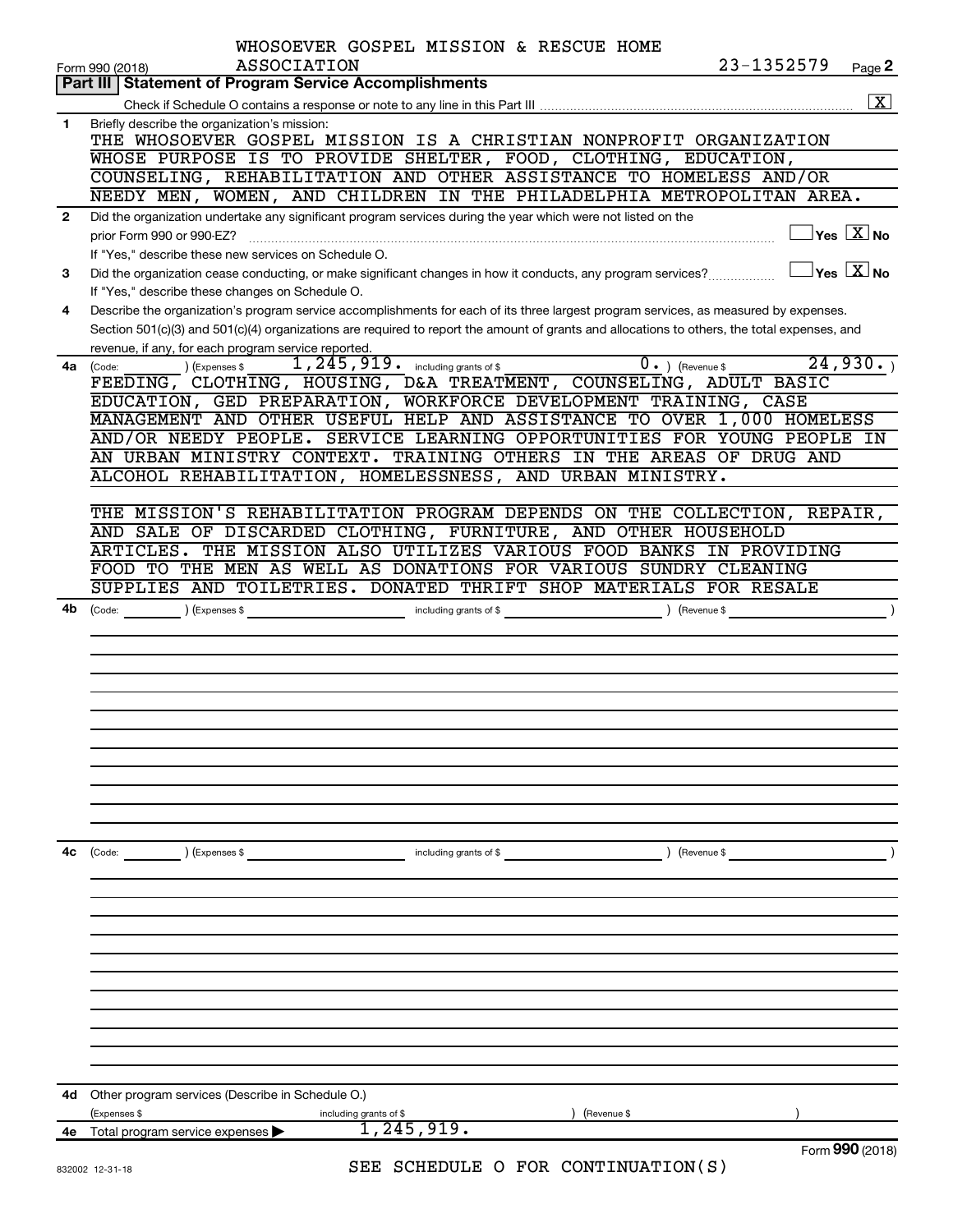| WHOSOEVER GOSPEL MISSION & RESCUE HOME |  |  |  |  |  |
|----------------------------------------|--|--|--|--|--|
|----------------------------------------|--|--|--|--|--|

**Part IV Checklist of Required Schedules**

|     |                                                                                                                                                                                                                                                           |                 | Yes                   | No                      |
|-----|-----------------------------------------------------------------------------------------------------------------------------------------------------------------------------------------------------------------------------------------------------------|-----------------|-----------------------|-------------------------|
| 1   | Is the organization described in section 501(c)(3) or 4947(a)(1) (other than a private foundation)?                                                                                                                                                       |                 |                       |                         |
|     |                                                                                                                                                                                                                                                           | 1               | х                     |                         |
| 2   |                                                                                                                                                                                                                                                           | $\mathbf{2}$    | $\overline{\text{x}}$ |                         |
| 3   | Did the organization engage in direct or indirect political campaign activities on behalf of or in opposition to candidates for                                                                                                                           |                 |                       |                         |
|     | public office? If "Yes," complete Schedule C, Part I                                                                                                                                                                                                      | 3               |                       | x                       |
| 4   | Section 501(c)(3) organizations. Did the organization engage in lobbying activities, or have a section 501(h) election in effect                                                                                                                          | 4               |                       | x                       |
| 5   | Is the organization a section 501(c)(4), 501(c)(5), or 501(c)(6) organization that receives membership dues, assessments, or                                                                                                                              |                 |                       |                         |
|     |                                                                                                                                                                                                                                                           | 5               |                       | x                       |
| 6   | Did the organization maintain any donor advised funds or any similar funds or accounts for which donors have the right to<br>provide advice on the distribution or investment of amounts in such funds or accounts? If "Yes," complete Schedule D, Part I | 6               |                       | x                       |
| 7   | Did the organization receive or hold a conservation easement, including easements to preserve open space,                                                                                                                                                 |                 |                       |                         |
|     |                                                                                                                                                                                                                                                           | $\overline{7}$  |                       | x                       |
| 8   | Did the organization maintain collections of works of art, historical treasures, or other similar assets? If "Yes," complete                                                                                                                              |                 |                       |                         |
|     | Schedule D, Part III                                                                                                                                                                                                                                      | 8               |                       | x                       |
| 9   | Did the organization report an amount in Part X, line 21, for escrow or custodial account liability, serve as a custodian for                                                                                                                             |                 |                       |                         |
|     | amounts not listed in Part X; or provide credit counseling, debt management, credit repair, or debt negotiation services?                                                                                                                                 |                 |                       |                         |
|     | If "Yes," complete Schedule D, Part IV                                                                                                                                                                                                                    | 9               |                       | x                       |
| 10  | Did the organization, directly or through a related organization, hold assets in temporarily restricted endowments, permanent                                                                                                                             |                 |                       |                         |
|     |                                                                                                                                                                                                                                                           | 10              |                       | x                       |
| 11  | If the organization's answer to any of the following questions is "Yes," then complete Schedule D, Parts VI, VII, VIII, IX, or X                                                                                                                          |                 |                       |                         |
|     | as applicable.                                                                                                                                                                                                                                            |                 |                       |                         |
|     | a Did the organization report an amount for land, buildings, and equipment in Part X, line 10? If "Yes," complete Schedule D,                                                                                                                             |                 |                       |                         |
|     |                                                                                                                                                                                                                                                           | 11a             | X                     |                         |
|     | <b>b</b> Did the organization report an amount for investments - other securities in Part X, line 12 that is 5% or more of its total                                                                                                                      |                 |                       | x                       |
|     |                                                                                                                                                                                                                                                           | 11b             |                       |                         |
|     | c Did the organization report an amount for investments - program related in Part X, line 13 that is 5% or more of its total                                                                                                                              | 11c             |                       | х                       |
|     | d Did the organization report an amount for other assets in Part X, line 15 that is 5% or more of its total assets reported in                                                                                                                            |                 |                       |                         |
|     |                                                                                                                                                                                                                                                           | 11d             |                       | х                       |
|     |                                                                                                                                                                                                                                                           | 11e             |                       | $\overline{\mathtt{x}}$ |
| f.  | Did the organization's separate or consolidated financial statements for the tax year include a footnote that addresses                                                                                                                                   |                 |                       |                         |
|     | the organization's liability for uncertain tax positions under FIN 48 (ASC 740)? If "Yes," complete Schedule D, Part X                                                                                                                                    | 11f             | х                     |                         |
|     | 12a Did the organization obtain separate, independent audited financial statements for the tax year? If "Yes," complete                                                                                                                                   |                 |                       |                         |
|     | Schedule D, Parts XI and XII                                                                                                                                                                                                                              | 12a             | х                     |                         |
|     | <b>b</b> Was the organization included in consolidated, independent audited financial statements for the tax year?                                                                                                                                        |                 |                       |                         |
|     | If "Yes," and if the organization answered "No" to line 12a, then completing Schedule D, Parts XI and XII is optional                                                                                                                                     | 12 <sub>b</sub> |                       | х                       |
| 13  | Is the organization a school described in section 170(b)(1)(A)(ii)? If "Yes," complete Schedule E [[[[[[[[[[[[                                                                                                                                            | 13              |                       | $\overline{\textbf{X}}$ |
| 14a |                                                                                                                                                                                                                                                           | 14a             |                       | $\overline{\mathbf{X}}$ |
|     | <b>b</b> Did the organization have aggregate revenues or expenses of more than \$10,000 from grantmaking, fundraising, business,                                                                                                                          |                 |                       |                         |
|     | investment, and program service activities outside the United States, or aggregate foreign investments valued at \$100,000                                                                                                                                |                 |                       | x                       |
| 15  | Did the organization report on Part IX, column (A), line 3, more than \$5,000 of grants or other assistance to or for any                                                                                                                                 | 14b             |                       |                         |
|     |                                                                                                                                                                                                                                                           | 15              |                       | x                       |
| 16  | Did the organization report on Part IX, column (A), line 3, more than \$5,000 of aggregate grants or other assistance to                                                                                                                                  |                 |                       |                         |
|     |                                                                                                                                                                                                                                                           | 16              |                       | x                       |
| 17  | Did the organization report a total of more than \$15,000 of expenses for professional fundraising services on Part IX,                                                                                                                                   |                 |                       |                         |
|     |                                                                                                                                                                                                                                                           | 17              |                       | x                       |
| 18  | Did the organization report more than \$15,000 total of fundraising event gross income and contributions on Part VIII, lines                                                                                                                              |                 |                       |                         |
|     |                                                                                                                                                                                                                                                           | 18              |                       | x                       |
| 19  | Did the organization report more than \$15,000 of gross income from gaming activities on Part VIII, line 9a? If "Yes,"                                                                                                                                    |                 |                       |                         |
|     |                                                                                                                                                                                                                                                           | 19              |                       | х                       |
| 20a |                                                                                                                                                                                                                                                           | 20a             |                       | $\overline{\mathtt{x}}$ |
| b   |                                                                                                                                                                                                                                                           | 20 <sub>b</sub> |                       |                         |
| 21  | Did the organization report more than \$5,000 of grants or other assistance to any domestic organization or                                                                                                                                               |                 |                       |                         |
|     |                                                                                                                                                                                                                                                           | 21              |                       | x                       |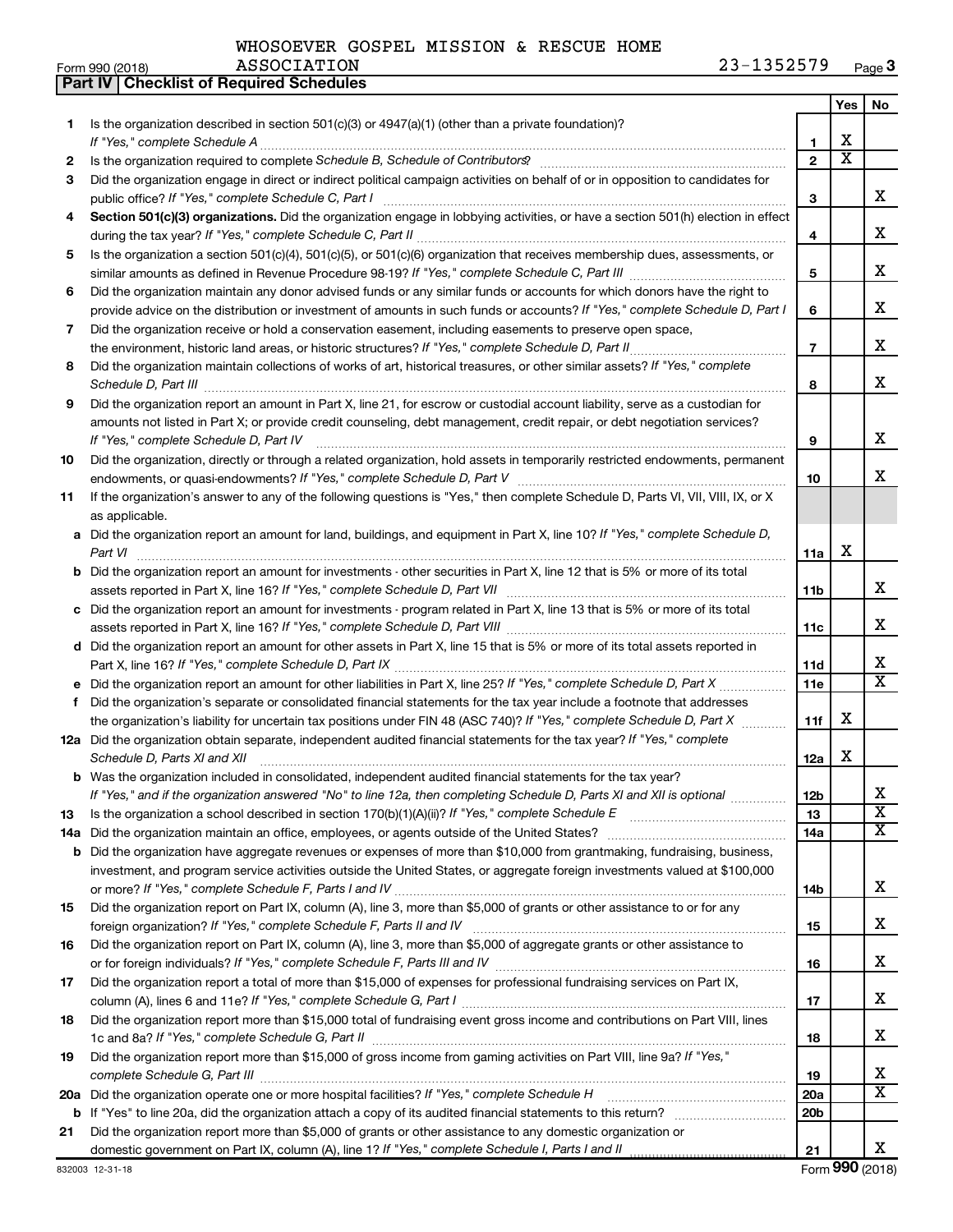*(continued)*

**Part IV Checklist of Required Schedules**

| Did the organization report more than \$5,000 of grants or other assistance to or for domestic individuals on<br>22<br>x<br>22<br>Did the organization answer "Yes" to Part VII, Section A, line 3, 4, or 5 about compensation of the organization's current<br>23<br>and former officers, directors, trustees, key employees, and highest compensated employees? If "Yes," complete<br>x<br>Schedule J <b>[10]</b> [20] <b>Schedule J <i>notified Let the Contract Let the Contract Let the Contract Let the Contract Let the Contract Let the Contract Let the Contract Let the Contract Let the Contract Let the Contract Let t</i></b><br>23<br>24a Did the organization have a tax-exempt bond issue with an outstanding principal amount of more than \$100,000 as of the<br>last day of the year, that was issued after December 31, 2002? If "Yes," answer lines 24b through 24d and complete<br>x<br>24a<br>24 <sub>b</sub><br>c Did the organization maintain an escrow account other than a refunding escrow at any time during the year to defease<br>24c<br>24d<br>25a Section 501(c)(3), 501(c)(4), and 501(c)(29) organizations. Did the organization engage in an excess benefit<br>x<br>25a<br><b>b</b> Is the organization aware that it engaged in an excess benefit transaction with a disqualified person in a prior year, and<br>that the transaction has not been reported on any of the organization's prior Forms 990 or 990-EZ? If "Yes," complete<br>x<br>25 <sub>b</sub><br>Schedule L, Part I<br>Did the organization report any amount on Part X, line 5, 6, or 22 for receivables from or payables to any current or<br>former officers, directors, trustees, key employees, highest compensated employees, or disqualified persons? If "Yes,"<br>x<br>complete Schedule L, Part II<br>26<br>Did the organization provide a grant or other assistance to an officer, director, trustee, key employee, substantial<br>27<br>contributor or employee thereof, a grant selection committee member, or to a 35% controlled entity or family member<br>x<br>27<br>Was the organization a party to a business transaction with one of the following parties (see Schedule L, Part IV<br>28<br>instructions for applicable filing thresholds, conditions, and exceptions):<br>x<br>a A current or former officer, director, trustee, or key employee? If "Yes," complete Schedule L, Part IV<br>28a<br>$\overline{\mathtt{x}}$<br><b>b</b> A family member of a current or former officer, director, trustee, or key employee? If "Yes," complete Schedule L, Part IV<br>28b<br>c An entity of which a current or former officer, director, trustee, or key employee (or a family member thereof) was an officer,<br>х<br>28c<br>$\overline{\textbf{x}}$<br>29<br>29<br>Did the organization receive contributions of art, historical treasures, or other similar assets, or qualified conservation<br>30<br>x<br>30<br>Did the organization liquidate, terminate, or dissolve and cease operations?<br>31<br>x<br>If "Yes," complete Schedule N, Part I<br>31<br>Did the organization sell, exchange, dispose of, or transfer more than 25% of its net assets? If "Yes," complete<br>32<br>x<br>32<br>33<br>Did the organization own 100% of an entity disregarded as separate from the organization under Regulations<br>x.<br>sections 301.7701-2 and 301.7701-3? If "Yes," complete Schedule R, Part I<br>33<br>Was the organization related to any tax-exempt or taxable entity? If "Yes," complete Schedule R, Part II, III, or IV, and<br>34<br>х<br>Part V, line 1<br>34<br>$\overline{\textbf{X}}$<br>35a Did the organization have a controlled entity within the meaning of section 512(b)(13)?<br><b>35a</b><br>b If "Yes" to line 35a, did the organization receive any payment from or engage in any transaction with a controlled entity<br>35 <sub>b</sub><br>Section 501(c)(3) organizations. Did the organization make any transfers to an exempt non-charitable related organization?<br>36<br>x<br>If "Yes," complete Schedule R, Part V, line 2<br>36<br>Did the organization conduct more than 5% of its activities through an entity that is not a related organization<br>37<br>x<br>37<br>Did the organization complete Schedule O and provide explanations in Schedule O for Part VI, lines 11b and 19?<br>38<br>х<br>38<br>Note. All Form 990 filers are required to complete Schedule O.<br>Part V<br>Check if Schedule O contains a response or note to any line in this Part V<br>Yes<br>No<br>U<br>1a<br>0<br>Enter the number of Forms W-2G included in line 1a. Enter -0- if not applicable<br>1b<br>b<br>Did the organization comply with backup withholding rules for reportable payments to vendors and reportable gaming<br>1c |    |  | Yes | No |
|---------------------------------------------------------------------------------------------------------------------------------------------------------------------------------------------------------------------------------------------------------------------------------------------------------------------------------------------------------------------------------------------------------------------------------------------------------------------------------------------------------------------------------------------------------------------------------------------------------------------------------------------------------------------------------------------------------------------------------------------------------------------------------------------------------------------------------------------------------------------------------------------------------------------------------------------------------------------------------------------------------------------------------------------------------------------------------------------------------------------------------------------------------------------------------------------------------------------------------------------------------------------------------------------------------------------------------------------------------------------------------------------------------------------------------------------------------------------------------------------------------------------------------------------------------------------------------------------------------------------------------------------------------------------------------------------------------------------------------------------------------------------------------------------------------------------------------------------------------------------------------------------------------------------------------------------------------------------------------------------------------------------------------------------------------------------------------------------------------------------------------------------------------------------------------------------------------------------------------------------------------------------------------------------------------------------------------------------------------------------------------------------------------------------------------------------------------------------------------------------------------------------------------------------------------------------------------------------------------------------------------------------------------------------------------------------------------------------------------------------------------------------------------------------------------------------------------------------------------------------------------------------------------------------------------------------------------------------------------------------------------------------------------------------------------------------------------------------------------------------------------------------------------------------------------------------------------------------------------------------------------------------------------------------------------------------------------------------------------------------------------------------------------------------------------------------------------------------------------------------------------------------------------------------------------------------------------------------------------------------------------------------------------------------------------------------------------------------------------------------------------------------------------------------------------------------------------------------------------------------------------------------------------------------------------------------------------------------------------------------------------------------------------------------------------------------------------------------------------------------------------------------------------------------------------------------------------------------------------------------------------------------------------------------------------------------------------------------------------------------------------------------------------------------------------------------------------------------------------------------------------------------------------------------------------------------------------------------------------------------------------------------------------------------------------------------------------------------------------------------------------------------------------------------|----|--|-----|----|
|                                                                                                                                                                                                                                                                                                                                                                                                                                                                                                                                                                                                                                                                                                                                                                                                                                                                                                                                                                                                                                                                                                                                                                                                                                                                                                                                                                                                                                                                                                                                                                                                                                                                                                                                                                                                                                                                                                                                                                                                                                                                                                                                                                                                                                                                                                                                                                                                                                                                                                                                                                                                                                                                                                                                                                                                                                                                                                                                                                                                                                                                                                                                                                                                                                                                                                                                                                                                                                                                                                                                                                                                                                                                                                                                                                                                                                                                                                                                                                                                                                                                                                                                                                                                                                                                                                                                                                                                                                                                                                                                                                                                                                                                                                                                                                                             |    |  |     |    |
|                                                                                                                                                                                                                                                                                                                                                                                                                                                                                                                                                                                                                                                                                                                                                                                                                                                                                                                                                                                                                                                                                                                                                                                                                                                                                                                                                                                                                                                                                                                                                                                                                                                                                                                                                                                                                                                                                                                                                                                                                                                                                                                                                                                                                                                                                                                                                                                                                                                                                                                                                                                                                                                                                                                                                                                                                                                                                                                                                                                                                                                                                                                                                                                                                                                                                                                                                                                                                                                                                                                                                                                                                                                                                                                                                                                                                                                                                                                                                                                                                                                                                                                                                                                                                                                                                                                                                                                                                                                                                                                                                                                                                                                                                                                                                                                             |    |  |     |    |
|                                                                                                                                                                                                                                                                                                                                                                                                                                                                                                                                                                                                                                                                                                                                                                                                                                                                                                                                                                                                                                                                                                                                                                                                                                                                                                                                                                                                                                                                                                                                                                                                                                                                                                                                                                                                                                                                                                                                                                                                                                                                                                                                                                                                                                                                                                                                                                                                                                                                                                                                                                                                                                                                                                                                                                                                                                                                                                                                                                                                                                                                                                                                                                                                                                                                                                                                                                                                                                                                                                                                                                                                                                                                                                                                                                                                                                                                                                                                                                                                                                                                                                                                                                                                                                                                                                                                                                                                                                                                                                                                                                                                                                                                                                                                                                                             |    |  |     |    |
|                                                                                                                                                                                                                                                                                                                                                                                                                                                                                                                                                                                                                                                                                                                                                                                                                                                                                                                                                                                                                                                                                                                                                                                                                                                                                                                                                                                                                                                                                                                                                                                                                                                                                                                                                                                                                                                                                                                                                                                                                                                                                                                                                                                                                                                                                                                                                                                                                                                                                                                                                                                                                                                                                                                                                                                                                                                                                                                                                                                                                                                                                                                                                                                                                                                                                                                                                                                                                                                                                                                                                                                                                                                                                                                                                                                                                                                                                                                                                                                                                                                                                                                                                                                                                                                                                                                                                                                                                                                                                                                                                                                                                                                                                                                                                                                             |    |  |     |    |
|                                                                                                                                                                                                                                                                                                                                                                                                                                                                                                                                                                                                                                                                                                                                                                                                                                                                                                                                                                                                                                                                                                                                                                                                                                                                                                                                                                                                                                                                                                                                                                                                                                                                                                                                                                                                                                                                                                                                                                                                                                                                                                                                                                                                                                                                                                                                                                                                                                                                                                                                                                                                                                                                                                                                                                                                                                                                                                                                                                                                                                                                                                                                                                                                                                                                                                                                                                                                                                                                                                                                                                                                                                                                                                                                                                                                                                                                                                                                                                                                                                                                                                                                                                                                                                                                                                                                                                                                                                                                                                                                                                                                                                                                                                                                                                                             |    |  |     |    |
|                                                                                                                                                                                                                                                                                                                                                                                                                                                                                                                                                                                                                                                                                                                                                                                                                                                                                                                                                                                                                                                                                                                                                                                                                                                                                                                                                                                                                                                                                                                                                                                                                                                                                                                                                                                                                                                                                                                                                                                                                                                                                                                                                                                                                                                                                                                                                                                                                                                                                                                                                                                                                                                                                                                                                                                                                                                                                                                                                                                                                                                                                                                                                                                                                                                                                                                                                                                                                                                                                                                                                                                                                                                                                                                                                                                                                                                                                                                                                                                                                                                                                                                                                                                                                                                                                                                                                                                                                                                                                                                                                                                                                                                                                                                                                                                             |    |  |     |    |
|                                                                                                                                                                                                                                                                                                                                                                                                                                                                                                                                                                                                                                                                                                                                                                                                                                                                                                                                                                                                                                                                                                                                                                                                                                                                                                                                                                                                                                                                                                                                                                                                                                                                                                                                                                                                                                                                                                                                                                                                                                                                                                                                                                                                                                                                                                                                                                                                                                                                                                                                                                                                                                                                                                                                                                                                                                                                                                                                                                                                                                                                                                                                                                                                                                                                                                                                                                                                                                                                                                                                                                                                                                                                                                                                                                                                                                                                                                                                                                                                                                                                                                                                                                                                                                                                                                                                                                                                                                                                                                                                                                                                                                                                                                                                                                                             |    |  |     |    |
|                                                                                                                                                                                                                                                                                                                                                                                                                                                                                                                                                                                                                                                                                                                                                                                                                                                                                                                                                                                                                                                                                                                                                                                                                                                                                                                                                                                                                                                                                                                                                                                                                                                                                                                                                                                                                                                                                                                                                                                                                                                                                                                                                                                                                                                                                                                                                                                                                                                                                                                                                                                                                                                                                                                                                                                                                                                                                                                                                                                                                                                                                                                                                                                                                                                                                                                                                                                                                                                                                                                                                                                                                                                                                                                                                                                                                                                                                                                                                                                                                                                                                                                                                                                                                                                                                                                                                                                                                                                                                                                                                                                                                                                                                                                                                                                             |    |  |     |    |
|                                                                                                                                                                                                                                                                                                                                                                                                                                                                                                                                                                                                                                                                                                                                                                                                                                                                                                                                                                                                                                                                                                                                                                                                                                                                                                                                                                                                                                                                                                                                                                                                                                                                                                                                                                                                                                                                                                                                                                                                                                                                                                                                                                                                                                                                                                                                                                                                                                                                                                                                                                                                                                                                                                                                                                                                                                                                                                                                                                                                                                                                                                                                                                                                                                                                                                                                                                                                                                                                                                                                                                                                                                                                                                                                                                                                                                                                                                                                                                                                                                                                                                                                                                                                                                                                                                                                                                                                                                                                                                                                                                                                                                                                                                                                                                                             |    |  |     |    |
|                                                                                                                                                                                                                                                                                                                                                                                                                                                                                                                                                                                                                                                                                                                                                                                                                                                                                                                                                                                                                                                                                                                                                                                                                                                                                                                                                                                                                                                                                                                                                                                                                                                                                                                                                                                                                                                                                                                                                                                                                                                                                                                                                                                                                                                                                                                                                                                                                                                                                                                                                                                                                                                                                                                                                                                                                                                                                                                                                                                                                                                                                                                                                                                                                                                                                                                                                                                                                                                                                                                                                                                                                                                                                                                                                                                                                                                                                                                                                                                                                                                                                                                                                                                                                                                                                                                                                                                                                                                                                                                                                                                                                                                                                                                                                                                             |    |  |     |    |
|                                                                                                                                                                                                                                                                                                                                                                                                                                                                                                                                                                                                                                                                                                                                                                                                                                                                                                                                                                                                                                                                                                                                                                                                                                                                                                                                                                                                                                                                                                                                                                                                                                                                                                                                                                                                                                                                                                                                                                                                                                                                                                                                                                                                                                                                                                                                                                                                                                                                                                                                                                                                                                                                                                                                                                                                                                                                                                                                                                                                                                                                                                                                                                                                                                                                                                                                                                                                                                                                                                                                                                                                                                                                                                                                                                                                                                                                                                                                                                                                                                                                                                                                                                                                                                                                                                                                                                                                                                                                                                                                                                                                                                                                                                                                                                                             |    |  |     |    |
|                                                                                                                                                                                                                                                                                                                                                                                                                                                                                                                                                                                                                                                                                                                                                                                                                                                                                                                                                                                                                                                                                                                                                                                                                                                                                                                                                                                                                                                                                                                                                                                                                                                                                                                                                                                                                                                                                                                                                                                                                                                                                                                                                                                                                                                                                                                                                                                                                                                                                                                                                                                                                                                                                                                                                                                                                                                                                                                                                                                                                                                                                                                                                                                                                                                                                                                                                                                                                                                                                                                                                                                                                                                                                                                                                                                                                                                                                                                                                                                                                                                                                                                                                                                                                                                                                                                                                                                                                                                                                                                                                                                                                                                                                                                                                                                             |    |  |     |    |
|                                                                                                                                                                                                                                                                                                                                                                                                                                                                                                                                                                                                                                                                                                                                                                                                                                                                                                                                                                                                                                                                                                                                                                                                                                                                                                                                                                                                                                                                                                                                                                                                                                                                                                                                                                                                                                                                                                                                                                                                                                                                                                                                                                                                                                                                                                                                                                                                                                                                                                                                                                                                                                                                                                                                                                                                                                                                                                                                                                                                                                                                                                                                                                                                                                                                                                                                                                                                                                                                                                                                                                                                                                                                                                                                                                                                                                                                                                                                                                                                                                                                                                                                                                                                                                                                                                                                                                                                                                                                                                                                                                                                                                                                                                                                                                                             |    |  |     |    |
|                                                                                                                                                                                                                                                                                                                                                                                                                                                                                                                                                                                                                                                                                                                                                                                                                                                                                                                                                                                                                                                                                                                                                                                                                                                                                                                                                                                                                                                                                                                                                                                                                                                                                                                                                                                                                                                                                                                                                                                                                                                                                                                                                                                                                                                                                                                                                                                                                                                                                                                                                                                                                                                                                                                                                                                                                                                                                                                                                                                                                                                                                                                                                                                                                                                                                                                                                                                                                                                                                                                                                                                                                                                                                                                                                                                                                                                                                                                                                                                                                                                                                                                                                                                                                                                                                                                                                                                                                                                                                                                                                                                                                                                                                                                                                                                             |    |  |     |    |
|                                                                                                                                                                                                                                                                                                                                                                                                                                                                                                                                                                                                                                                                                                                                                                                                                                                                                                                                                                                                                                                                                                                                                                                                                                                                                                                                                                                                                                                                                                                                                                                                                                                                                                                                                                                                                                                                                                                                                                                                                                                                                                                                                                                                                                                                                                                                                                                                                                                                                                                                                                                                                                                                                                                                                                                                                                                                                                                                                                                                                                                                                                                                                                                                                                                                                                                                                                                                                                                                                                                                                                                                                                                                                                                                                                                                                                                                                                                                                                                                                                                                                                                                                                                                                                                                                                                                                                                                                                                                                                                                                                                                                                                                                                                                                                                             |    |  |     |    |
|                                                                                                                                                                                                                                                                                                                                                                                                                                                                                                                                                                                                                                                                                                                                                                                                                                                                                                                                                                                                                                                                                                                                                                                                                                                                                                                                                                                                                                                                                                                                                                                                                                                                                                                                                                                                                                                                                                                                                                                                                                                                                                                                                                                                                                                                                                                                                                                                                                                                                                                                                                                                                                                                                                                                                                                                                                                                                                                                                                                                                                                                                                                                                                                                                                                                                                                                                                                                                                                                                                                                                                                                                                                                                                                                                                                                                                                                                                                                                                                                                                                                                                                                                                                                                                                                                                                                                                                                                                                                                                                                                                                                                                                                                                                                                                                             |    |  |     |    |
|                                                                                                                                                                                                                                                                                                                                                                                                                                                                                                                                                                                                                                                                                                                                                                                                                                                                                                                                                                                                                                                                                                                                                                                                                                                                                                                                                                                                                                                                                                                                                                                                                                                                                                                                                                                                                                                                                                                                                                                                                                                                                                                                                                                                                                                                                                                                                                                                                                                                                                                                                                                                                                                                                                                                                                                                                                                                                                                                                                                                                                                                                                                                                                                                                                                                                                                                                                                                                                                                                                                                                                                                                                                                                                                                                                                                                                                                                                                                                                                                                                                                                                                                                                                                                                                                                                                                                                                                                                                                                                                                                                                                                                                                                                                                                                                             | 26 |  |     |    |
|                                                                                                                                                                                                                                                                                                                                                                                                                                                                                                                                                                                                                                                                                                                                                                                                                                                                                                                                                                                                                                                                                                                                                                                                                                                                                                                                                                                                                                                                                                                                                                                                                                                                                                                                                                                                                                                                                                                                                                                                                                                                                                                                                                                                                                                                                                                                                                                                                                                                                                                                                                                                                                                                                                                                                                                                                                                                                                                                                                                                                                                                                                                                                                                                                                                                                                                                                                                                                                                                                                                                                                                                                                                                                                                                                                                                                                                                                                                                                                                                                                                                                                                                                                                                                                                                                                                                                                                                                                                                                                                                                                                                                                                                                                                                                                                             |    |  |     |    |
|                                                                                                                                                                                                                                                                                                                                                                                                                                                                                                                                                                                                                                                                                                                                                                                                                                                                                                                                                                                                                                                                                                                                                                                                                                                                                                                                                                                                                                                                                                                                                                                                                                                                                                                                                                                                                                                                                                                                                                                                                                                                                                                                                                                                                                                                                                                                                                                                                                                                                                                                                                                                                                                                                                                                                                                                                                                                                                                                                                                                                                                                                                                                                                                                                                                                                                                                                                                                                                                                                                                                                                                                                                                                                                                                                                                                                                                                                                                                                                                                                                                                                                                                                                                                                                                                                                                                                                                                                                                                                                                                                                                                                                                                                                                                                                                             |    |  |     |    |
|                                                                                                                                                                                                                                                                                                                                                                                                                                                                                                                                                                                                                                                                                                                                                                                                                                                                                                                                                                                                                                                                                                                                                                                                                                                                                                                                                                                                                                                                                                                                                                                                                                                                                                                                                                                                                                                                                                                                                                                                                                                                                                                                                                                                                                                                                                                                                                                                                                                                                                                                                                                                                                                                                                                                                                                                                                                                                                                                                                                                                                                                                                                                                                                                                                                                                                                                                                                                                                                                                                                                                                                                                                                                                                                                                                                                                                                                                                                                                                                                                                                                                                                                                                                                                                                                                                                                                                                                                                                                                                                                                                                                                                                                                                                                                                                             |    |  |     |    |
|                                                                                                                                                                                                                                                                                                                                                                                                                                                                                                                                                                                                                                                                                                                                                                                                                                                                                                                                                                                                                                                                                                                                                                                                                                                                                                                                                                                                                                                                                                                                                                                                                                                                                                                                                                                                                                                                                                                                                                                                                                                                                                                                                                                                                                                                                                                                                                                                                                                                                                                                                                                                                                                                                                                                                                                                                                                                                                                                                                                                                                                                                                                                                                                                                                                                                                                                                                                                                                                                                                                                                                                                                                                                                                                                                                                                                                                                                                                                                                                                                                                                                                                                                                                                                                                                                                                                                                                                                                                                                                                                                                                                                                                                                                                                                                                             |    |  |     |    |
|                                                                                                                                                                                                                                                                                                                                                                                                                                                                                                                                                                                                                                                                                                                                                                                                                                                                                                                                                                                                                                                                                                                                                                                                                                                                                                                                                                                                                                                                                                                                                                                                                                                                                                                                                                                                                                                                                                                                                                                                                                                                                                                                                                                                                                                                                                                                                                                                                                                                                                                                                                                                                                                                                                                                                                                                                                                                                                                                                                                                                                                                                                                                                                                                                                                                                                                                                                                                                                                                                                                                                                                                                                                                                                                                                                                                                                                                                                                                                                                                                                                                                                                                                                                                                                                                                                                                                                                                                                                                                                                                                                                                                                                                                                                                                                                             |    |  |     |    |
|                                                                                                                                                                                                                                                                                                                                                                                                                                                                                                                                                                                                                                                                                                                                                                                                                                                                                                                                                                                                                                                                                                                                                                                                                                                                                                                                                                                                                                                                                                                                                                                                                                                                                                                                                                                                                                                                                                                                                                                                                                                                                                                                                                                                                                                                                                                                                                                                                                                                                                                                                                                                                                                                                                                                                                                                                                                                                                                                                                                                                                                                                                                                                                                                                                                                                                                                                                                                                                                                                                                                                                                                                                                                                                                                                                                                                                                                                                                                                                                                                                                                                                                                                                                                                                                                                                                                                                                                                                                                                                                                                                                                                                                                                                                                                                                             |    |  |     |    |
|                                                                                                                                                                                                                                                                                                                                                                                                                                                                                                                                                                                                                                                                                                                                                                                                                                                                                                                                                                                                                                                                                                                                                                                                                                                                                                                                                                                                                                                                                                                                                                                                                                                                                                                                                                                                                                                                                                                                                                                                                                                                                                                                                                                                                                                                                                                                                                                                                                                                                                                                                                                                                                                                                                                                                                                                                                                                                                                                                                                                                                                                                                                                                                                                                                                                                                                                                                                                                                                                                                                                                                                                                                                                                                                                                                                                                                                                                                                                                                                                                                                                                                                                                                                                                                                                                                                                                                                                                                                                                                                                                                                                                                                                                                                                                                                             |    |  |     |    |
|                                                                                                                                                                                                                                                                                                                                                                                                                                                                                                                                                                                                                                                                                                                                                                                                                                                                                                                                                                                                                                                                                                                                                                                                                                                                                                                                                                                                                                                                                                                                                                                                                                                                                                                                                                                                                                                                                                                                                                                                                                                                                                                                                                                                                                                                                                                                                                                                                                                                                                                                                                                                                                                                                                                                                                                                                                                                                                                                                                                                                                                                                                                                                                                                                                                                                                                                                                                                                                                                                                                                                                                                                                                                                                                                                                                                                                                                                                                                                                                                                                                                                                                                                                                                                                                                                                                                                                                                                                                                                                                                                                                                                                                                                                                                                                                             |    |  |     |    |
|                                                                                                                                                                                                                                                                                                                                                                                                                                                                                                                                                                                                                                                                                                                                                                                                                                                                                                                                                                                                                                                                                                                                                                                                                                                                                                                                                                                                                                                                                                                                                                                                                                                                                                                                                                                                                                                                                                                                                                                                                                                                                                                                                                                                                                                                                                                                                                                                                                                                                                                                                                                                                                                                                                                                                                                                                                                                                                                                                                                                                                                                                                                                                                                                                                                                                                                                                                                                                                                                                                                                                                                                                                                                                                                                                                                                                                                                                                                                                                                                                                                                                                                                                                                                                                                                                                                                                                                                                                                                                                                                                                                                                                                                                                                                                                                             |    |  |     |    |
|                                                                                                                                                                                                                                                                                                                                                                                                                                                                                                                                                                                                                                                                                                                                                                                                                                                                                                                                                                                                                                                                                                                                                                                                                                                                                                                                                                                                                                                                                                                                                                                                                                                                                                                                                                                                                                                                                                                                                                                                                                                                                                                                                                                                                                                                                                                                                                                                                                                                                                                                                                                                                                                                                                                                                                                                                                                                                                                                                                                                                                                                                                                                                                                                                                                                                                                                                                                                                                                                                                                                                                                                                                                                                                                                                                                                                                                                                                                                                                                                                                                                                                                                                                                                                                                                                                                                                                                                                                                                                                                                                                                                                                                                                                                                                                                             |    |  |     |    |
|                                                                                                                                                                                                                                                                                                                                                                                                                                                                                                                                                                                                                                                                                                                                                                                                                                                                                                                                                                                                                                                                                                                                                                                                                                                                                                                                                                                                                                                                                                                                                                                                                                                                                                                                                                                                                                                                                                                                                                                                                                                                                                                                                                                                                                                                                                                                                                                                                                                                                                                                                                                                                                                                                                                                                                                                                                                                                                                                                                                                                                                                                                                                                                                                                                                                                                                                                                                                                                                                                                                                                                                                                                                                                                                                                                                                                                                                                                                                                                                                                                                                                                                                                                                                                                                                                                                                                                                                                                                                                                                                                                                                                                                                                                                                                                                             |    |  |     |    |
|                                                                                                                                                                                                                                                                                                                                                                                                                                                                                                                                                                                                                                                                                                                                                                                                                                                                                                                                                                                                                                                                                                                                                                                                                                                                                                                                                                                                                                                                                                                                                                                                                                                                                                                                                                                                                                                                                                                                                                                                                                                                                                                                                                                                                                                                                                                                                                                                                                                                                                                                                                                                                                                                                                                                                                                                                                                                                                                                                                                                                                                                                                                                                                                                                                                                                                                                                                                                                                                                                                                                                                                                                                                                                                                                                                                                                                                                                                                                                                                                                                                                                                                                                                                                                                                                                                                                                                                                                                                                                                                                                                                                                                                                                                                                                                                             |    |  |     |    |
|                                                                                                                                                                                                                                                                                                                                                                                                                                                                                                                                                                                                                                                                                                                                                                                                                                                                                                                                                                                                                                                                                                                                                                                                                                                                                                                                                                                                                                                                                                                                                                                                                                                                                                                                                                                                                                                                                                                                                                                                                                                                                                                                                                                                                                                                                                                                                                                                                                                                                                                                                                                                                                                                                                                                                                                                                                                                                                                                                                                                                                                                                                                                                                                                                                                                                                                                                                                                                                                                                                                                                                                                                                                                                                                                                                                                                                                                                                                                                                                                                                                                                                                                                                                                                                                                                                                                                                                                                                                                                                                                                                                                                                                                                                                                                                                             |    |  |     |    |
|                                                                                                                                                                                                                                                                                                                                                                                                                                                                                                                                                                                                                                                                                                                                                                                                                                                                                                                                                                                                                                                                                                                                                                                                                                                                                                                                                                                                                                                                                                                                                                                                                                                                                                                                                                                                                                                                                                                                                                                                                                                                                                                                                                                                                                                                                                                                                                                                                                                                                                                                                                                                                                                                                                                                                                                                                                                                                                                                                                                                                                                                                                                                                                                                                                                                                                                                                                                                                                                                                                                                                                                                                                                                                                                                                                                                                                                                                                                                                                                                                                                                                                                                                                                                                                                                                                                                                                                                                                                                                                                                                                                                                                                                                                                                                                                             |    |  |     |    |
|                                                                                                                                                                                                                                                                                                                                                                                                                                                                                                                                                                                                                                                                                                                                                                                                                                                                                                                                                                                                                                                                                                                                                                                                                                                                                                                                                                                                                                                                                                                                                                                                                                                                                                                                                                                                                                                                                                                                                                                                                                                                                                                                                                                                                                                                                                                                                                                                                                                                                                                                                                                                                                                                                                                                                                                                                                                                                                                                                                                                                                                                                                                                                                                                                                                                                                                                                                                                                                                                                                                                                                                                                                                                                                                                                                                                                                                                                                                                                                                                                                                                                                                                                                                                                                                                                                                                                                                                                                                                                                                                                                                                                                                                                                                                                                                             |    |  |     |    |
|                                                                                                                                                                                                                                                                                                                                                                                                                                                                                                                                                                                                                                                                                                                                                                                                                                                                                                                                                                                                                                                                                                                                                                                                                                                                                                                                                                                                                                                                                                                                                                                                                                                                                                                                                                                                                                                                                                                                                                                                                                                                                                                                                                                                                                                                                                                                                                                                                                                                                                                                                                                                                                                                                                                                                                                                                                                                                                                                                                                                                                                                                                                                                                                                                                                                                                                                                                                                                                                                                                                                                                                                                                                                                                                                                                                                                                                                                                                                                                                                                                                                                                                                                                                                                                                                                                                                                                                                                                                                                                                                                                                                                                                                                                                                                                                             |    |  |     |    |
|                                                                                                                                                                                                                                                                                                                                                                                                                                                                                                                                                                                                                                                                                                                                                                                                                                                                                                                                                                                                                                                                                                                                                                                                                                                                                                                                                                                                                                                                                                                                                                                                                                                                                                                                                                                                                                                                                                                                                                                                                                                                                                                                                                                                                                                                                                                                                                                                                                                                                                                                                                                                                                                                                                                                                                                                                                                                                                                                                                                                                                                                                                                                                                                                                                                                                                                                                                                                                                                                                                                                                                                                                                                                                                                                                                                                                                                                                                                                                                                                                                                                                                                                                                                                                                                                                                                                                                                                                                                                                                                                                                                                                                                                                                                                                                                             |    |  |     |    |
|                                                                                                                                                                                                                                                                                                                                                                                                                                                                                                                                                                                                                                                                                                                                                                                                                                                                                                                                                                                                                                                                                                                                                                                                                                                                                                                                                                                                                                                                                                                                                                                                                                                                                                                                                                                                                                                                                                                                                                                                                                                                                                                                                                                                                                                                                                                                                                                                                                                                                                                                                                                                                                                                                                                                                                                                                                                                                                                                                                                                                                                                                                                                                                                                                                                                                                                                                                                                                                                                                                                                                                                                                                                                                                                                                                                                                                                                                                                                                                                                                                                                                                                                                                                                                                                                                                                                                                                                                                                                                                                                                                                                                                                                                                                                                                                             |    |  |     |    |
|                                                                                                                                                                                                                                                                                                                                                                                                                                                                                                                                                                                                                                                                                                                                                                                                                                                                                                                                                                                                                                                                                                                                                                                                                                                                                                                                                                                                                                                                                                                                                                                                                                                                                                                                                                                                                                                                                                                                                                                                                                                                                                                                                                                                                                                                                                                                                                                                                                                                                                                                                                                                                                                                                                                                                                                                                                                                                                                                                                                                                                                                                                                                                                                                                                                                                                                                                                                                                                                                                                                                                                                                                                                                                                                                                                                                                                                                                                                                                                                                                                                                                                                                                                                                                                                                                                                                                                                                                                                                                                                                                                                                                                                                                                                                                                                             |    |  |     |    |
|                                                                                                                                                                                                                                                                                                                                                                                                                                                                                                                                                                                                                                                                                                                                                                                                                                                                                                                                                                                                                                                                                                                                                                                                                                                                                                                                                                                                                                                                                                                                                                                                                                                                                                                                                                                                                                                                                                                                                                                                                                                                                                                                                                                                                                                                                                                                                                                                                                                                                                                                                                                                                                                                                                                                                                                                                                                                                                                                                                                                                                                                                                                                                                                                                                                                                                                                                                                                                                                                                                                                                                                                                                                                                                                                                                                                                                                                                                                                                                                                                                                                                                                                                                                                                                                                                                                                                                                                                                                                                                                                                                                                                                                                                                                                                                                             |    |  |     |    |
|                                                                                                                                                                                                                                                                                                                                                                                                                                                                                                                                                                                                                                                                                                                                                                                                                                                                                                                                                                                                                                                                                                                                                                                                                                                                                                                                                                                                                                                                                                                                                                                                                                                                                                                                                                                                                                                                                                                                                                                                                                                                                                                                                                                                                                                                                                                                                                                                                                                                                                                                                                                                                                                                                                                                                                                                                                                                                                                                                                                                                                                                                                                                                                                                                                                                                                                                                                                                                                                                                                                                                                                                                                                                                                                                                                                                                                                                                                                                                                                                                                                                                                                                                                                                                                                                                                                                                                                                                                                                                                                                                                                                                                                                                                                                                                                             |    |  |     |    |
|                                                                                                                                                                                                                                                                                                                                                                                                                                                                                                                                                                                                                                                                                                                                                                                                                                                                                                                                                                                                                                                                                                                                                                                                                                                                                                                                                                                                                                                                                                                                                                                                                                                                                                                                                                                                                                                                                                                                                                                                                                                                                                                                                                                                                                                                                                                                                                                                                                                                                                                                                                                                                                                                                                                                                                                                                                                                                                                                                                                                                                                                                                                                                                                                                                                                                                                                                                                                                                                                                                                                                                                                                                                                                                                                                                                                                                                                                                                                                                                                                                                                                                                                                                                                                                                                                                                                                                                                                                                                                                                                                                                                                                                                                                                                                                                             |    |  |     |    |
|                                                                                                                                                                                                                                                                                                                                                                                                                                                                                                                                                                                                                                                                                                                                                                                                                                                                                                                                                                                                                                                                                                                                                                                                                                                                                                                                                                                                                                                                                                                                                                                                                                                                                                                                                                                                                                                                                                                                                                                                                                                                                                                                                                                                                                                                                                                                                                                                                                                                                                                                                                                                                                                                                                                                                                                                                                                                                                                                                                                                                                                                                                                                                                                                                                                                                                                                                                                                                                                                                                                                                                                                                                                                                                                                                                                                                                                                                                                                                                                                                                                                                                                                                                                                                                                                                                                                                                                                                                                                                                                                                                                                                                                                                                                                                                                             |    |  |     |    |
|                                                                                                                                                                                                                                                                                                                                                                                                                                                                                                                                                                                                                                                                                                                                                                                                                                                                                                                                                                                                                                                                                                                                                                                                                                                                                                                                                                                                                                                                                                                                                                                                                                                                                                                                                                                                                                                                                                                                                                                                                                                                                                                                                                                                                                                                                                                                                                                                                                                                                                                                                                                                                                                                                                                                                                                                                                                                                                                                                                                                                                                                                                                                                                                                                                                                                                                                                                                                                                                                                                                                                                                                                                                                                                                                                                                                                                                                                                                                                                                                                                                                                                                                                                                                                                                                                                                                                                                                                                                                                                                                                                                                                                                                                                                                                                                             |    |  |     |    |
|                                                                                                                                                                                                                                                                                                                                                                                                                                                                                                                                                                                                                                                                                                                                                                                                                                                                                                                                                                                                                                                                                                                                                                                                                                                                                                                                                                                                                                                                                                                                                                                                                                                                                                                                                                                                                                                                                                                                                                                                                                                                                                                                                                                                                                                                                                                                                                                                                                                                                                                                                                                                                                                                                                                                                                                                                                                                                                                                                                                                                                                                                                                                                                                                                                                                                                                                                                                                                                                                                                                                                                                                                                                                                                                                                                                                                                                                                                                                                                                                                                                                                                                                                                                                                                                                                                                                                                                                                                                                                                                                                                                                                                                                                                                                                                                             |    |  |     |    |
|                                                                                                                                                                                                                                                                                                                                                                                                                                                                                                                                                                                                                                                                                                                                                                                                                                                                                                                                                                                                                                                                                                                                                                                                                                                                                                                                                                                                                                                                                                                                                                                                                                                                                                                                                                                                                                                                                                                                                                                                                                                                                                                                                                                                                                                                                                                                                                                                                                                                                                                                                                                                                                                                                                                                                                                                                                                                                                                                                                                                                                                                                                                                                                                                                                                                                                                                                                                                                                                                                                                                                                                                                                                                                                                                                                                                                                                                                                                                                                                                                                                                                                                                                                                                                                                                                                                                                                                                                                                                                                                                                                                                                                                                                                                                                                                             |    |  |     |    |
|                                                                                                                                                                                                                                                                                                                                                                                                                                                                                                                                                                                                                                                                                                                                                                                                                                                                                                                                                                                                                                                                                                                                                                                                                                                                                                                                                                                                                                                                                                                                                                                                                                                                                                                                                                                                                                                                                                                                                                                                                                                                                                                                                                                                                                                                                                                                                                                                                                                                                                                                                                                                                                                                                                                                                                                                                                                                                                                                                                                                                                                                                                                                                                                                                                                                                                                                                                                                                                                                                                                                                                                                                                                                                                                                                                                                                                                                                                                                                                                                                                                                                                                                                                                                                                                                                                                                                                                                                                                                                                                                                                                                                                                                                                                                                                                             |    |  |     |    |
|                                                                                                                                                                                                                                                                                                                                                                                                                                                                                                                                                                                                                                                                                                                                                                                                                                                                                                                                                                                                                                                                                                                                                                                                                                                                                                                                                                                                                                                                                                                                                                                                                                                                                                                                                                                                                                                                                                                                                                                                                                                                                                                                                                                                                                                                                                                                                                                                                                                                                                                                                                                                                                                                                                                                                                                                                                                                                                                                                                                                                                                                                                                                                                                                                                                                                                                                                                                                                                                                                                                                                                                                                                                                                                                                                                                                                                                                                                                                                                                                                                                                                                                                                                                                                                                                                                                                                                                                                                                                                                                                                                                                                                                                                                                                                                                             |    |  |     |    |
|                                                                                                                                                                                                                                                                                                                                                                                                                                                                                                                                                                                                                                                                                                                                                                                                                                                                                                                                                                                                                                                                                                                                                                                                                                                                                                                                                                                                                                                                                                                                                                                                                                                                                                                                                                                                                                                                                                                                                                                                                                                                                                                                                                                                                                                                                                                                                                                                                                                                                                                                                                                                                                                                                                                                                                                                                                                                                                                                                                                                                                                                                                                                                                                                                                                                                                                                                                                                                                                                                                                                                                                                                                                                                                                                                                                                                                                                                                                                                                                                                                                                                                                                                                                                                                                                                                                                                                                                                                                                                                                                                                                                                                                                                                                                                                                             |    |  |     |    |
|                                                                                                                                                                                                                                                                                                                                                                                                                                                                                                                                                                                                                                                                                                                                                                                                                                                                                                                                                                                                                                                                                                                                                                                                                                                                                                                                                                                                                                                                                                                                                                                                                                                                                                                                                                                                                                                                                                                                                                                                                                                                                                                                                                                                                                                                                                                                                                                                                                                                                                                                                                                                                                                                                                                                                                                                                                                                                                                                                                                                                                                                                                                                                                                                                                                                                                                                                                                                                                                                                                                                                                                                                                                                                                                                                                                                                                                                                                                                                                                                                                                                                                                                                                                                                                                                                                                                                                                                                                                                                                                                                                                                                                                                                                                                                                                             |    |  |     |    |
|                                                                                                                                                                                                                                                                                                                                                                                                                                                                                                                                                                                                                                                                                                                                                                                                                                                                                                                                                                                                                                                                                                                                                                                                                                                                                                                                                                                                                                                                                                                                                                                                                                                                                                                                                                                                                                                                                                                                                                                                                                                                                                                                                                                                                                                                                                                                                                                                                                                                                                                                                                                                                                                                                                                                                                                                                                                                                                                                                                                                                                                                                                                                                                                                                                                                                                                                                                                                                                                                                                                                                                                                                                                                                                                                                                                                                                                                                                                                                                                                                                                                                                                                                                                                                                                                                                                                                                                                                                                                                                                                                                                                                                                                                                                                                                                             |    |  |     |    |
|                                                                                                                                                                                                                                                                                                                                                                                                                                                                                                                                                                                                                                                                                                                                                                                                                                                                                                                                                                                                                                                                                                                                                                                                                                                                                                                                                                                                                                                                                                                                                                                                                                                                                                                                                                                                                                                                                                                                                                                                                                                                                                                                                                                                                                                                                                                                                                                                                                                                                                                                                                                                                                                                                                                                                                                                                                                                                                                                                                                                                                                                                                                                                                                                                                                                                                                                                                                                                                                                                                                                                                                                                                                                                                                                                                                                                                                                                                                                                                                                                                                                                                                                                                                                                                                                                                                                                                                                                                                                                                                                                                                                                                                                                                                                                                                             |    |  |     |    |
|                                                                                                                                                                                                                                                                                                                                                                                                                                                                                                                                                                                                                                                                                                                                                                                                                                                                                                                                                                                                                                                                                                                                                                                                                                                                                                                                                                                                                                                                                                                                                                                                                                                                                                                                                                                                                                                                                                                                                                                                                                                                                                                                                                                                                                                                                                                                                                                                                                                                                                                                                                                                                                                                                                                                                                                                                                                                                                                                                                                                                                                                                                                                                                                                                                                                                                                                                                                                                                                                                                                                                                                                                                                                                                                                                                                                                                                                                                                                                                                                                                                                                                                                                                                                                                                                                                                                                                                                                                                                                                                                                                                                                                                                                                                                                                                             |    |  |     |    |
|                                                                                                                                                                                                                                                                                                                                                                                                                                                                                                                                                                                                                                                                                                                                                                                                                                                                                                                                                                                                                                                                                                                                                                                                                                                                                                                                                                                                                                                                                                                                                                                                                                                                                                                                                                                                                                                                                                                                                                                                                                                                                                                                                                                                                                                                                                                                                                                                                                                                                                                                                                                                                                                                                                                                                                                                                                                                                                                                                                                                                                                                                                                                                                                                                                                                                                                                                                                                                                                                                                                                                                                                                                                                                                                                                                                                                                                                                                                                                                                                                                                                                                                                                                                                                                                                                                                                                                                                                                                                                                                                                                                                                                                                                                                                                                                             |    |  |     |    |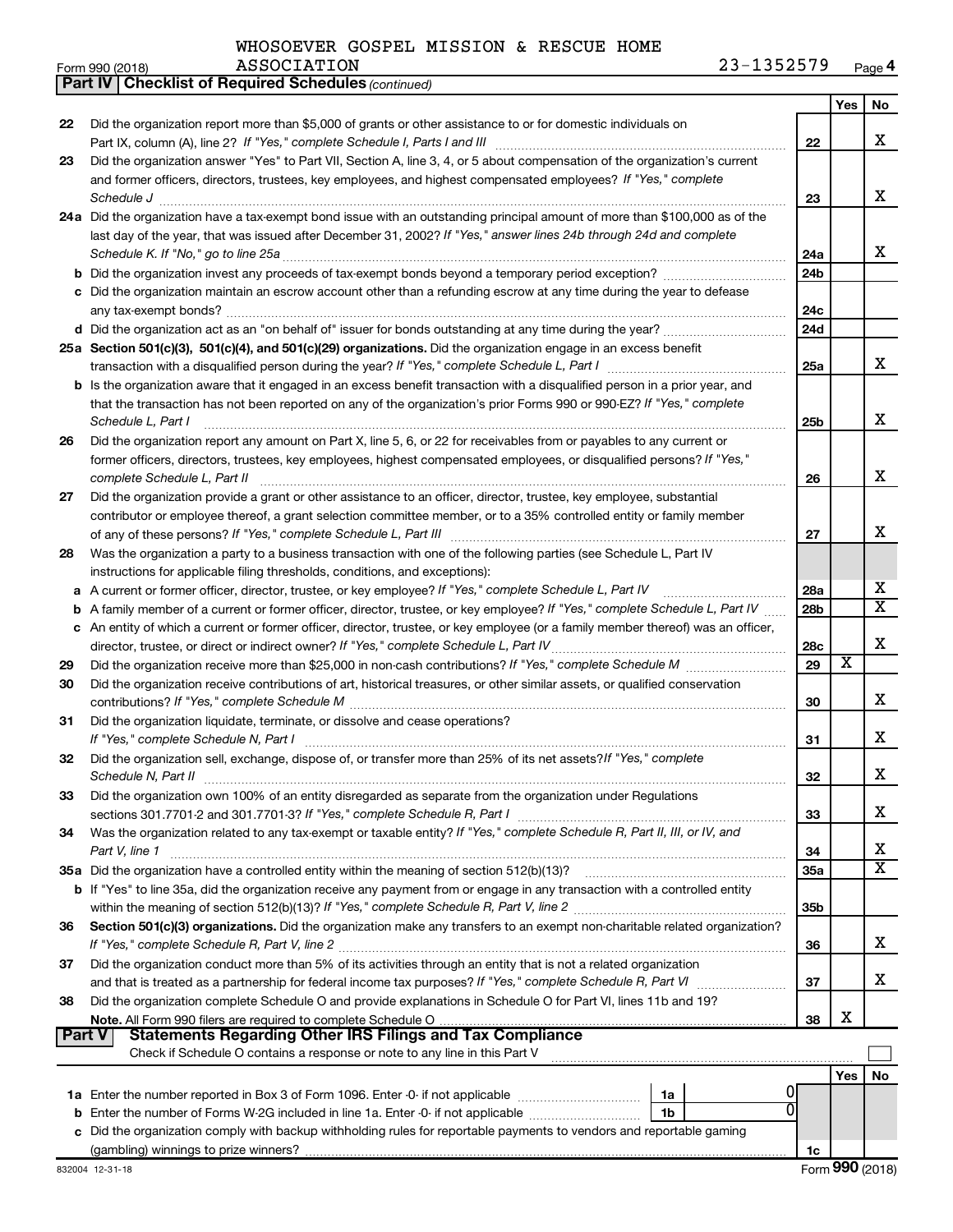| <b>Part V</b> | Statements Regarding Other IRS Filings and Tax Compliance (continued)                                                                           |                |     |    |
|---------------|-------------------------------------------------------------------------------------------------------------------------------------------------|----------------|-----|----|
|               |                                                                                                                                                 |                | Yes | No |
|               | 2a Enter the number of employees reported on Form W-3, Transmittal of Wage and Tax Statements,                                                  |                |     |    |
|               | 28<br>filed for the calendar year ending with or within the year covered by this return<br>2a                                                   |                |     |    |
| b             | If at least one is reported on line 2a, did the organization file all required federal employment tax returns?                                  | 2 <sub>b</sub> | х   |    |
|               | Note. If the sum of lines 1a and 2a is greater than 250, you may be required to e-file (see instructions) <i></i>                               |                |     |    |
|               | 3a Did the organization have unrelated business gross income of \$1,000 or more during the year?                                                | За             |     | x  |
| b             |                                                                                                                                                 | 3 <sub>b</sub> |     |    |
|               | 4a At any time during the calendar year, did the organization have an interest in, or a signature or other authority over, a                    |                |     |    |
|               | financial account in a foreign country (such as a bank account, securities account, or other financial account)?                                | 4a             |     | х  |
|               | <b>b</b> If "Yes," enter the name of the foreign country: $\blacktriangleright$                                                                 |                |     |    |
|               | See instructions for filing requirements for FinCEN Form 114, Report of Foreign Bank and Financial Accounts (FBAR).                             |                |     |    |
| 5a            |                                                                                                                                                 | 5a             |     | x  |
| b             |                                                                                                                                                 | 5 <sub>b</sub> |     | X  |
|               |                                                                                                                                                 | 5c             |     |    |
| 6а            | Does the organization have annual gross receipts that are normally greater than \$100,000, and did the organization solicit                     |                |     |    |
|               | any contributions that were not tax deductible as charitable contributions?                                                                     | 6a             |     | x  |
| b             | If "Yes," did the organization include with every solicitation an express statement that such contributions or gifts                            |                |     |    |
|               |                                                                                                                                                 | 6b             |     |    |
| 7             | Organizations that may receive deductible contributions under section 170(c).                                                                   |                |     |    |
| a             | Did the organization receive a payment in excess of \$75 made partly as a contribution and partly for goods and services provided to the payor? | 7a             |     | x  |
| b             |                                                                                                                                                 | 7b             |     |    |
|               | Did the organization sell, exchange, or otherwise dispose of tangible personal property for which it was required                               |                |     | х  |
|               |                                                                                                                                                 | 7c             |     |    |
| d             | 7d                                                                                                                                              |                |     | х  |
|               | Did the organization receive any funds, directly or indirectly, to pay premiums on a personal benefit contract?                                 | 7е<br>7f       |     | X  |
| f             | If the organization received a contribution of qualified intellectual property, did the organization file Form 8899 as required?                | 7g             |     |    |
| g<br>h        | If the organization received a contribution of cars, boats, airplanes, or other vehicles, did the organization file a Form 1098-C?              | 7h             |     |    |
| 8             | Sponsoring organizations maintaining donor advised funds. Did a donor advised fund maintained by the                                            |                |     |    |
|               |                                                                                                                                                 | 8              |     |    |
| 9             | Sponsoring organizations maintaining donor advised funds.                                                                                       |                |     |    |
| а             | Did the sponsoring organization make any taxable distributions under section 4966?                                                              | <b>9a</b>      |     |    |
| b             |                                                                                                                                                 | 9b             |     |    |
| 10            | Section 501(c)(7) organizations. Enter:                                                                                                         |                |     |    |
| а             | 10a                                                                                                                                             |                |     |    |
|               | 10 <sub>b</sub><br>Gross receipts, included on Form 990, Part VIII, line 12, for public use of club facilities                                  |                |     |    |
| 11            | Section 501(c)(12) organizations. Enter:                                                                                                        |                |     |    |
| а             | 11a                                                                                                                                             |                |     |    |
| b             | Gross income from other sources (Do not net amounts due or paid to other sources against                                                        |                |     |    |
|               | amounts due or received from them.)<br>11b                                                                                                      |                |     |    |
|               | 12a Section 4947(a)(1) non-exempt charitable trusts. Is the organization filing Form 990 in lieu of Form 1041?                                  | 12a            |     |    |
|               | b If "Yes," enter the amount of tax-exempt interest received or accrued during the year<br>12b                                                  |                |     |    |
| 13            | Section 501(c)(29) qualified nonprofit health insurance issuers.                                                                                |                |     |    |
| а             | Is the organization licensed to issue qualified health plans in more than one state?                                                            | 13a            |     |    |
|               | Note. See the instructions for additional information the organization must report on Schedule O.                                               |                |     |    |
| b             | Enter the amount of reserves the organization is required to maintain by the states in which the                                                |                |     |    |
|               | 13 <sub>b</sub>                                                                                                                                 |                |     |    |
| с             | 13 <sub>c</sub>                                                                                                                                 |                |     |    |
|               | 14a Did the organization receive any payments for indoor tanning services during the tax year?                                                  | 14a            |     | х  |
|               |                                                                                                                                                 | 14b            |     |    |
| 15            | Is the organization subject to the section 4960 tax on payment(s) of more than \$1,000,000 in remuneration or                                   |                |     |    |
|               | excess parachute payment(s) during the year?                                                                                                    | 15             |     | x  |
|               | If "Yes," see instructions and file Form 4720, Schedule N.                                                                                      |                |     | x  |
| 16            | Is the organization an educational institution subject to the section 4968 excise tax on net investment income?                                 | 16             |     |    |
|               | If "Yes," complete Form 4720, Schedule O.                                                                                                       |                |     |    |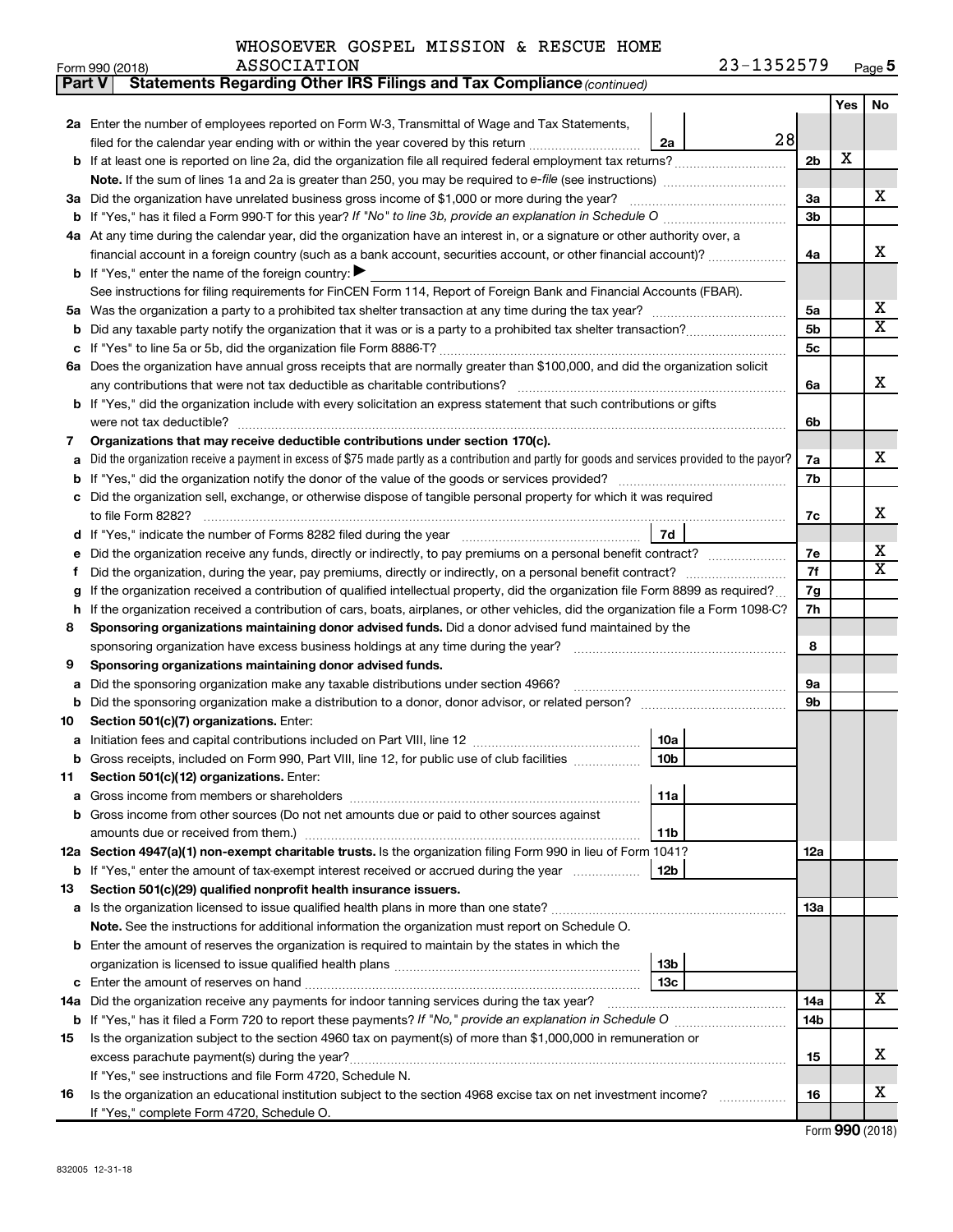Form 990 (2018) ASSOCIATION 2 3-I 3 5 2 5 7 9 Page **6** ASSOCIATION 23-1352579

|    | Part VI   Governance, Management, and Disclosure For each "Yes" response to lines 2 through 7b below, and for a "No" response                                                         |                 |                         |                         |
|----|---------------------------------------------------------------------------------------------------------------------------------------------------------------------------------------|-----------------|-------------------------|-------------------------|
|    | to line 8a, 8b, or 10b below, describe the circumstances, processes, or changes in Schedule O. See instructions.                                                                      |                 |                         |                         |
|    | Check if Schedule O contains a response or note to any line in this Part VI [11] [12] [2] [2] [2] [2] [3] Check if Schedule O contains a response or note to any line in this Part VI |                 |                         | $\boxed{\textbf{X}}$    |
|    | <b>Section A. Governing Body and Management</b>                                                                                                                                       |                 |                         |                         |
|    |                                                                                                                                                                                       |                 | Yes                     | No                      |
|    | 11<br>1a Enter the number of voting members of the governing body at the end of the tax year<br>1a                                                                                    |                 |                         |                         |
|    | If there are material differences in voting rights among members of the governing body, or if the governing                                                                           |                 |                         |                         |
|    | body delegated broad authority to an executive committee or similar committee, explain in Schedule O.                                                                                 |                 |                         |                         |
| b  | 11<br>Enter the number of voting members included in line 1a, above, who are independent<br>1b                                                                                        |                 |                         |                         |
| 2  | Did any officer, director, trustee, or key employee have a family relationship or a business relationship with any other                                                              |                 |                         |                         |
|    | officer, director, trustee, or key employee?                                                                                                                                          | $\mathbf{2}$    |                         | x                       |
| 3  | Did the organization delegate control over management duties customarily performed by or under the direct supervision                                                                 |                 |                         |                         |
|    |                                                                                                                                                                                       | 3               |                         | х                       |
| 4  | Did the organization make any significant changes to its governing documents since the prior Form 990 was filed?                                                                      | 4               |                         | $\overline{\mathbf{x}}$ |
| 5  |                                                                                                                                                                                       | 5               |                         | $\overline{\mathbf{X}}$ |
| 6  |                                                                                                                                                                                       | 6               |                         | $\overline{\mathbf{X}}$ |
| 7a | Did the organization have members, stockholders, or other persons who had the power to elect or appoint one or                                                                        |                 |                         |                         |
|    |                                                                                                                                                                                       | 7a              |                         | х                       |
|    | b Are any governance decisions of the organization reserved to (or subject to approval by) members, stockholders, or                                                                  |                 |                         |                         |
|    | persons other than the governing body?                                                                                                                                                | 7b              |                         | x                       |
| 8  | Did the organization contemporaneously document the meetings held or written actions undertaken during the year by the following:                                                     |                 |                         |                         |
| а  |                                                                                                                                                                                       | 8а              | х                       |                         |
| b  |                                                                                                                                                                                       | 8b              | $\overline{\mathbf{x}}$ |                         |
| 9  | Is there any officer, director, trustee, or key employee listed in Part VII, Section A, who cannot be reached at the                                                                  |                 |                         |                         |
|    |                                                                                                                                                                                       | 9               |                         | x                       |
|    | Section B. Policies (This Section B requests information about policies not required by the Internal Revenue Code.)                                                                   |                 |                         |                         |
|    |                                                                                                                                                                                       |                 | Yes                     | No                      |
|    |                                                                                                                                                                                       | <b>10a</b>      |                         | x                       |
|    | b If "Yes," did the organization have written policies and procedures governing the activities of such chapters, affiliates,                                                          |                 |                         |                         |
|    | and branches to ensure their operations are consistent with the organization's exempt purposes? www.www.www.www.                                                                      | 10 <sub>b</sub> |                         |                         |
|    | 11a Has the organization provided a complete copy of this Form 990 to all members of its governing body before filing the form?                                                       | 11a             | X                       |                         |
|    | <b>b</b> Describe in Schedule O the process, if any, used by the organization to review this Form 990.                                                                                |                 |                         |                         |
|    | 12a Did the organization have a written conflict of interest policy? If "No," go to line 13                                                                                           | 12a             | х                       |                         |
| b  | Were officers, directors, or trustees, and key employees required to disclose annually interests that could give rise to conflicts?                                                   | 12 <sub>b</sub> | $\overline{\textbf{x}}$ |                         |
|    | c Did the organization regularly and consistently monitor and enforce compliance with the policy? If "Yes," describe                                                                  |                 |                         |                         |
|    |                                                                                                                                                                                       | 12c             | х                       |                         |
| 13 |                                                                                                                                                                                       | 13              | $\overline{\mathbf{X}}$ |                         |
| 14 | Did the organization have a written document retention and destruction policy? [111] [12] manument contains an                                                                        | 14              | $\overline{\mathtt{x}}$ |                         |
| 15 | Did the process for determining compensation of the following persons include a review and approval by independent                                                                    |                 |                         |                         |
|    | persons, comparability data, and contemporaneous substantiation of the deliberation and decision?                                                                                     |                 |                         |                         |
| а  |                                                                                                                                                                                       | 15a             | X                       |                         |
|    |                                                                                                                                                                                       | 15b             |                         | X                       |
|    | If "Yes" to line 15a or 15b, describe the process in Schedule O (see instructions).                                                                                                   |                 |                         |                         |
|    | 16a Did the organization invest in, contribute assets to, or participate in a joint venture or similar arrangement with a                                                             |                 |                         |                         |
|    | taxable entity during the year?                                                                                                                                                       | 16a             |                         | x                       |
|    | <b>b</b> If "Yes," did the organization follow a written policy or procedure requiring the organization to evaluate its participation                                                 |                 |                         |                         |
|    | in joint venture arrangements under applicable federal tax law, and take steps to safeguard the organization's                                                                        |                 |                         |                         |
|    | exempt status with respect to such arrangements?                                                                                                                                      | 16b             |                         |                         |
|    | <b>Section C. Disclosure</b>                                                                                                                                                          |                 |                         |                         |
| 17 | List the states with which a copy of this Form 990 is required to be filed $\blacktriangleright$ PA                                                                                   |                 |                         |                         |
| 18 | Section 6104 requires an organization to make its Forms 1023 (1024 or 1024-A if applicable), 990, and 990-T (Section 501(c)(3)s only) available                                       |                 |                         |                         |
|    | for public inspection. Indicate how you made these available. Check all that apply.                                                                                                   |                 |                         |                         |
|    | $\lfloor \underline{X} \rfloor$ Upon request<br>Another's website<br>Other (explain in Schedule O)<br>Own website                                                                     |                 |                         |                         |
| 19 | Describe in Schedule O whether (and if so, how) the organization made its governing documents, conflict of interest policy, and financial                                             |                 |                         |                         |
|    | statements available to the public during the tax year.                                                                                                                               |                 |                         |                         |
| 20 | State the name, address, and telephone number of the person who possesses the organization's books and records                                                                        |                 |                         |                         |
|    | REV. ROBERT EMBERGER - 215-438-3094                                                                                                                                                   |                 |                         |                         |
|    | 101 E. CHELTEN AVE., PHILADELPHIA, PA<br>19144                                                                                                                                        |                 |                         |                         |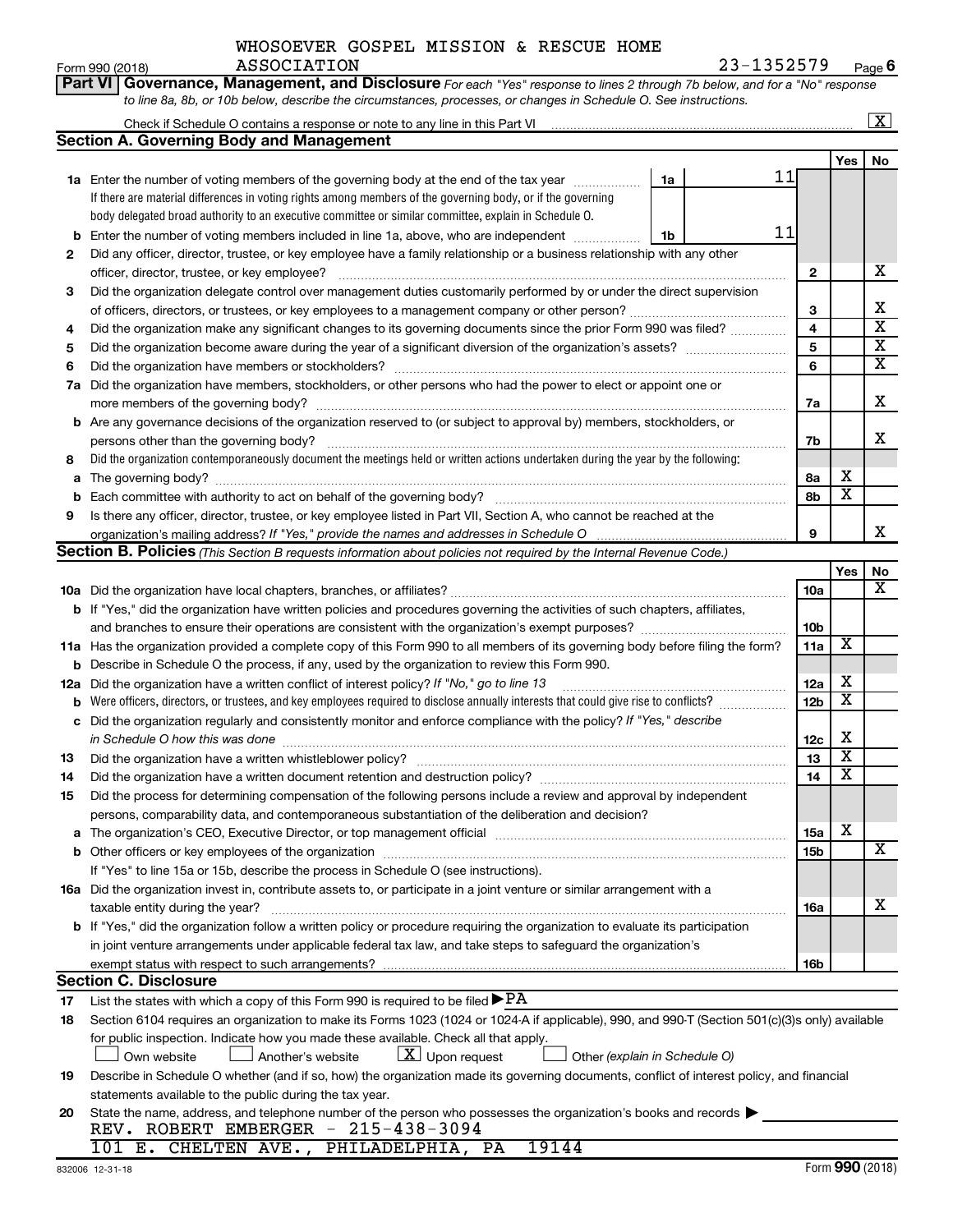$\Box$ 

| Part VII Compensation of Officers, Directors, Trustees, Key Employees, Highest Compensated |
|--------------------------------------------------------------------------------------------|
| <b>Employees, and Independent Contractors</b>                                              |

Check if Schedule O contains a response or note to any line in this Part VII

**Section A. Officers, Directors, Trustees, Key Employees, and Highest Compensated Employees**

**1a**  Complete this table for all persons required to be listed. Report compensation for the calendar year ending with or within the organization's tax year.

**•** List all of the organization's current officers, directors, trustees (whether individuals or organizations), regardless of amount of compensation. Enter  $-0$ - in columns  $(D)$ ,  $(E)$ , and  $(F)$  if no compensation was paid.

**•** List all of the organization's **current** key employees, if any. See instructions for definition of "key employee."

**•** List the organization's five current highest compensated employees (other than an officer, director, trustee, or key employee) who received reportable compensation (Box 5 of Form W-2 and/or Box 7 of Form 1099-MISC) of more than \$100,000 from the organization and any related organizations.

**•** List all of the organization's former officers, key employees, and highest compensated employees who received more than \$100,000 of reportable compensation from the organization and any related organizations.

**•** List all of the organization's former directors or trustees that received, in the capacity as a former director or trustee of the organization, more than \$10,000 of reportable compensation from the organization and any related organizations.

List persons in the following order: individual trustees or directors; institutional trustees; officers; key employees; highest compensated employees; and former such persons.

Check this box if neither the organization nor any related organization compensated any current officer, director, or trustee.  $\Box$ 

| (A)                           | (B)           |                                |                                                                  |             | (C)          |                                 |        | (D)             | (E)             | (F)           |
|-------------------------------|---------------|--------------------------------|------------------------------------------------------------------|-------------|--------------|---------------------------------|--------|-----------------|-----------------|---------------|
| Name and Title                | Average       |                                | (do not check more than one                                      | Position    |              |                                 |        | Reportable      | Reportable      | Estimated     |
|                               | hours per     |                                | box, unless person is both an<br>officer and a director/trustee) |             |              |                                 |        | compensation    | compensation    | amount of     |
|                               | week          |                                |                                                                  |             |              |                                 |        | from            | from related    | other         |
|                               | (list any     |                                |                                                                  |             |              |                                 |        | the             | organizations   | compensation  |
|                               | hours for     |                                |                                                                  |             |              |                                 |        | organization    | (W-2/1099-MISC) | from the      |
|                               | related       |                                |                                                                  |             |              |                                 |        | (W-2/1099-MISC) |                 | organization  |
|                               | organizations |                                |                                                                  |             |              |                                 |        |                 |                 | and related   |
|                               | below         | Individual trustee or director | Institutional trustee                                            | Officer     | Key employee | Highest compensated<br>employee | Former |                 |                 | organizations |
|                               | line)<br>1.00 |                                |                                                                  |             |              |                                 |        |                 |                 |               |
| CRESSON HARRIS<br>(1)         |               |                                |                                                                  | $\mathbf X$ |              |                                 |        | $\mathbf 0$ .   | $\mathbf 0$ .   |               |
| PRESIDENT                     |               | X                              |                                                                  |             |              |                                 |        |                 |                 | $\mathbf 0$ . |
| (2)<br>WAYNE CROSSMAN         | 1.00          |                                |                                                                  |             |              |                                 |        |                 |                 |               |
| VICE PRESIDENT                |               | $\mathbf X$                    |                                                                  | $\mathbf X$ |              |                                 |        | 0.              | $\mathbf 0$ .   | $\mathbf 0$ . |
| TOM STROHLEIN<br>(3)          | 1.00          |                                |                                                                  |             |              |                                 |        |                 |                 |               |
| <b>TREASURER</b>              |               | $\mathbf x$                    |                                                                  | $\mathbf x$ |              |                                 |        | 0.              | $\mathbf 0$ .   | $\mathbf 0$ . |
| <b>JANA DEE BARNES</b><br>(4) | 1.00          |                                |                                                                  |             |              |                                 |        |                 |                 |               |
| <b>SECRETARY</b>              |               | $\mathbf X$                    |                                                                  | $\mathbf X$ |              |                                 |        | 0.              | 0.              | $\mathbf 0$ . |
| DEBRA CROCKETT<br>(5)         | 1.00          |                                |                                                                  |             |              |                                 |        |                 |                 |               |
| <b>MEMBER</b>                 |               | $\mathbf X$                    |                                                                  |             |              |                                 |        | 0.              | 0.              | $\mathbf 0$ . |
| (6)<br>ROBERT L. HERTZOG      | 1.00          |                                |                                                                  |             |              |                                 |        |                 |                 |               |
| <b>MEMBER</b>                 |               | $\mathbf X$                    |                                                                  |             |              |                                 |        | $\mathbf 0$     | 0.              | $\mathbf 0$ . |
| (7)<br><b>JONATHAN RICHES</b> | 1.00          |                                |                                                                  |             |              |                                 |        |                 |                 |               |
| <b>MEMBER</b>                 |               | $\mathbf X$                    |                                                                  |             |              |                                 |        | $\mathbf 0$ .   | $\mathbf 0$ .   | $\mathbf 0$ . |
| (8)<br><b>LAWRENCE WATSON</b> | 1.00          |                                |                                                                  |             |              |                                 |        |                 |                 |               |
| <b>MEMBER</b>                 |               | $\mathbf X$                    |                                                                  |             |              |                                 |        | 0.              | 0.              | $\mathbf 0$ . |
| (9)<br>SHIRLEY PEGUES         | 1.00          |                                |                                                                  |             |              |                                 |        |                 |                 |               |
| <b>MEMBER</b>                 |               | $\mathbf X$                    |                                                                  |             |              |                                 |        | 0.              | $\mathbf 0$ .   | $\mathbf 0$ . |
| (10) IULIA BARBU              | 1.00          |                                |                                                                  |             |              |                                 |        |                 |                 |               |
| <b>MEMBER</b>                 |               | $\mathbf X$                    |                                                                  |             |              |                                 |        | $\mathbf 0$     | $\mathbf 0$ .   | $\mathbf 0$ . |
| (11) JAMES THOMPSON           | 1.00          |                                |                                                                  |             |              |                                 |        |                 |                 |               |
| <b>MEMBER</b>                 |               | $\mathbf X$                    |                                                                  |             |              |                                 |        | $\mathbf 0$ .   | $\mathbf 0$ .   | $0$ .         |
| (12) REV. ROBERT EMBERGER     | 40.00         |                                |                                                                  |             |              |                                 |        |                 |                 |               |
| EXECUTIVE DIRECTOR            |               |                                |                                                                  | $\mathbf X$ |              |                                 |        | 84,996.         | $\mathbf 0$ .   | 11,848.       |
|                               |               |                                |                                                                  |             |              |                                 |        |                 |                 |               |
|                               |               |                                |                                                                  |             |              |                                 |        |                 |                 |               |
|                               |               |                                |                                                                  |             |              |                                 |        |                 |                 |               |
|                               |               |                                |                                                                  |             |              |                                 |        |                 |                 |               |
|                               |               |                                |                                                                  |             |              |                                 |        |                 |                 |               |
|                               |               |                                |                                                                  |             |              |                                 |        |                 |                 |               |
|                               |               |                                |                                                                  |             |              |                                 |        |                 |                 |               |
|                               |               |                                |                                                                  |             |              |                                 |        |                 |                 |               |
|                               |               |                                |                                                                  |             |              |                                 |        |                 |                 |               |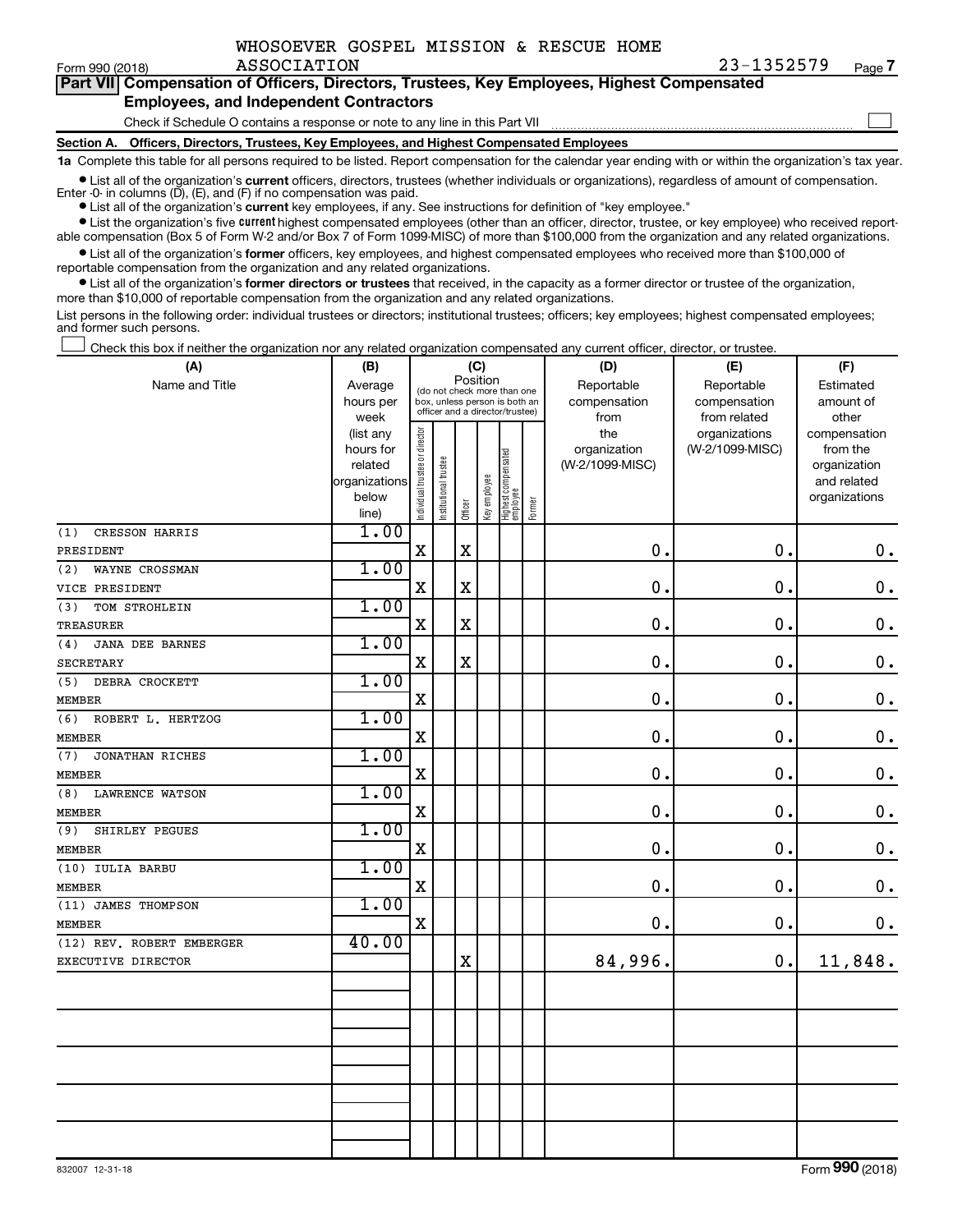|              |                                                                                                                                      |                        |                               |                       |                 |              |                                                              |        | WHOSOEVER GOSPEL MISSION & RESCUE HOME |                            |                  |              |                        |         |
|--------------|--------------------------------------------------------------------------------------------------------------------------------------|------------------------|-------------------------------|-----------------------|-----------------|--------------|--------------------------------------------------------------|--------|----------------------------------------|----------------------------|------------------|--------------|------------------------|---------|
|              | <b>ASSOCIATION</b><br>Form 990 (2018)                                                                                                |                        |                               |                       |                 |              |                                                              |        |                                        | 23-1352579                 |                  |              |                        | Page 8  |
|              | Part VII Section A. Officers, Directors, Trustees, Key Employees, and Highest Compensated Employees (continued)                      |                        |                               |                       |                 |              |                                                              |        |                                        |                            |                  |              |                        |         |
|              | (A)                                                                                                                                  | (B)<br>Average         |                               |                       | (C)<br>Position |              |                                                              |        | (D)                                    | (E)                        |                  |              | (F)                    |         |
|              | Name and title                                                                                                                       | hours per              |                               |                       |                 |              | (do not check more than one<br>box, unless person is both an |        | Reportable<br>compensation             | Reportable<br>compensation |                  |              | Estimated<br>amount of |         |
|              |                                                                                                                                      | week                   |                               |                       |                 |              | officer and a director/trustee)                              |        | from                                   | from related               |                  |              | other                  |         |
|              |                                                                                                                                      | (list any              |                               |                       |                 |              |                                                              |        | the                                    | organizations              |                  |              | compensation           |         |
|              |                                                                                                                                      | hours for              | ndividual trustee or director |                       |                 |              |                                                              |        | organization                           | (W-2/1099-MISC)            |                  |              | from the               |         |
|              |                                                                                                                                      | related                |                               |                       |                 |              |                                                              |        | (W-2/1099-MISC)                        |                            |                  |              | organization           |         |
|              |                                                                                                                                      | organizations<br>below |                               | Institutional trustee |                 | Key employee | Highest compensated<br>employee                              |        |                                        |                            |                  |              | and related            |         |
|              |                                                                                                                                      | line)                  |                               |                       | Officer         |              |                                                              | Former |                                        |                            |                  |              | organizations          |         |
|              |                                                                                                                                      |                        |                               |                       |                 |              |                                                              |        |                                        |                            |                  |              |                        |         |
|              |                                                                                                                                      |                        |                               |                       |                 |              |                                                              |        |                                        |                            |                  |              |                        |         |
|              |                                                                                                                                      |                        |                               |                       |                 |              |                                                              |        |                                        |                            |                  |              |                        |         |
|              |                                                                                                                                      |                        |                               |                       |                 |              |                                                              |        |                                        |                            |                  |              |                        |         |
|              |                                                                                                                                      |                        |                               |                       |                 |              |                                                              |        |                                        |                            |                  |              |                        |         |
|              |                                                                                                                                      |                        |                               |                       |                 |              |                                                              |        |                                        |                            |                  |              |                        |         |
|              |                                                                                                                                      |                        |                               |                       |                 |              |                                                              |        |                                        |                            |                  |              |                        |         |
|              |                                                                                                                                      |                        |                               |                       |                 |              |                                                              |        |                                        |                            |                  |              |                        |         |
|              |                                                                                                                                      |                        |                               |                       |                 |              |                                                              |        |                                        |                            |                  |              |                        |         |
|              |                                                                                                                                      |                        |                               |                       |                 |              |                                                              |        |                                        |                            |                  |              |                        |         |
|              |                                                                                                                                      |                        |                               |                       |                 |              |                                                              |        |                                        |                            |                  |              |                        |         |
|              |                                                                                                                                      |                        |                               |                       |                 |              |                                                              |        |                                        |                            |                  |              |                        |         |
|              |                                                                                                                                      |                        |                               |                       |                 |              |                                                              |        |                                        |                            |                  |              |                        |         |
|              |                                                                                                                                      |                        |                               |                       |                 |              |                                                              |        |                                        |                            |                  |              |                        |         |
|              |                                                                                                                                      |                        |                               |                       |                 |              |                                                              |        |                                        |                            |                  |              |                        |         |
|              |                                                                                                                                      |                        |                               |                       |                 |              |                                                              |        |                                        |                            |                  |              |                        |         |
|              |                                                                                                                                      |                        |                               |                       |                 |              |                                                              |        |                                        |                            |                  |              |                        |         |
|              |                                                                                                                                      |                        |                               |                       |                 |              |                                                              |        |                                        |                            |                  |              |                        |         |
|              |                                                                                                                                      |                        |                               |                       |                 |              |                                                              |        | 84,996.                                |                            | Ο.               |              |                        | 11,848. |
|              |                                                                                                                                      |                        |                               |                       |                 |              |                                                              |        | 0.                                     |                            | $\overline{0}$ . |              |                        | 0.      |
|              |                                                                                                                                      |                        |                               |                       |                 |              |                                                              |        | 84,996.                                |                            | σ.               |              |                        | 11,848. |
| $\mathbf{2}$ | Total number of individuals (including but not limited to those listed above) who received more than \$100,000 of reportable         |                        |                               |                       |                 |              |                                                              |        |                                        |                            |                  |              |                        |         |
|              | compensation from the organization $\blacktriangleright$                                                                             |                        |                               |                       |                 |              |                                                              |        |                                        |                            |                  |              |                        | 0       |
|              |                                                                                                                                      |                        |                               |                       |                 |              |                                                              |        |                                        |                            |                  |              | Yes                    | No      |
| З            | Did the organization list any former officer, director, or trustee, key employee, or highest compensated employee on                 |                        |                               |                       |                 |              |                                                              |        |                                        |                            |                  |              |                        |         |
|              | line 1a? If "Yes," complete Schedule J for such individual                                                                           |                        |                               |                       |                 |              |                                                              |        |                                        |                            |                  | 3            |                        | x       |
| 4            | For any individual listed on line 1a, is the sum of reportable compensation and other compensation from the organization             |                        |                               |                       |                 |              |                                                              |        |                                        |                            |                  |              |                        |         |
|              |                                                                                                                                      |                        |                               |                       |                 |              |                                                              |        |                                        |                            |                  | 4            |                        | x       |
| 5            | Did any person listed on line 1a receive or accrue compensation from any unrelated organization or individual for services           |                        |                               |                       |                 |              |                                                              |        |                                        |                            |                  |              |                        |         |
|              |                                                                                                                                      |                        |                               |                       |                 |              |                                                              |        |                                        |                            |                  | 5            |                        | x       |
|              | <b>Section B. Independent Contractors</b>                                                                                            |                        |                               |                       |                 |              |                                                              |        |                                        |                            |                  |              |                        |         |
| 1            | Complete this table for your five highest compensated independent contractors that received more than \$100,000 of compensation from |                        |                               |                       |                 |              |                                                              |        |                                        |                            |                  |              |                        |         |
|              | the organization. Report compensation for the calendar year ending with or within the organization's tax year.                       |                        |                               |                       |                 |              |                                                              |        |                                        |                            |                  |              |                        |         |
|              | (A)                                                                                                                                  |                        |                               |                       |                 |              |                                                              |        | (B)                                    |                            |                  | (C)          |                        |         |
|              | Name and business address                                                                                                            |                        |                               | <b>NONE</b>           |                 |              |                                                              |        | Description of services                |                            |                  | Compensation |                        |         |
|              |                                                                                                                                      |                        |                               |                       |                 |              |                                                              |        |                                        |                            |                  |              |                        |         |
|              |                                                                                                                                      |                        |                               |                       |                 |              |                                                              |        |                                        |                            |                  |              |                        |         |
|              |                                                                                                                                      |                        |                               |                       |                 |              |                                                              |        |                                        |                            |                  |              |                        |         |
|              |                                                                                                                                      |                        |                               |                       |                 |              |                                                              |        |                                        |                            |                  |              |                        |         |
|              |                                                                                                                                      |                        |                               |                       |                 |              |                                                              |        |                                        |                            |                  |              |                        |         |
|              |                                                                                                                                      |                        |                               |                       |                 |              |                                                              |        |                                        |                            |                  |              |                        |         |
|              |                                                                                                                                      |                        |                               |                       |                 |              |                                                              |        |                                        |                            |                  |              |                        |         |
|              |                                                                                                                                      |                        |                               |                       |                 |              |                                                              |        |                                        |                            |                  |              |                        |         |
|              |                                                                                                                                      |                        |                               |                       |                 |              |                                                              |        |                                        |                            |                  |              |                        |         |
|              |                                                                                                                                      |                        |                               |                       |                 |              |                                                              |        |                                        |                            |                  |              |                        |         |
| 2            | Total number of independent contractors (including but not limited to those listed above) who received more than                     |                        |                               |                       |                 |              | 0                                                            |        |                                        |                            |                  |              |                        |         |
|              | \$100,000 of compensation from the organization                                                                                      |                        |                               |                       |                 |              |                                                              |        |                                        |                            |                  |              |                        |         |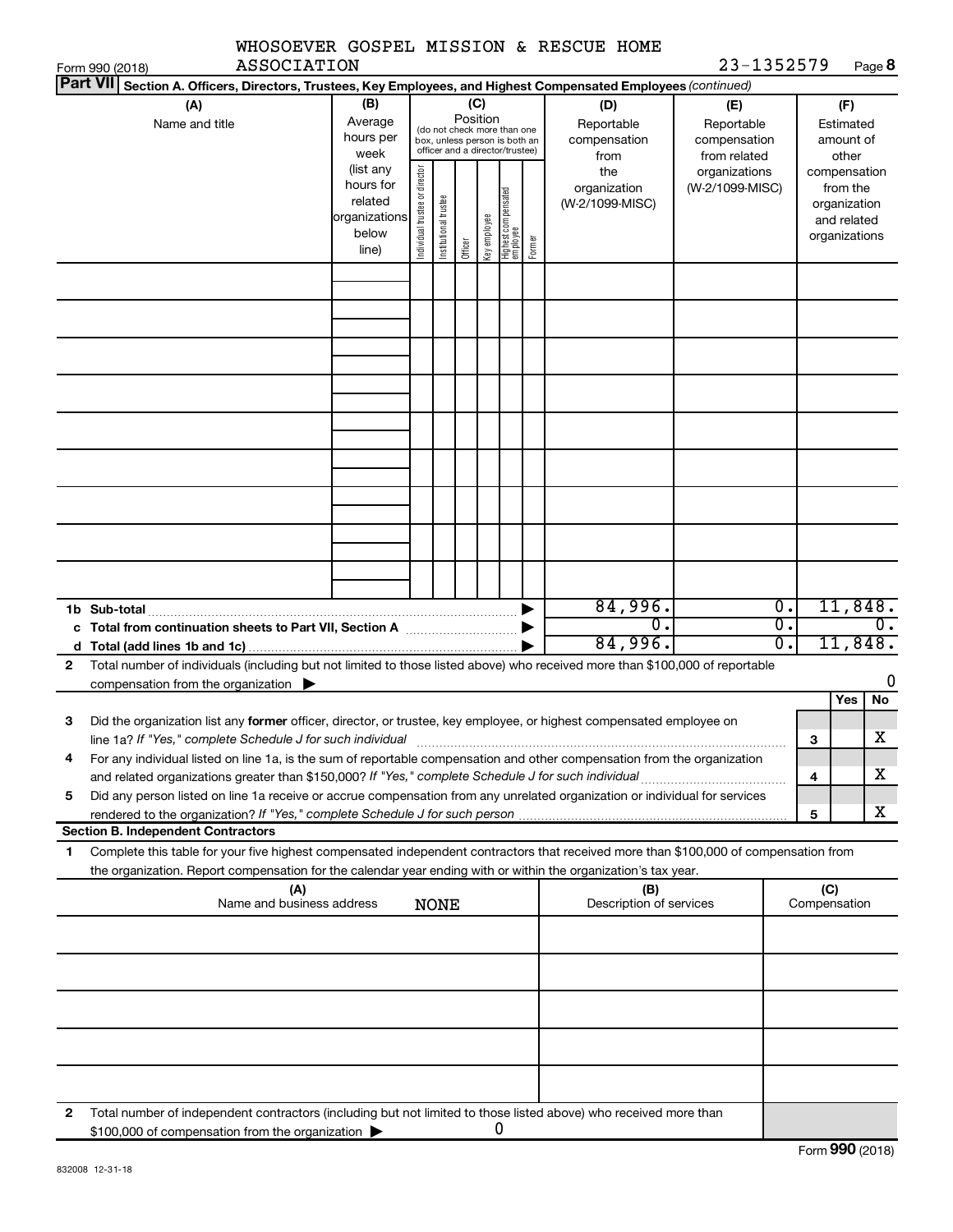| WHOSOEVER GOSPEL MISSION & RESCUE HOME |  |  |            |
|----------------------------------------|--|--|------------|
| <b>ASSOCIATION</b>                     |  |  | 23-1352579 |

| (B)<br>(C)<br>(A)<br>(D)<br>Revenue excluded<br>Related or<br>Unrelated<br>Total revenue<br>from tax under<br>exempt function<br>business<br>sections<br>$512 - 514$<br>revenue<br>revenue<br>Contributions, Gifts, Grants<br>and Other Similar Amounts<br>1 a Federated campaigns<br>1a<br>1b<br><b>b</b> Membership dues<br>1c<br>c Fundraising events<br>1 <sub>d</sub><br>d Related organizations<br>.<br>e Government grants (contributions)<br>1e<br>f All other contributions, gifts, grants, and<br>$\frac{11}{16}$ , 322, 873.<br>538, 754.<br>similar amounts not included above<br>g Noncash contributions included in lines 1a-1f: \$<br>1,322,873.<br><b>Business Code</b><br>24,930.<br>24,930.<br>541900<br>CAREERS PHASE INCOME<br>Program Service<br>Revenue<br>2a<br>b<br><u> 1989 - Johann Barbara, martxa al</u><br>c<br>the control of the control of the control of the control of the control of<br>d<br>the control of the control of the control of the control of<br>All other program service revenue<br>24,930.<br>▶<br>3<br>Investment income (including dividends, interest, and<br>18,720.<br>Income from investment of tax-exempt bond proceeds<br>4<br>5<br>(i) Real<br>(ii) Personal<br>6 a Gross rents<br><b>b</b> Less: rental expenses<br>c Rental income or (loss)<br><b>d</b> Net rental income or (loss)<br>7 a Gross amount from sales of<br>(i) Securities<br>(ii) Other<br>150,993.<br>assets other than inventory<br><b>b</b> Less: cost or other basis<br>148,894.<br>and sales expenses<br>$\overline{2,099}$ .<br>c Gain or (loss)<br>2,099.<br>2,099.<br>▶<br>8 a Gross income from fundraising events (not<br><b>Other Revenue</b><br>including \$<br>of<br>contributions reported on line 1c). See<br>b<br>c Net income or (loss) from fundraising events<br>.<br>9 a Gross income from gaming activities. See<br>b<br>10 a Gross sales of inventory, less returns<br>$a$ 435,609.<br>$b\sqrt{435,609}$ .<br>0.<br>c Net income or (loss) from sales of inventory<br>Miscellaneous Revenue<br><b>Business Code</b><br>11a<br><u> 1989 - Johann Barbara, martin a bhann an t-Alban an t-Alban an t-Alban an t-Alban an t-Alban an t-Alban an t-</u><br>b<br><u> 1989 - Johann John Stone, markin film ar yn y brenin y brenin y brenin y brenin y brenin y brenin y brenin y</u> |  | <b>Part VIII</b> | <b>Statement of Revenue</b> |  |  |         |
|-----------------------------------------------------------------------------------------------------------------------------------------------------------------------------------------------------------------------------------------------------------------------------------------------------------------------------------------------------------------------------------------------------------------------------------------------------------------------------------------------------------------------------------------------------------------------------------------------------------------------------------------------------------------------------------------------------------------------------------------------------------------------------------------------------------------------------------------------------------------------------------------------------------------------------------------------------------------------------------------------------------------------------------------------------------------------------------------------------------------------------------------------------------------------------------------------------------------------------------------------------------------------------------------------------------------------------------------------------------------------------------------------------------------------------------------------------------------------------------------------------------------------------------------------------------------------------------------------------------------------------------------------------------------------------------------------------------------------------------------------------------------------------------------------------------------------------------------------------------------------------------------------------------------------------------------------------------------------------------------------------------------------------------------------------------------------------------------------------------------------------------------------------------------------------------------------------------------------------------------------------------------------------------------------------------------------------------|--|------------------|-----------------------------|--|--|---------|
|                                                                                                                                                                                                                                                                                                                                                                                                                                                                                                                                                                                                                                                                                                                                                                                                                                                                                                                                                                                                                                                                                                                                                                                                                                                                                                                                                                                                                                                                                                                                                                                                                                                                                                                                                                                                                                                                                                                                                                                                                                                                                                                                                                                                                                                                                                                                   |  |                  |                             |  |  |         |
|                                                                                                                                                                                                                                                                                                                                                                                                                                                                                                                                                                                                                                                                                                                                                                                                                                                                                                                                                                                                                                                                                                                                                                                                                                                                                                                                                                                                                                                                                                                                                                                                                                                                                                                                                                                                                                                                                                                                                                                                                                                                                                                                                                                                                                                                                                                                   |  |                  |                             |  |  |         |
|                                                                                                                                                                                                                                                                                                                                                                                                                                                                                                                                                                                                                                                                                                                                                                                                                                                                                                                                                                                                                                                                                                                                                                                                                                                                                                                                                                                                                                                                                                                                                                                                                                                                                                                                                                                                                                                                                                                                                                                                                                                                                                                                                                                                                                                                                                                                   |  |                  |                             |  |  |         |
|                                                                                                                                                                                                                                                                                                                                                                                                                                                                                                                                                                                                                                                                                                                                                                                                                                                                                                                                                                                                                                                                                                                                                                                                                                                                                                                                                                                                                                                                                                                                                                                                                                                                                                                                                                                                                                                                                                                                                                                                                                                                                                                                                                                                                                                                                                                                   |  |                  |                             |  |  |         |
|                                                                                                                                                                                                                                                                                                                                                                                                                                                                                                                                                                                                                                                                                                                                                                                                                                                                                                                                                                                                                                                                                                                                                                                                                                                                                                                                                                                                                                                                                                                                                                                                                                                                                                                                                                                                                                                                                                                                                                                                                                                                                                                                                                                                                                                                                                                                   |  |                  |                             |  |  |         |
|                                                                                                                                                                                                                                                                                                                                                                                                                                                                                                                                                                                                                                                                                                                                                                                                                                                                                                                                                                                                                                                                                                                                                                                                                                                                                                                                                                                                                                                                                                                                                                                                                                                                                                                                                                                                                                                                                                                                                                                                                                                                                                                                                                                                                                                                                                                                   |  |                  |                             |  |  |         |
|                                                                                                                                                                                                                                                                                                                                                                                                                                                                                                                                                                                                                                                                                                                                                                                                                                                                                                                                                                                                                                                                                                                                                                                                                                                                                                                                                                                                                                                                                                                                                                                                                                                                                                                                                                                                                                                                                                                                                                                                                                                                                                                                                                                                                                                                                                                                   |  |                  |                             |  |  |         |
|                                                                                                                                                                                                                                                                                                                                                                                                                                                                                                                                                                                                                                                                                                                                                                                                                                                                                                                                                                                                                                                                                                                                                                                                                                                                                                                                                                                                                                                                                                                                                                                                                                                                                                                                                                                                                                                                                                                                                                                                                                                                                                                                                                                                                                                                                                                                   |  |                  |                             |  |  |         |
|                                                                                                                                                                                                                                                                                                                                                                                                                                                                                                                                                                                                                                                                                                                                                                                                                                                                                                                                                                                                                                                                                                                                                                                                                                                                                                                                                                                                                                                                                                                                                                                                                                                                                                                                                                                                                                                                                                                                                                                                                                                                                                                                                                                                                                                                                                                                   |  |                  |                             |  |  |         |
|                                                                                                                                                                                                                                                                                                                                                                                                                                                                                                                                                                                                                                                                                                                                                                                                                                                                                                                                                                                                                                                                                                                                                                                                                                                                                                                                                                                                                                                                                                                                                                                                                                                                                                                                                                                                                                                                                                                                                                                                                                                                                                                                                                                                                                                                                                                                   |  |                  |                             |  |  | 18,720. |
|                                                                                                                                                                                                                                                                                                                                                                                                                                                                                                                                                                                                                                                                                                                                                                                                                                                                                                                                                                                                                                                                                                                                                                                                                                                                                                                                                                                                                                                                                                                                                                                                                                                                                                                                                                                                                                                                                                                                                                                                                                                                                                                                                                                                                                                                                                                                   |  |                  |                             |  |  |         |
|                                                                                                                                                                                                                                                                                                                                                                                                                                                                                                                                                                                                                                                                                                                                                                                                                                                                                                                                                                                                                                                                                                                                                                                                                                                                                                                                                                                                                                                                                                                                                                                                                                                                                                                                                                                                                                                                                                                                                                                                                                                                                                                                                                                                                                                                                                                                   |  |                  |                             |  |  |         |
|                                                                                                                                                                                                                                                                                                                                                                                                                                                                                                                                                                                                                                                                                                                                                                                                                                                                                                                                                                                                                                                                                                                                                                                                                                                                                                                                                                                                                                                                                                                                                                                                                                                                                                                                                                                                                                                                                                                                                                                                                                                                                                                                                                                                                                                                                                                                   |  |                  |                             |  |  |         |
|                                                                                                                                                                                                                                                                                                                                                                                                                                                                                                                                                                                                                                                                                                                                                                                                                                                                                                                                                                                                                                                                                                                                                                                                                                                                                                                                                                                                                                                                                                                                                                                                                                                                                                                                                                                                                                                                                                                                                                                                                                                                                                                                                                                                                                                                                                                                   |  |                  |                             |  |  |         |
|                                                                                                                                                                                                                                                                                                                                                                                                                                                                                                                                                                                                                                                                                                                                                                                                                                                                                                                                                                                                                                                                                                                                                                                                                                                                                                                                                                                                                                                                                                                                                                                                                                                                                                                                                                                                                                                                                                                                                                                                                                                                                                                                                                                                                                                                                                                                   |  |                  |                             |  |  |         |
|                                                                                                                                                                                                                                                                                                                                                                                                                                                                                                                                                                                                                                                                                                                                                                                                                                                                                                                                                                                                                                                                                                                                                                                                                                                                                                                                                                                                                                                                                                                                                                                                                                                                                                                                                                                                                                                                                                                                                                                                                                                                                                                                                                                                                                                                                                                                   |  |                  |                             |  |  |         |
|                                                                                                                                                                                                                                                                                                                                                                                                                                                                                                                                                                                                                                                                                                                                                                                                                                                                                                                                                                                                                                                                                                                                                                                                                                                                                                                                                                                                                                                                                                                                                                                                                                                                                                                                                                                                                                                                                                                                                                                                                                                                                                                                                                                                                                                                                                                                   |  |                  |                             |  |  |         |
|                                                                                                                                                                                                                                                                                                                                                                                                                                                                                                                                                                                                                                                                                                                                                                                                                                                                                                                                                                                                                                                                                                                                                                                                                                                                                                                                                                                                                                                                                                                                                                                                                                                                                                                                                                                                                                                                                                                                                                                                                                                                                                                                                                                                                                                                                                                                   |  |                  |                             |  |  |         |
|                                                                                                                                                                                                                                                                                                                                                                                                                                                                                                                                                                                                                                                                                                                                                                                                                                                                                                                                                                                                                                                                                                                                                                                                                                                                                                                                                                                                                                                                                                                                                                                                                                                                                                                                                                                                                                                                                                                                                                                                                                                                                                                                                                                                                                                                                                                                   |  |                  |                             |  |  |         |
|                                                                                                                                                                                                                                                                                                                                                                                                                                                                                                                                                                                                                                                                                                                                                                                                                                                                                                                                                                                                                                                                                                                                                                                                                                                                                                                                                                                                                                                                                                                                                                                                                                                                                                                                                                                                                                                                                                                                                                                                                                                                                                                                                                                                                                                                                                                                   |  |                  |                             |  |  |         |
|                                                                                                                                                                                                                                                                                                                                                                                                                                                                                                                                                                                                                                                                                                                                                                                                                                                                                                                                                                                                                                                                                                                                                                                                                                                                                                                                                                                                                                                                                                                                                                                                                                                                                                                                                                                                                                                                                                                                                                                                                                                                                                                                                                                                                                                                                                                                   |  |                  |                             |  |  |         |
|                                                                                                                                                                                                                                                                                                                                                                                                                                                                                                                                                                                                                                                                                                                                                                                                                                                                                                                                                                                                                                                                                                                                                                                                                                                                                                                                                                                                                                                                                                                                                                                                                                                                                                                                                                                                                                                                                                                                                                                                                                                                                                                                                                                                                                                                                                                                   |  |                  |                             |  |  |         |
|                                                                                                                                                                                                                                                                                                                                                                                                                                                                                                                                                                                                                                                                                                                                                                                                                                                                                                                                                                                                                                                                                                                                                                                                                                                                                                                                                                                                                                                                                                                                                                                                                                                                                                                                                                                                                                                                                                                                                                                                                                                                                                                                                                                                                                                                                                                                   |  |                  |                             |  |  |         |
|                                                                                                                                                                                                                                                                                                                                                                                                                                                                                                                                                                                                                                                                                                                                                                                                                                                                                                                                                                                                                                                                                                                                                                                                                                                                                                                                                                                                                                                                                                                                                                                                                                                                                                                                                                                                                                                                                                                                                                                                                                                                                                                                                                                                                                                                                                                                   |  |                  |                             |  |  |         |
|                                                                                                                                                                                                                                                                                                                                                                                                                                                                                                                                                                                                                                                                                                                                                                                                                                                                                                                                                                                                                                                                                                                                                                                                                                                                                                                                                                                                                                                                                                                                                                                                                                                                                                                                                                                                                                                                                                                                                                                                                                                                                                                                                                                                                                                                                                                                   |  |                  |                             |  |  |         |
|                                                                                                                                                                                                                                                                                                                                                                                                                                                                                                                                                                                                                                                                                                                                                                                                                                                                                                                                                                                                                                                                                                                                                                                                                                                                                                                                                                                                                                                                                                                                                                                                                                                                                                                                                                                                                                                                                                                                                                                                                                                                                                                                                                                                                                                                                                                                   |  |                  |                             |  |  |         |
|                                                                                                                                                                                                                                                                                                                                                                                                                                                                                                                                                                                                                                                                                                                                                                                                                                                                                                                                                                                                                                                                                                                                                                                                                                                                                                                                                                                                                                                                                                                                                                                                                                                                                                                                                                                                                                                                                                                                                                                                                                                                                                                                                                                                                                                                                                                                   |  |                  |                             |  |  |         |
|                                                                                                                                                                                                                                                                                                                                                                                                                                                                                                                                                                                                                                                                                                                                                                                                                                                                                                                                                                                                                                                                                                                                                                                                                                                                                                                                                                                                                                                                                                                                                                                                                                                                                                                                                                                                                                                                                                                                                                                                                                                                                                                                                                                                                                                                                                                                   |  |                  |                             |  |  |         |
|                                                                                                                                                                                                                                                                                                                                                                                                                                                                                                                                                                                                                                                                                                                                                                                                                                                                                                                                                                                                                                                                                                                                                                                                                                                                                                                                                                                                                                                                                                                                                                                                                                                                                                                                                                                                                                                                                                                                                                                                                                                                                                                                                                                                                                                                                                                                   |  |                  |                             |  |  |         |
|                                                                                                                                                                                                                                                                                                                                                                                                                                                                                                                                                                                                                                                                                                                                                                                                                                                                                                                                                                                                                                                                                                                                                                                                                                                                                                                                                                                                                                                                                                                                                                                                                                                                                                                                                                                                                                                                                                                                                                                                                                                                                                                                                                                                                                                                                                                                   |  |                  |                             |  |  |         |
|                                                                                                                                                                                                                                                                                                                                                                                                                                                                                                                                                                                                                                                                                                                                                                                                                                                                                                                                                                                                                                                                                                                                                                                                                                                                                                                                                                                                                                                                                                                                                                                                                                                                                                                                                                                                                                                                                                                                                                                                                                                                                                                                                                                                                                                                                                                                   |  |                  |                             |  |  |         |
|                                                                                                                                                                                                                                                                                                                                                                                                                                                                                                                                                                                                                                                                                                                                                                                                                                                                                                                                                                                                                                                                                                                                                                                                                                                                                                                                                                                                                                                                                                                                                                                                                                                                                                                                                                                                                                                                                                                                                                                                                                                                                                                                                                                                                                                                                                                                   |  |                  |                             |  |  |         |
|                                                                                                                                                                                                                                                                                                                                                                                                                                                                                                                                                                                                                                                                                                                                                                                                                                                                                                                                                                                                                                                                                                                                                                                                                                                                                                                                                                                                                                                                                                                                                                                                                                                                                                                                                                                                                                                                                                                                                                                                                                                                                                                                                                                                                                                                                                                                   |  |                  |                             |  |  |         |
| с<br>the control of the control of the control of the control of                                                                                                                                                                                                                                                                                                                                                                                                                                                                                                                                                                                                                                                                                                                                                                                                                                                                                                                                                                                                                                                                                                                                                                                                                                                                                                                                                                                                                                                                                                                                                                                                                                                                                                                                                                                                                                                                                                                                                                                                                                                                                                                                                                                                                                                                  |  |                  |                             |  |  |         |
|                                                                                                                                                                                                                                                                                                                                                                                                                                                                                                                                                                                                                                                                                                                                                                                                                                                                                                                                                                                                                                                                                                                                                                                                                                                                                                                                                                                                                                                                                                                                                                                                                                                                                                                                                                                                                                                                                                                                                                                                                                                                                                                                                                                                                                                                                                                                   |  |                  |                             |  |  |         |
| 1,368,622.<br>24,930.<br>$\overline{0}$ .<br>12                                                                                                                                                                                                                                                                                                                                                                                                                                                                                                                                                                                                                                                                                                                                                                                                                                                                                                                                                                                                                                                                                                                                                                                                                                                                                                                                                                                                                                                                                                                                                                                                                                                                                                                                                                                                                                                                                                                                                                                                                                                                                                                                                                                                                                                                                   |  |                  |                             |  |  | 20,819. |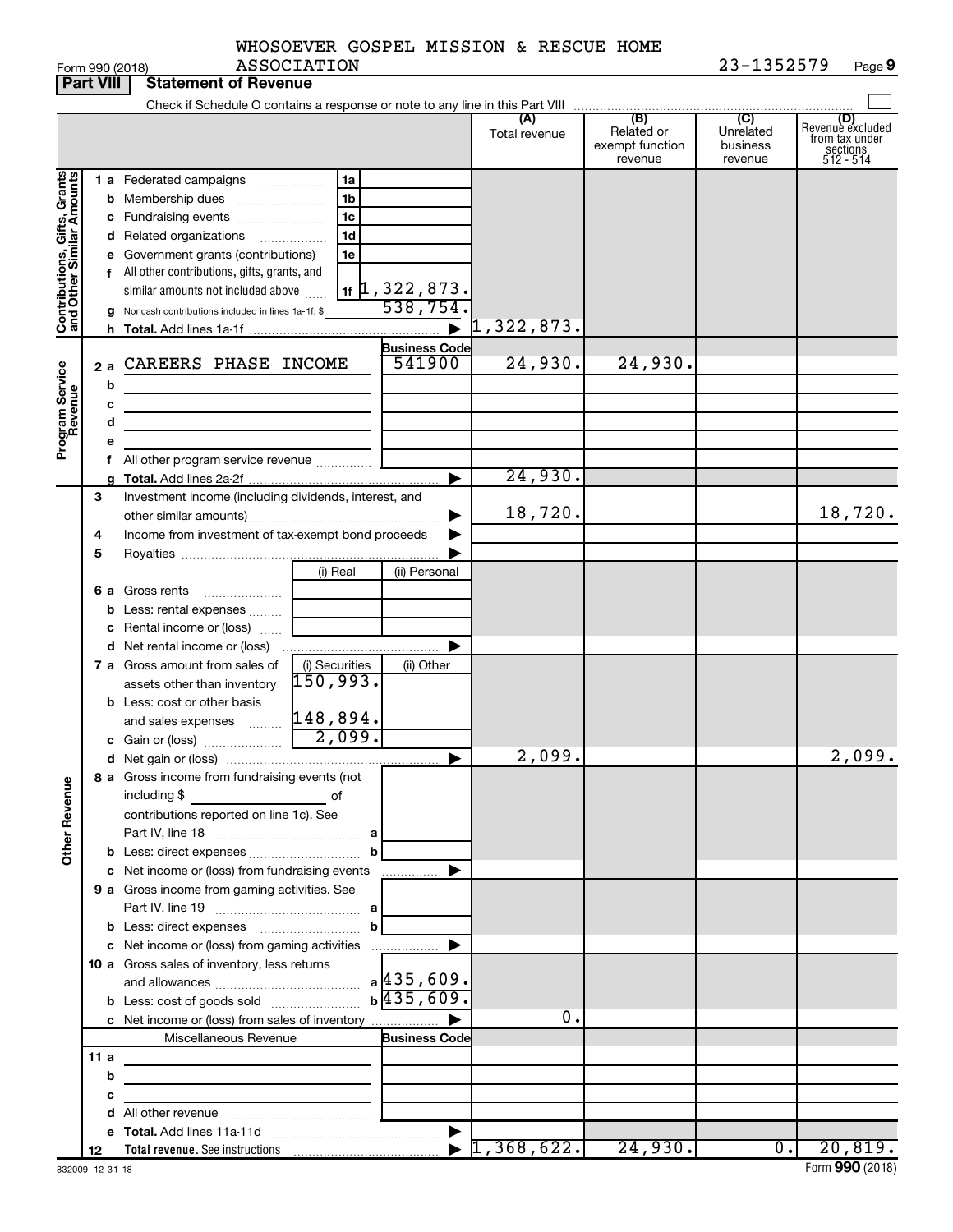|                 | WHUSULVLK GUSPLL MISSIUN & RESCUL HUML |  |  |            |         |
|-----------------|----------------------------------------|--|--|------------|---------|
| Form 990 (2018) | <b>ASSOCIATION</b>                     |  |  | 23-1352579 | Page 10 |

| Part IX   Statement of Functional Expenses |                                                                                                                            |                        |                                    |                                           |                                |  |  |  |
|--------------------------------------------|----------------------------------------------------------------------------------------------------------------------------|------------------------|------------------------------------|-------------------------------------------|--------------------------------|--|--|--|
|                                            | Section 501(c)(3) and 501(c)(4) organizations must complete all columns. All other organizations must complete column (A). |                        |                                    |                                           |                                |  |  |  |
|                                            | Check if Schedule O contains a response or note to any line in this Part IX                                                |                        |                                    |                                           |                                |  |  |  |
|                                            | Do not include amounts reported on lines 6b,<br>7b, 8b, 9b, and 10b of Part VIII.                                          | (A)<br>Total expenses  | (B)<br>Program service<br>expenses | (C)<br>Management and<br>general expenses | (D)<br>Fundraising<br>expenses |  |  |  |
| 1.                                         | Grants and other assistance to domestic organizations                                                                      |                        |                                    |                                           |                                |  |  |  |
|                                            | and domestic governments. See Part IV, line 21                                                                             |                        |                                    |                                           |                                |  |  |  |
| 2                                          | Grants and other assistance to domestic                                                                                    |                        |                                    |                                           |                                |  |  |  |
|                                            | individuals. See Part IV, line 22                                                                                          |                        |                                    |                                           |                                |  |  |  |
| 3                                          | Grants and other assistance to foreign                                                                                     |                        |                                    |                                           |                                |  |  |  |
|                                            | organizations, foreign governments, and foreign                                                                            |                        |                                    |                                           |                                |  |  |  |
|                                            | individuals. See Part IV, lines 15 and 16                                                                                  |                        |                                    |                                           |                                |  |  |  |
| 4                                          | Benefits paid to or for members                                                                                            |                        |                                    |                                           |                                |  |  |  |
| 5                                          | Compensation of current officers, directors,                                                                               |                        |                                    |                                           |                                |  |  |  |
|                                            | trustees, and key employees                                                                                                | 106,780.               | 32,034.                            | 37, 373.                                  | 37, 373.                       |  |  |  |
| 6                                          | Compensation not included above, to disqualified                                                                           |                        |                                    |                                           |                                |  |  |  |
|                                            | persons (as defined under section 4958(f)(1)) and                                                                          |                        |                                    |                                           |                                |  |  |  |
|                                            | persons described in section 4958(c)(3)(B)                                                                                 | 664,589.               | 592,438.                           | $41,226$ .                                | 30,925.                        |  |  |  |
| 7                                          |                                                                                                                            |                        |                                    |                                           |                                |  |  |  |
| 8                                          | Pension plan accruals and contributions (include                                                                           |                        | 7,310.                             | 112.                                      |                                |  |  |  |
| 9                                          | section 401(k) and 403(b) employer contributions)<br>Other employee benefits                                               | $\frac{7,422}{70,173}$ | 62,376.                            | 4,439.                                    | 3,358.                         |  |  |  |
| 10                                         |                                                                                                                            | 43,695.                | 35,727.                            | 4,280.                                    | 3,688.                         |  |  |  |
| 11                                         | Fees for services (non-employees):                                                                                         |                        |                                    |                                           |                                |  |  |  |
|                                            |                                                                                                                            |                        |                                    |                                           |                                |  |  |  |
| b                                          |                                                                                                                            |                        |                                    |                                           |                                |  |  |  |
|                                            |                                                                                                                            | 12,250.                |                                    | 12,250.                                   |                                |  |  |  |
| d                                          |                                                                                                                            |                        |                                    |                                           |                                |  |  |  |
|                                            | e Professional fundraising services. See Part IV, line 17                                                                  |                        |                                    |                                           |                                |  |  |  |
| f                                          | Investment management fees                                                                                                 | 2,164.                 |                                    | 2,164.                                    |                                |  |  |  |
|                                            | g Other. (If line 11g amount exceeds 10% of line 25,                                                                       |                        |                                    |                                           |                                |  |  |  |
|                                            | column (A) amount, list line 11g expenses on Sch O.)                                                                       |                        |                                    |                                           |                                |  |  |  |
| 12                                         | Advertising and promotion <i>manually contained</i>                                                                        |                        |                                    |                                           |                                |  |  |  |
| 13                                         |                                                                                                                            | 20,003.                | 18,059.                            | 1,944.                                    |                                |  |  |  |
| 14                                         |                                                                                                                            |                        |                                    |                                           |                                |  |  |  |
| 15                                         |                                                                                                                            |                        |                                    |                                           |                                |  |  |  |
| 16                                         |                                                                                                                            | 90,882.                | 80,065.                            | 10,817.                                   |                                |  |  |  |
| 17                                         | Travel                                                                                                                     | 29,094.                | 27,591.                            | $1,503$ .                                 |                                |  |  |  |
| 18                                         | Payments of travel or entertainment expenses                                                                               |                        | 7,993.                             |                                           |                                |  |  |  |
|                                            | for any federal, state, or local public officials                                                                          | 7,993.                 |                                    |                                           |                                |  |  |  |
| 19                                         | Conferences, conventions, and meetings                                                                                     | 3,293.                 |                                    | 3, 293.                                   |                                |  |  |  |
| 20                                         | Interest                                                                                                                   |                        |                                    |                                           |                                |  |  |  |
| 21<br>22                                   | Depreciation, depletion, and amortization                                                                                  | 133,740.               | 120, 366.                          | 13,374.                                   |                                |  |  |  |
| 23                                         | Insurance                                                                                                                  | 49,619.                | 43,665.                            | 5,954.                                    |                                |  |  |  |
| 24                                         | Other expenses. Itemize expenses not covered                                                                               |                        |                                    |                                           |                                |  |  |  |
|                                            | above. (List miscellaneous expenses in line 24e. If line<br>24e amount exceeds 10% of line 25, column (A)                  |                        |                                    |                                           |                                |  |  |  |
|                                            | amount, list line 24e expenses on Schedule O.)<br><b>FOOD PURCHASES</b>                                                    | 83, 163.               | 83, 163.                           |                                           |                                |  |  |  |
| a                                          | THRIFT STORE EXPENSES                                                                                                      | 67,757.                | 67,757.                            |                                           |                                |  |  |  |
| b                                          | BANQUET AND DEVELOPMENT                                                                                                    | 32, 392.               |                                    |                                           | 32,392.                        |  |  |  |
| d                                          | MEN AND FAMILY MINISTRY                                                                                                    | 17,334.                | 17,334.                            |                                           |                                |  |  |  |
|                                            | e All other expenses                                                                                                       | 50,041.                | 50,041.                            |                                           |                                |  |  |  |
| 25                                         | Total functional expenses. Add lines 1 through 24e                                                                         | 1,492,384.             | 1,245,919.                         | 138,729.                                  | 107,736.                       |  |  |  |
| 26                                         | Joint costs. Complete this line only if the organization                                                                   |                        |                                    |                                           |                                |  |  |  |
|                                            | reported in column (B) joint costs from a combined                                                                         |                        |                                    |                                           |                                |  |  |  |
|                                            | educational campaign and fundraising solicitation.                                                                         |                        |                                    |                                           |                                |  |  |  |

Check here

Check here  $\begin{array}{c} \begin{array}{|c} \hline \end{array} \end{array}$  if following SOP 98-2 (ASC 958-720)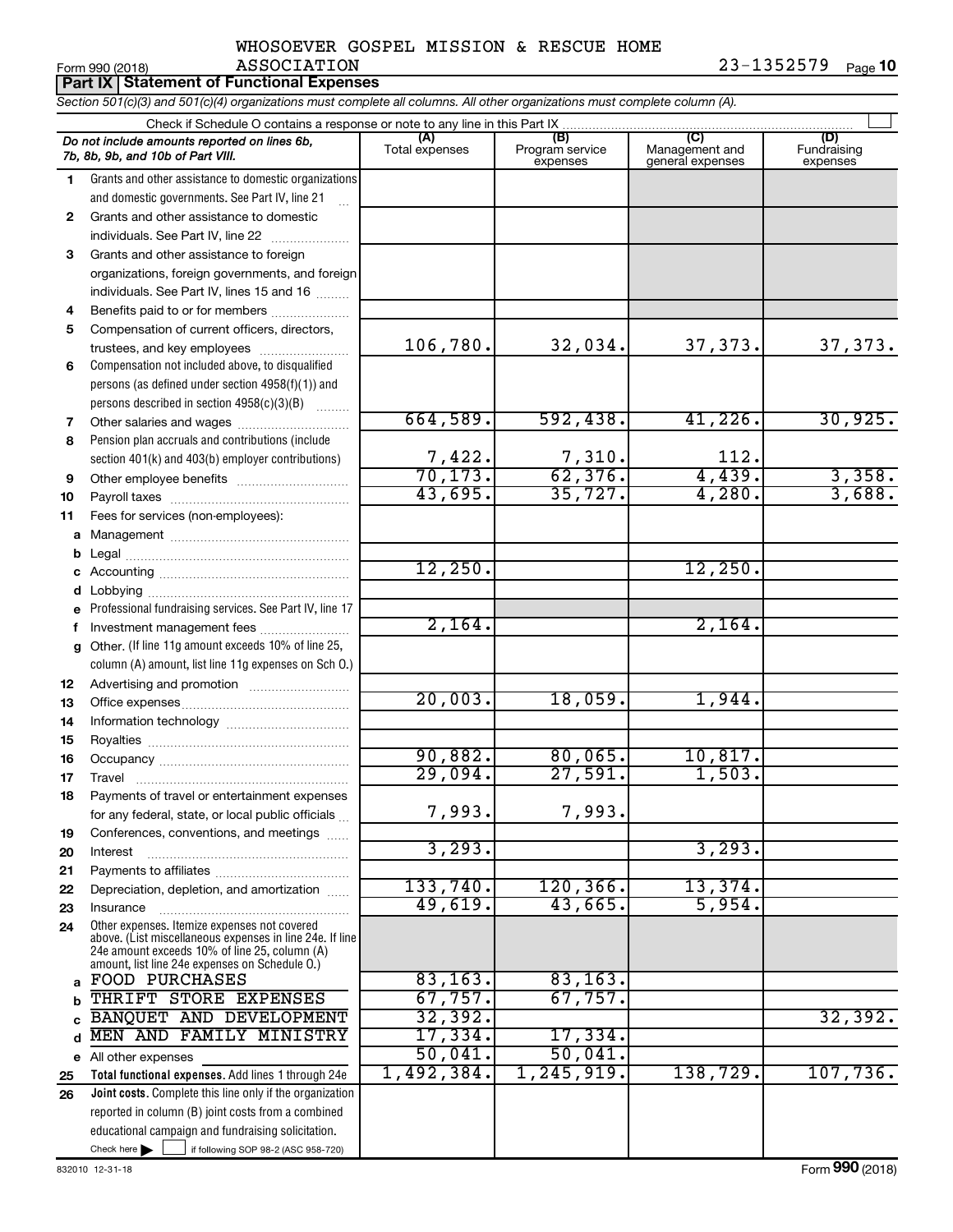| WHOSOEVER GOSPEL MISSION & RESCUE HOME |  |  |  |
|----------------------------------------|--|--|--|
|                                        |  |  |  |

 $\perp$ 

#### Form 990 (2018) Page **11 Part X Balance Sheet** ASSOCIATION 23-1352579

Check if Schedule O contains a response or note to any line in this Part X

|                      |          |                                                                                                                              |  |            | (A)<br>Beginning of year |                 | (B)<br>End of year      |
|----------------------|----------|------------------------------------------------------------------------------------------------------------------------------|--|------------|--------------------------|-----------------|-------------------------|
|                      | 1        |                                                                                                                              |  |            | 92,348.                  | 1               | 49,679.                 |
|                      | 2        |                                                                                                                              |  |            |                          | $\mathbf{2}$    |                         |
|                      | 3        |                                                                                                                              |  |            | 30,000.                  | 3               | 17,200.                 |
|                      | 4        |                                                                                                                              |  |            |                          | 4               |                         |
|                      | 5        | Loans and other receivables from current and former officers, directors,                                                     |  |            |                          |                 |                         |
|                      |          | trustees, key employees, and highest compensated employees. Complete                                                         |  |            |                          |                 |                         |
|                      |          | Part II of Schedule L                                                                                                        |  | 5          |                          |                 |                         |
|                      | 6        | Loans and other receivables from other disqualified persons (as defined under                                                |  |            |                          |                 |                         |
|                      |          | section 4958(f)(1)), persons described in section 4958(c)(3)(B), and contributing                                            |  |            |                          |                 |                         |
|                      |          | employers and sponsoring organizations of section 501(c)(9) voluntary                                                        |  |            |                          |                 |                         |
|                      |          | employees' beneficiary organizations (see instr). Complete Part II of Sch L                                                  |  |            | 6                        |                 |                         |
| Assets               | 7        |                                                                                                                              |  |            |                          | 7               |                         |
|                      | 8        |                                                                                                                              |  |            | 201,790.                 | 8               | 214,830.                |
|                      | 9        |                                                                                                                              |  |            | 24,968.                  | 9               | 25, 128.                |
|                      |          | 10a Land, buildings, and equipment: cost or other                                                                            |  |            |                          |                 |                         |
|                      |          | basis. Complete Part VI of Schedule D    10a   4,777, 286.                                                                   |  |            |                          |                 |                         |
|                      |          |                                                                                                                              |  | 2,015,485. | 2,853,855.               | 10 <sub>c</sub> | 2,761,801.              |
|                      | 11       |                                                                                                                              |  |            | 435,657.                 | 11              | 428, 724.               |
|                      | 12       |                                                                                                                              |  |            |                          | 12              |                         |
|                      | 13       |                                                                                                                              |  |            |                          | 13              |                         |
|                      | 14       |                                                                                                                              |  | 14         |                          |                 |                         |
|                      | 15       |                                                                                                                              |  | 15         |                          |                 |                         |
|                      | 16       |                                                                                                                              |  |            | 3,638,618.               | 16              | 3,497,362.              |
|                      | 17       |                                                                                                                              |  |            | 98,400.                  | 17              | 92,993.                 |
|                      | 18       |                                                                                                                              |  | 18         |                          |                 |                         |
|                      | 19       |                                                                                                                              |  | 19         |                          |                 |                         |
|                      | 20       |                                                                                                                              |  | 20         |                          |                 |                         |
|                      | 21       | Escrow or custodial account liability. Complete Part IV of Schedule D                                                        |  | 21         |                          |                 |                         |
|                      | 22       | Loans and other payables to current and former officers, directors, trustees,                                                |  |            |                          |                 |                         |
| Liabilities          |          | key employees, highest compensated employees, and disqualified persons.                                                      |  |            |                          |                 |                         |
|                      |          |                                                                                                                              |  |            |                          | 22              |                         |
|                      | 23       | Secured mortgages and notes payable to unrelated third parties                                                               |  |            | 58,687.                  | 23              | 52,189.                 |
|                      | 24       | Unsecured notes and loans payable to unrelated third parties                                                                 |  |            |                          | 24              |                         |
|                      | 25       | Other liabilities (including federal income tax, payables to related third                                                   |  |            |                          |                 |                         |
|                      |          | parties, and other liabilities not included on lines 17-24). Complete Part X of                                              |  |            |                          |                 |                         |
|                      |          | Schedule D                                                                                                                   |  |            |                          | 25              |                         |
|                      | 26       |                                                                                                                              |  |            | 157,087.                 | 26              | 145,182.                |
|                      |          | Organizations that follow SFAS 117 (ASC 958), check here $\blacktriangleright \begin{array}{c} \boxed{X} \\ \end{array}$ and |  |            |                          |                 |                         |
|                      |          | complete lines 27 through 29, and lines 33 and 34.                                                                           |  |            | 3,350,980.               |                 |                         |
|                      | 27       |                                                                                                                              |  |            | 130,551.                 | 27              | 3,236,029.<br>116, 151. |
| <b>Fund Balances</b> | 28       |                                                                                                                              |  | 28         |                          |                 |                         |
|                      | 29       | Permanently restricted net assets                                                                                            |  |            |                          | 29              |                         |
|                      |          | Organizations that do not follow SFAS 117 (ASC 958), check here ▶                                                            |  |            |                          |                 |                         |
|                      |          | and complete lines 30 through 34.                                                                                            |  |            |                          |                 |                         |
|                      | 30       |                                                                                                                              |  |            |                          | 30              |                         |
|                      | 31       | Paid-in or capital surplus, or land, building, or equipment fund                                                             |  |            |                          | 31<br>32        |                         |
| Net Assets or        | 32<br>33 | Retained earnings, endowment, accumulated income, or other funds                                                             |  |            | 3,481,531.               | 33              | 3,352,180.              |
|                      | 34       |                                                                                                                              |  |            | 3,638,618.               | 34              | 3,497,362.              |
|                      |          |                                                                                                                              |  |            |                          |                 | Form 990 (2018)         |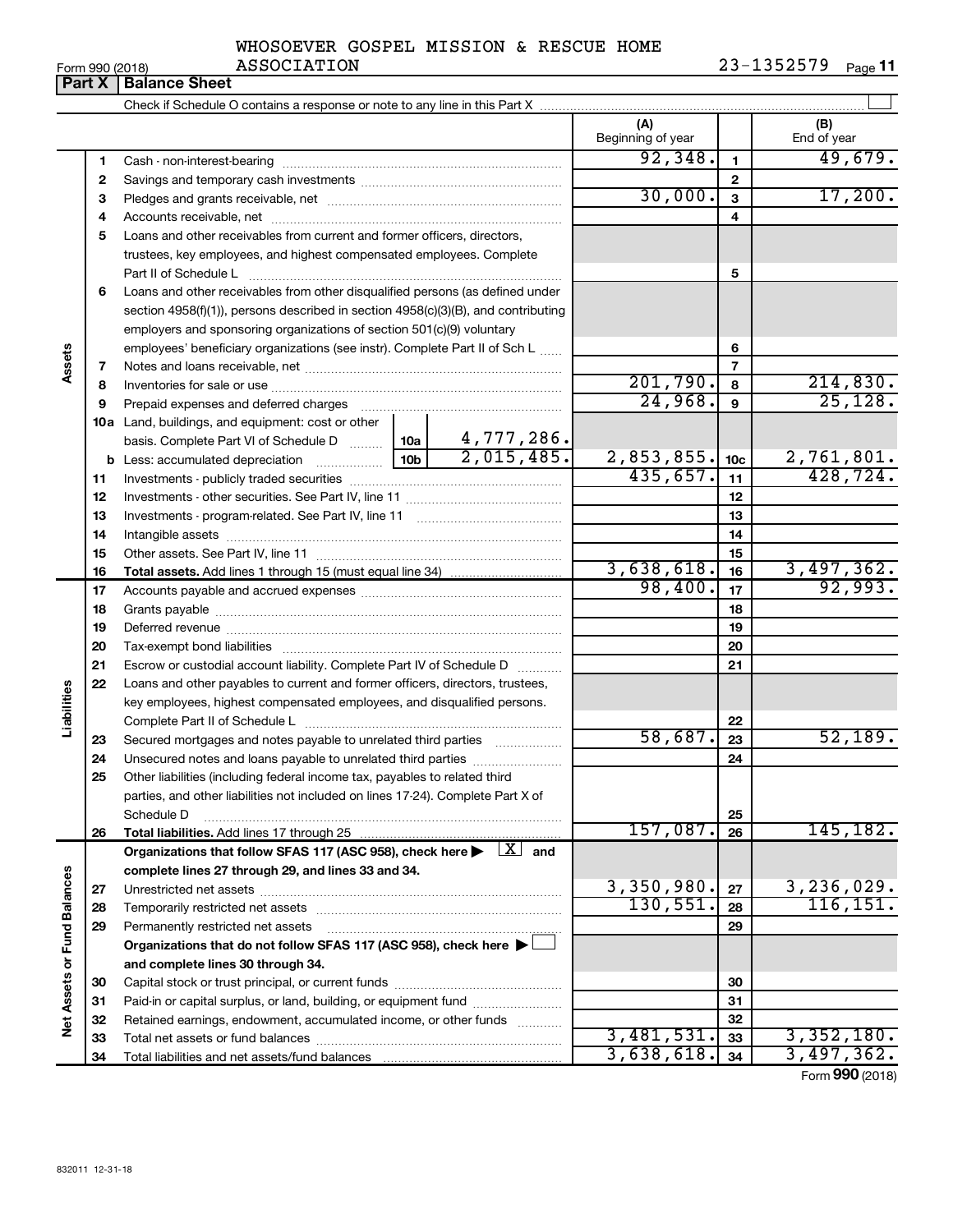| WHOSOEVER GOSPEL MISSION & RESCUE HOME |  |  |  |
|----------------------------------------|--|--|--|
| <b>ASSOCIATION</b>                     |  |  |  |

| ASSOCIATION<br>Form 990 (2018)                                                                 |                                                                                                                                                                                                                                                                                                                                                                                                                                                                                                                                                                                                                                                                |                                                                                                                                                                                                                                                                                                                                                                                                                                                                                                                                                                                                                                                                                                                                                                                                                                                                                                                                                                                                                                                                                                                                                                                               |                  | Page 12                                                                                                    |  |  |
|------------------------------------------------------------------------------------------------|----------------------------------------------------------------------------------------------------------------------------------------------------------------------------------------------------------------------------------------------------------------------------------------------------------------------------------------------------------------------------------------------------------------------------------------------------------------------------------------------------------------------------------------------------------------------------------------------------------------------------------------------------------------|-----------------------------------------------------------------------------------------------------------------------------------------------------------------------------------------------------------------------------------------------------------------------------------------------------------------------------------------------------------------------------------------------------------------------------------------------------------------------------------------------------------------------------------------------------------------------------------------------------------------------------------------------------------------------------------------------------------------------------------------------------------------------------------------------------------------------------------------------------------------------------------------------------------------------------------------------------------------------------------------------------------------------------------------------------------------------------------------------------------------------------------------------------------------------------------------------|------------------|------------------------------------------------------------------------------------------------------------|--|--|
| <b>Part XI   Reconciliation of Net Assets</b>                                                  |                                                                                                                                                                                                                                                                                                                                                                                                                                                                                                                                                                                                                                                                |                                                                                                                                                                                                                                                                                                                                                                                                                                                                                                                                                                                                                                                                                                                                                                                                                                                                                                                                                                                                                                                                                                                                                                                               |                  |                                                                                                            |  |  |
|                                                                                                |                                                                                                                                                                                                                                                                                                                                                                                                                                                                                                                                                                                                                                                                |                                                                                                                                                                                                                                                                                                                                                                                                                                                                                                                                                                                                                                                                                                                                                                                                                                                                                                                                                                                                                                                                                                                                                                                               |                  |                                                                                                            |  |  |
|                                                                                                |                                                                                                                                                                                                                                                                                                                                                                                                                                                                                                                                                                                                                                                                |                                                                                                                                                                                                                                                                                                                                                                                                                                                                                                                                                                                                                                                                                                                                                                                                                                                                                                                                                                                                                                                                                                                                                                                               |                  |                                                                                                            |  |  |
|                                                                                                |                                                                                                                                                                                                                                                                                                                                                                                                                                                                                                                                                                                                                                                                |                                                                                                                                                                                                                                                                                                                                                                                                                                                                                                                                                                                                                                                                                                                                                                                                                                                                                                                                                                                                                                                                                                                                                                                               |                  |                                                                                                            |  |  |
|                                                                                                |                                                                                                                                                                                                                                                                                                                                                                                                                                                                                                                                                                                                                                                                |                                                                                                                                                                                                                                                                                                                                                                                                                                                                                                                                                                                                                                                                                                                                                                                                                                                                                                                                                                                                                                                                                                                                                                                               |                  |                                                                                                            |  |  |
|                                                                                                |                                                                                                                                                                                                                                                                                                                                                                                                                                                                                                                                                                                                                                                                |                                                                                                                                                                                                                                                                                                                                                                                                                                                                                                                                                                                                                                                                                                                                                                                                                                                                                                                                                                                                                                                                                                                                                                                               |                  |                                                                                                            |  |  |
| 4<br>5                                                                                         |                                                                                                                                                                                                                                                                                                                                                                                                                                                                                                                                                                                                                                                                |                                                                                                                                                                                                                                                                                                                                                                                                                                                                                                                                                                                                                                                                                                                                                                                                                                                                                                                                                                                                                                                                                                                                                                                               |                  |                                                                                                            |  |  |
|                                                                                                |                                                                                                                                                                                                                                                                                                                                                                                                                                                                                                                                                                                                                                                                |                                                                                                                                                                                                                                                                                                                                                                                                                                                                                                                                                                                                                                                                                                                                                                                                                                                                                                                                                                                                                                                                                                                                                                                               |                  |                                                                                                            |  |  |
|                                                                                                |                                                                                                                                                                                                                                                                                                                                                                                                                                                                                                                                                                                                                                                                |                                                                                                                                                                                                                                                                                                                                                                                                                                                                                                                                                                                                                                                                                                                                                                                                                                                                                                                                                                                                                                                                                                                                                                                               |                  |                                                                                                            |  |  |
|                                                                                                |                                                                                                                                                                                                                                                                                                                                                                                                                                                                                                                                                                                                                                                                |                                                                                                                                                                                                                                                                                                                                                                                                                                                                                                                                                                                                                                                                                                                                                                                                                                                                                                                                                                                                                                                                                                                                                                                               |                  |                                                                                                            |  |  |
|                                                                                                |                                                                                                                                                                                                                                                                                                                                                                                                                                                                                                                                                                                                                                                                |                                                                                                                                                                                                                                                                                                                                                                                                                                                                                                                                                                                                                                                                                                                                                                                                                                                                                                                                                                                                                                                                                                                                                                                               |                  |                                                                                                            |  |  |
|                                                                                                |                                                                                                                                                                                                                                                                                                                                                                                                                                                                                                                                                                                                                                                                |                                                                                                                                                                                                                                                                                                                                                                                                                                                                                                                                                                                                                                                                                                                                                                                                                                                                                                                                                                                                                                                                                                                                                                                               |                  | $\overline{0}$ .                                                                                           |  |  |
|                                                                                                |                                                                                                                                                                                                                                                                                                                                                                                                                                                                                                                                                                                                                                                                |                                                                                                                                                                                                                                                                                                                                                                                                                                                                                                                                                                                                                                                                                                                                                                                                                                                                                                                                                                                                                                                                                                                                                                                               |                  |                                                                                                            |  |  |
| column (B))                                                                                    |                                                                                                                                                                                                                                                                                                                                                                                                                                                                                                                                                                                                                                                                |                                                                                                                                                                                                                                                                                                                                                                                                                                                                                                                                                                                                                                                                                                                                                                                                                                                                                                                                                                                                                                                                                                                                                                                               |                  |                                                                                                            |  |  |
|                                                                                                |                                                                                                                                                                                                                                                                                                                                                                                                                                                                                                                                                                                                                                                                |                                                                                                                                                                                                                                                                                                                                                                                                                                                                                                                                                                                                                                                                                                                                                                                                                                                                                                                                                                                                                                                                                                                                                                                               |                  |                                                                                                            |  |  |
|                                                                                                |                                                                                                                                                                                                                                                                                                                                                                                                                                                                                                                                                                                                                                                                |                                                                                                                                                                                                                                                                                                                                                                                                                                                                                                                                                                                                                                                                                                                                                                                                                                                                                                                                                                                                                                                                                                                                                                                               |                  |                                                                                                            |  |  |
|                                                                                                |                                                                                                                                                                                                                                                                                                                                                                                                                                                                                                                                                                                                                                                                |                                                                                                                                                                                                                                                                                                                                                                                                                                                                                                                                                                                                                                                                                                                                                                                                                                                                                                                                                                                                                                                                                                                                                                                               |                  | <b>No</b>                                                                                                  |  |  |
|                                                                                                |                                                                                                                                                                                                                                                                                                                                                                                                                                                                                                                                                                                                                                                                |                                                                                                                                                                                                                                                                                                                                                                                                                                                                                                                                                                                                                                                                                                                                                                                                                                                                                                                                                                                                                                                                                                                                                                                               |                  |                                                                                                            |  |  |
|                                                                                                |                                                                                                                                                                                                                                                                                                                                                                                                                                                                                                                                                                                                                                                                |                                                                                                                                                                                                                                                                                                                                                                                                                                                                                                                                                                                                                                                                                                                                                                                                                                                                                                                                                                                                                                                                                                                                                                                               |                  |                                                                                                            |  |  |
|                                                                                                |                                                                                                                                                                                                                                                                                                                                                                                                                                                                                                                                                                                                                                                                | 2a                                                                                                                                                                                                                                                                                                                                                                                                                                                                                                                                                                                                                                                                                                                                                                                                                                                                                                                                                                                                                                                                                                                                                                                            |                  | х                                                                                                          |  |  |
|                                                                                                |                                                                                                                                                                                                                                                                                                                                                                                                                                                                                                                                                                                                                                                                |                                                                                                                                                                                                                                                                                                                                                                                                                                                                                                                                                                                                                                                                                                                                                                                                                                                                                                                                                                                                                                                                                                                                                                                               |                  |                                                                                                            |  |  |
| separate basis, consolidated basis, or both:                                                   |                                                                                                                                                                                                                                                                                                                                                                                                                                                                                                                                                                                                                                                                |                                                                                                                                                                                                                                                                                                                                                                                                                                                                                                                                                                                                                                                                                                                                                                                                                                                                                                                                                                                                                                                                                                                                                                                               |                  |                                                                                                            |  |  |
| Separate basis<br>Consolidated basis                                                           |                                                                                                                                                                                                                                                                                                                                                                                                                                                                                                                                                                                                                                                                |                                                                                                                                                                                                                                                                                                                                                                                                                                                                                                                                                                                                                                                                                                                                                                                                                                                                                                                                                                                                                                                                                                                                                                                               |                  |                                                                                                            |  |  |
|                                                                                                |                                                                                                                                                                                                                                                                                                                                                                                                                                                                                                                                                                                                                                                                | 2 <sub>b</sub>                                                                                                                                                                                                                                                                                                                                                                                                                                                                                                                                                                                                                                                                                                                                                                                                                                                                                                                                                                                                                                                                                                                                                                                |                  |                                                                                                            |  |  |
|                                                                                                |                                                                                                                                                                                                                                                                                                                                                                                                                                                                                                                                                                                                                                                                |                                                                                                                                                                                                                                                                                                                                                                                                                                                                                                                                                                                                                                                                                                                                                                                                                                                                                                                                                                                                                                                                                                                                                                                               |                  |                                                                                                            |  |  |
| consolidated basis, or both:                                                                   |                                                                                                                                                                                                                                                                                                                                                                                                                                                                                                                                                                                                                                                                |                                                                                                                                                                                                                                                                                                                                                                                                                                                                                                                                                                                                                                                                                                                                                                                                                                                                                                                                                                                                                                                                                                                                                                                               |                  |                                                                                                            |  |  |
| Consolidated basis<br>Both consolidated and separate basis                                     |                                                                                                                                                                                                                                                                                                                                                                                                                                                                                                                                                                                                                                                                |                                                                                                                                                                                                                                                                                                                                                                                                                                                                                                                                                                                                                                                                                                                                                                                                                                                                                                                                                                                                                                                                                                                                                                                               |                  |                                                                                                            |  |  |
|                                                                                                |                                                                                                                                                                                                                                                                                                                                                                                                                                                                                                                                                                                                                                                                |                                                                                                                                                                                                                                                                                                                                                                                                                                                                                                                                                                                                                                                                                                                                                                                                                                                                                                                                                                                                                                                                                                                                                                                               |                  |                                                                                                            |  |  |
| review, or compilation of its financial statements and selection of an independent accountant? |                                                                                                                                                                                                                                                                                                                                                                                                                                                                                                                                                                                                                                                                |                                                                                                                                                                                                                                                                                                                                                                                                                                                                                                                                                                                                                                                                                                                                                                                                                                                                                                                                                                                                                                                                                                                                                                                               |                  |                                                                                                            |  |  |
|                                                                                                |                                                                                                                                                                                                                                                                                                                                                                                                                                                                                                                                                                                                                                                                |                                                                                                                                                                                                                                                                                                                                                                                                                                                                                                                                                                                                                                                                                                                                                                                                                                                                                                                                                                                                                                                                                                                                                                                               |                  |                                                                                                            |  |  |
|                                                                                                |                                                                                                                                                                                                                                                                                                                                                                                                                                                                                                                                                                                                                                                                |                                                                                                                                                                                                                                                                                                                                                                                                                                                                                                                                                                                                                                                                                                                                                                                                                                                                                                                                                                                                                                                                                                                                                                                               |                  |                                                                                                            |  |  |
|                                                                                                |                                                                                                                                                                                                                                                                                                                                                                                                                                                                                                                                                                                                                                                                | За                                                                                                                                                                                                                                                                                                                                                                                                                                                                                                                                                                                                                                                                                                                                                                                                                                                                                                                                                                                                                                                                                                                                                                                            |                  | x                                                                                                          |  |  |
|                                                                                                |                                                                                                                                                                                                                                                                                                                                                                                                                                                                                                                                                                                                                                                                |                                                                                                                                                                                                                                                                                                                                                                                                                                                                                                                                                                                                                                                                                                                                                                                                                                                                                                                                                                                                                                                                                                                                                                                               |                  |                                                                                                            |  |  |
|                                                                                                |                                                                                                                                                                                                                                                                                                                                                                                                                                                                                                                                                                                                                                                                | 3b                                                                                                                                                                                                                                                                                                                                                                                                                                                                                                                                                                                                                                                                                                                                                                                                                                                                                                                                                                                                                                                                                                                                                                                            |                  |                                                                                                            |  |  |
|                                                                                                | Net unrealized gains (losses) on investments [11] matter contracts and the state of the state of the state of the state of the state of the state of the state of the state of the state of the state of the state of the stat<br>Donated services and use of facilities<br>Investment expenses<br>Prior period adjustments<br>Net assets or fund balances at end of year. Combine lines 3 through 9 (must equal Part X, line 33,<br>Part XII Financial Statements and Reporting<br>$\boxed{\text{X}}$ Accrual<br>Accounting method used to prepare the Form 990: [130] Cash<br>Other<br>Both consolidated and separate basis<br>$ \mathbf{X} $ Separate basis | $\mathbf{1}$<br>$\overline{2}$<br>$\mathbf{3}$<br>4<br>5<br>6<br>$\overline{7}$<br>8<br>9<br>10<br>Check if Schedule O contains a response or note to any line in this Part XII [11] [11] [11] [11] [11] Check if Schedule O contains a response or note to any line in this Part XII<br>If the organization changed its method of accounting from a prior year or checked "Other," explain in Schedule O.<br>If "Yes," check a box below to indicate whether the financial statements for the year were compiled or reviewed on a<br>If "Yes," check a box below to indicate whether the financial statements for the year were audited on a separate basis,<br>c If "Yes" to line 2a or 2b, does the organization have a committee that assumes responsibility for oversight of the audit,<br>If the organization changed either its oversight process or selection process during the tax year, explain in Schedule O.<br>3a As a result of a federal award, was the organization required to undergo an audit or audits as set forth in the Single Audit<br>b If "Yes," did the organization undergo the required audit or audits? If the organization did not undergo the required audit | 23-1352579<br>2c | 1,368,622.<br>1,492,384.<br>$-123,762.$<br>3,481,531.<br>$-5,589.$<br>3, 352, 180.<br><b>Yes</b><br>x<br>X |  |  |

Form (2018) **990**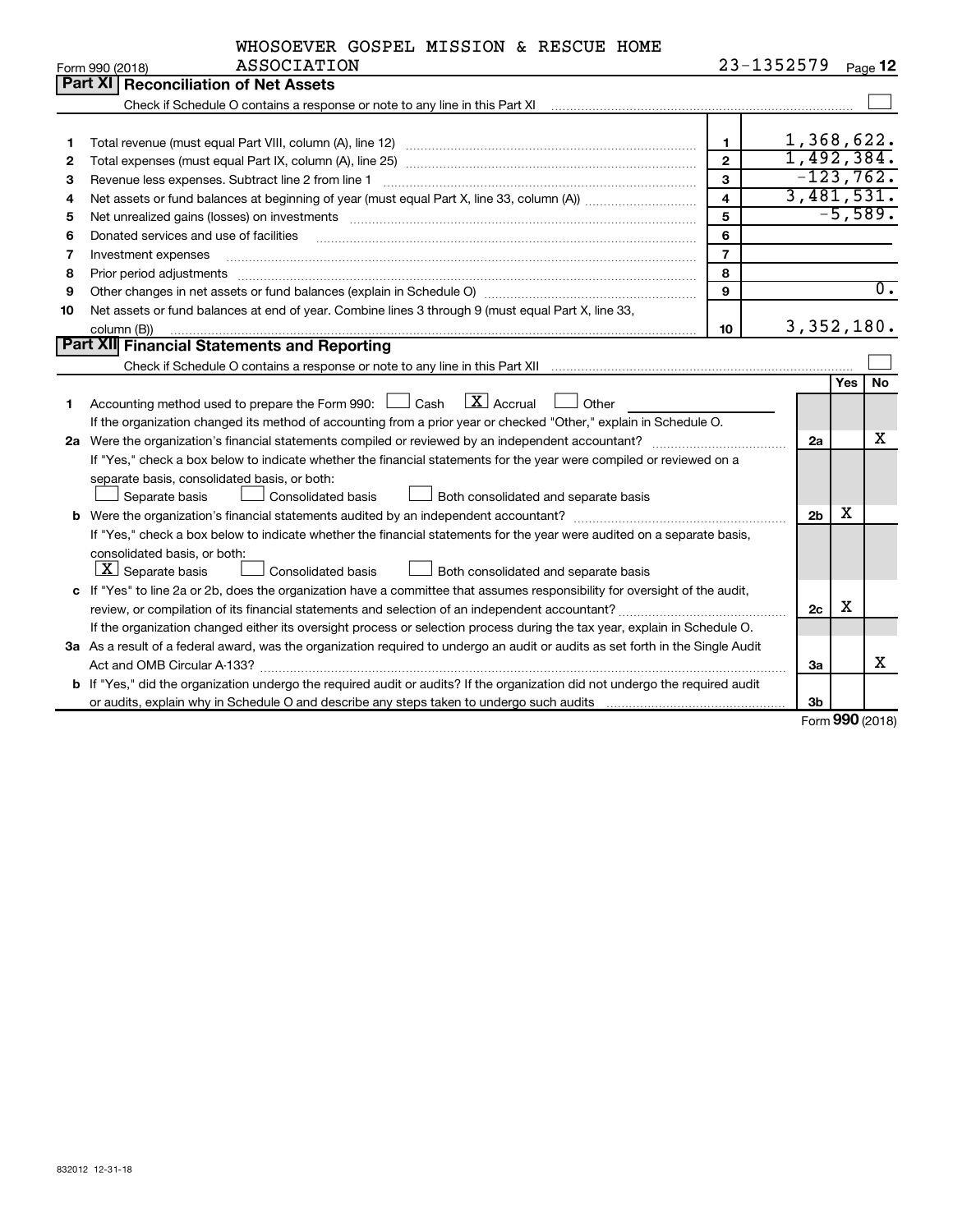| <b>SCHEDULE A</b> |              |                                                        |                                                                                    |                                                                                                                                                                                                                                               |                                    |    |                            | OMB No. 1545-0047                          |
|-------------------|--------------|--------------------------------------------------------|------------------------------------------------------------------------------------|-----------------------------------------------------------------------------------------------------------------------------------------------------------------------------------------------------------------------------------------------|------------------------------------|----|----------------------------|--------------------------------------------|
|                   |              | (Form 990 or 990-EZ)                                   |                                                                                    | <b>Public Charity Status and Public Support</b>                                                                                                                                                                                               |                                    |    |                            |                                            |
|                   |              |                                                        |                                                                                    | Complete if the organization is a section 501(c)(3) organization or a section<br>4947(a)(1) nonexempt charitable trust.                                                                                                                       |                                    |    |                            |                                            |
|                   |              | Department of the Treasury<br>Internal Revenue Service |                                                                                    | Attach to Form 990 or Form 990-EZ.                                                                                                                                                                                                            |                                    |    |                            | <b>Open to Public</b><br><b>Inspection</b> |
|                   |              | Name of the organization                               |                                                                                    | Go to www.irs.gov/Form990 for instructions and the latest information.<br>WHOSOEVER GOSPEL MISSION & RESCUE HOME                                                                                                                              |                                    |    |                            | <b>Employer identification number</b>      |
|                   |              |                                                        | <b>ASSOCIATION</b>                                                                 |                                                                                                                                                                                                                                               |                                    |    |                            | 23-1352579                                 |
|                   | Part I       |                                                        |                                                                                    | Reason for Public Charity Status (All organizations must complete this part.) See instructions.                                                                                                                                               |                                    |    |                            |                                            |
|                   |              |                                                        |                                                                                    | The organization is not a private foundation because it is: (For lines 1 through 12, check only one box.)                                                                                                                                     |                                    |    |                            |                                            |
| 1                 |              |                                                        |                                                                                    | A church, convention of churches, or association of churches described in section 170(b)(1)(A)(i).                                                                                                                                            |                                    |    |                            |                                            |
| 2                 |              |                                                        |                                                                                    | A school described in section 170(b)(1)(A)(ii). (Attach Schedule E (Form 990 or 990-EZ).)                                                                                                                                                     |                                    |    |                            |                                            |
| 3                 |              |                                                        |                                                                                    | A hospital or a cooperative hospital service organization described in section 170(b)(1)(A)(iii).                                                                                                                                             |                                    |    |                            |                                            |
| 4                 |              |                                                        |                                                                                    | A medical research organization operated in conjunction with a hospital described in section 170(b)(1)(A)(iii). Enter the hospital's name,                                                                                                    |                                    |    |                            |                                            |
| 5                 |              | city, and state:                                       |                                                                                    | An organization operated for the benefit of a college or university owned or operated by a governmental unit described in                                                                                                                     |                                    |    |                            |                                            |
|                   |              |                                                        | section 170(b)(1)(A)(iv). (Complete Part II.)                                      |                                                                                                                                                                                                                                               |                                    |    |                            |                                            |
| 6                 |              |                                                        |                                                                                    | A federal, state, or local government or governmental unit described in section 170(b)(1)(A)(v).                                                                                                                                              |                                    |    |                            |                                            |
| 7                 | $\mathbf{X}$ |                                                        |                                                                                    | An organization that normally receives a substantial part of its support from a governmental unit or from the general public described in                                                                                                     |                                    |    |                            |                                            |
|                   |              |                                                        | section 170(b)(1)(A)(vi). (Complete Part II.)                                      |                                                                                                                                                                                                                                               |                                    |    |                            |                                            |
| 8                 |              |                                                        |                                                                                    | A community trust described in section 170(b)(1)(A)(vi). (Complete Part II.)                                                                                                                                                                  |                                    |    |                            |                                            |
| 9                 |              |                                                        |                                                                                    | An agricultural research organization described in section 170(b)(1)(A)(ix) operated in conjunction with a land-grant college                                                                                                                 |                                    |    |                            |                                            |
|                   |              | university:                                            |                                                                                    | or university or a non-land-grant college of agriculture (see instructions). Enter the name, city, and state of the college or                                                                                                                |                                    |    |                            |                                            |
| 10                |              |                                                        |                                                                                    | An organization that normally receives: (1) more than 33 1/3% of its support from contributions, membership fees, and gross receipts from                                                                                                     |                                    |    |                            |                                            |
|                   |              |                                                        |                                                                                    | activities related to its exempt functions - subject to certain exceptions, and (2) no more than 33 1/3% of its support from gross investment                                                                                                 |                                    |    |                            |                                            |
|                   |              |                                                        |                                                                                    | income and unrelated business taxable income (less section 511 tax) from businesses acquired by the organization after June 30, 1975.                                                                                                         |                                    |    |                            |                                            |
|                   |              |                                                        | See section 509(a)(2). (Complete Part III.)                                        |                                                                                                                                                                                                                                               |                                    |    |                            |                                            |
| 11                |              |                                                        |                                                                                    | An organization organized and operated exclusively to test for public safety. See section 509(a)(4).                                                                                                                                          |                                    |    |                            |                                            |
| 12                |              |                                                        |                                                                                    | An organization organized and operated exclusively for the benefit of, to perform the functions of, or to carry out the purposes of one or                                                                                                    |                                    |    |                            |                                            |
|                   |              |                                                        |                                                                                    | more publicly supported organizations described in section 509(a)(1) or section 509(a)(2). See section 509(a)(3). Check the box in                                                                                                            |                                    |    |                            |                                            |
| а                 |              |                                                        |                                                                                    | lines 12a through 12d that describes the type of supporting organization and complete lines 12e, 12f, and 12g.<br>Type I. A supporting organization operated, supervised, or controlled by its supported organization(s), typically by giving |                                    |    |                            |                                            |
|                   |              |                                                        |                                                                                    | the supported organization(s) the power to regularly appoint or elect a majority of the directors or trustees of the supporting                                                                                                               |                                    |    |                            |                                            |
|                   |              |                                                        | organization. You must complete Part IV, Sections A and B.                         |                                                                                                                                                                                                                                               |                                    |    |                            |                                            |
| b                 |              |                                                        |                                                                                    | Type II. A supporting organization supervised or controlled in connection with its supported organization(s), by having                                                                                                                       |                                    |    |                            |                                            |
|                   |              |                                                        |                                                                                    | control or management of the supporting organization vested in the same persons that control or manage the supported                                                                                                                          |                                    |    |                            |                                            |
|                   |              |                                                        | organization(s). You must complete Part IV, Sections A and C.                      |                                                                                                                                                                                                                                               |                                    |    |                            |                                            |
| с                 |              |                                                        |                                                                                    | Type III functionally integrated. A supporting organization operated in connection with, and functionally integrated with,                                                                                                                    |                                    |    |                            |                                            |
| d                 |              |                                                        |                                                                                    | its supported organization(s) (see instructions). You must complete Part IV, Sections A, D, and E.<br>Type III non-functionally integrated. A supporting organization operated in connection with its supported organization(s)               |                                    |    |                            |                                            |
|                   |              |                                                        |                                                                                    | that is not functionally integrated. The organization generally must satisfy a distribution requirement and an attentiveness                                                                                                                  |                                    |    |                            |                                            |
|                   |              |                                                        |                                                                                    | requirement (see instructions). You must complete Part IV, Sections A and D, and Part V.                                                                                                                                                      |                                    |    |                            |                                            |
| е                 |              |                                                        |                                                                                    | Check this box if the organization received a written determination from the IRS that it is a Type I, Type II, Type III                                                                                                                       |                                    |    |                            |                                            |
|                   |              |                                                        |                                                                                    | functionally integrated, or Type III non-functionally integrated supporting organization.                                                                                                                                                     |                                    |    |                            |                                            |
| f.                |              |                                                        |                                                                                    |                                                                                                                                                                                                                                               |                                    |    |                            |                                            |
|                   |              | (i) Name of supported                                  | Provide the following information about the supported organization(s).<br>(ii) EIN | (iii) Type of organization                                                                                                                                                                                                                    | (iv) Is the organization listed    |    | (v) Amount of monetary     | (vi) Amount of other                       |
|                   |              | organization                                           |                                                                                    | (described on lines 1-10                                                                                                                                                                                                                      | in your governing document?<br>Yes | No | support (see instructions) | support (see instructions)                 |
|                   |              |                                                        |                                                                                    | above (see instructions))                                                                                                                                                                                                                     |                                    |    |                            |                                            |
|                   |              |                                                        |                                                                                    |                                                                                                                                                                                                                                               |                                    |    |                            |                                            |
|                   |              |                                                        |                                                                                    |                                                                                                                                                                                                                                               |                                    |    |                            |                                            |
|                   |              |                                                        |                                                                                    |                                                                                                                                                                                                                                               |                                    |    |                            |                                            |
|                   |              |                                                        |                                                                                    |                                                                                                                                                                                                                                               |                                    |    |                            |                                            |
|                   |              |                                                        |                                                                                    |                                                                                                                                                                                                                                               |                                    |    |                            |                                            |
|                   |              |                                                        |                                                                                    |                                                                                                                                                                                                                                               |                                    |    |                            |                                            |
|                   |              |                                                        |                                                                                    |                                                                                                                                                                                                                                               |                                    |    |                            |                                            |
|                   |              |                                                        |                                                                                    |                                                                                                                                                                                                                                               |                                    |    |                            |                                            |
| Total             |              |                                                        |                                                                                    |                                                                                                                                                                                                                                               |                                    |    |                            |                                            |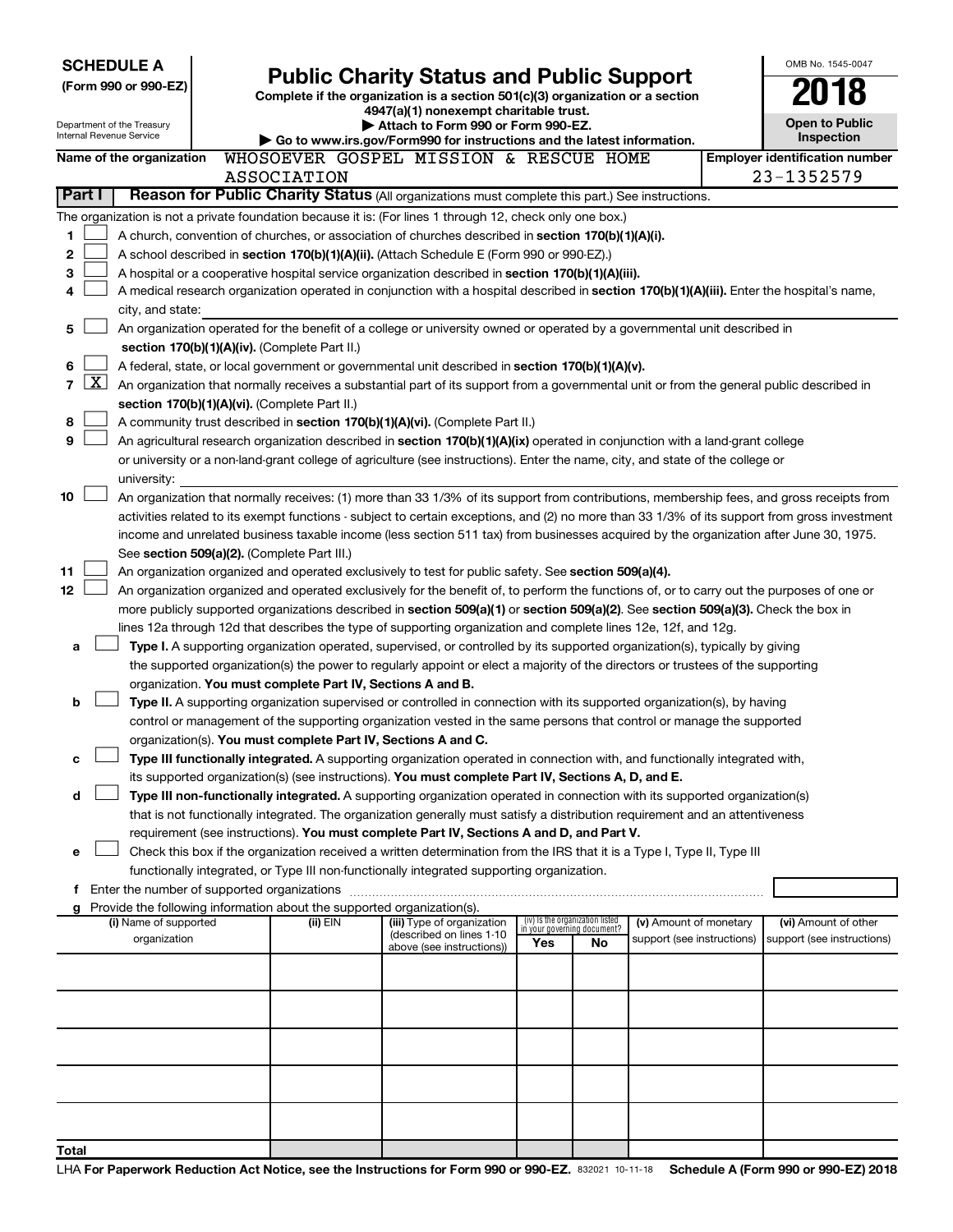#### Schedule A (Form 990 or 990-EZ) 2018 Page ASSOCIATION 23-1352579

**2**

(Complete only if you checked the box on line 5, 7, or 8 of Part I or if the organization failed to qualify under Part III. If the organization fails to qualify under the tests listed below, please complete Part III.) **Part II** | Support Schedule for Organizations Described in Sections 170(b)(1)(A)(iv) and 170(b)(1)(A)(vi)

| <b>Section A. Public Support</b>                                                                                                           |              |              |            |              |            |                                           |  |  |
|--------------------------------------------------------------------------------------------------------------------------------------------|--------------|--------------|------------|--------------|------------|-------------------------------------------|--|--|
| Calendar year (or fiscal year beginning in)                                                                                                | (a) 2014     | (b) 2015     | $(c)$ 2016 | $(d)$ 2017   | (e) 2018   | (f) Total                                 |  |  |
| 1 Gifts, grants, contributions, and                                                                                                        |              |              |            |              |            |                                           |  |  |
| membership fees received. (Do not                                                                                                          |              |              |            |              |            |                                           |  |  |
| include any "unusual grants.")                                                                                                             | 1, 141, 316. | 1, 185, 213. | 1,291,564. | 1,413,383.   | 1,322,873. | 6, 354, 349.                              |  |  |
| 2 Tax revenues levied for the organ-                                                                                                       |              |              |            |              |            |                                           |  |  |
| ization's benefit and either paid to                                                                                                       |              |              |            |              |            |                                           |  |  |
| or expended on its behalf                                                                                                                  |              |              |            |              |            |                                           |  |  |
| 3 The value of services or facilities                                                                                                      |              |              |            |              |            |                                           |  |  |
| furnished by a governmental unit to                                                                                                        |              |              |            |              |            |                                           |  |  |
| the organization without charge                                                                                                            |              |              |            |              |            |                                           |  |  |
| 4 Total. Add lines 1 through 3                                                                                                             | 1, 141, 316. | 1, 185, 213. | 1,291,564. | 1, 413, 383. | 1,322,873. | 6, 354, 349.                              |  |  |
| 5 The portion of total contributions                                                                                                       |              |              |            |              |            |                                           |  |  |
| by each person (other than a                                                                                                               |              |              |            |              |            |                                           |  |  |
| governmental unit or publicly                                                                                                              |              |              |            |              |            |                                           |  |  |
| supported organization) included                                                                                                           |              |              |            |              |            |                                           |  |  |
| on line 1 that exceeds 2% of the                                                                                                           |              |              |            |              |            |                                           |  |  |
|                                                                                                                                            |              |              |            |              |            |                                           |  |  |
| amount shown on line 11,                                                                                                                   |              |              |            |              |            | 4,589.                                    |  |  |
| column (f)                                                                                                                                 |              |              |            |              |            |                                           |  |  |
| 6 Public support. Subtract line 5 from line 4.                                                                                             |              |              |            |              |            | 6, 349, 760.                              |  |  |
| <b>Section B. Total Support</b>                                                                                                            |              |              |            |              |            |                                           |  |  |
| Calendar year (or fiscal year beginning in)                                                                                                | (a) 2014     | (b) 2015     | $(c)$ 2016 | $(d)$ 2017   | (e) 2018   | (f) Total                                 |  |  |
| <b>7</b> Amounts from line 4                                                                                                               | 1, 141, 316. | 1, 185, 213  | 1,291,564  | 1,413,383.   | 1,322,873  | 6, 354, 349.                              |  |  |
| 8 Gross income from interest,                                                                                                              |              |              |            |              |            |                                           |  |  |
| dividends, payments received on                                                                                                            |              |              |            |              |            |                                           |  |  |
| securities loans, rents, royalties,                                                                                                        |              |              |            |              |            |                                           |  |  |
| and income from similar sources                                                                                                            | 24,085.      | 15,627.      | 13,089.    | 17,481.      | 18,720.    | 89,002.                                   |  |  |
| 9 Net income from unrelated business                                                                                                       |              |              |            |              |            |                                           |  |  |
| activities, whether or not the                                                                                                             |              |              |            |              |            |                                           |  |  |
| business is regularly carried on                                                                                                           |              |              |            |              |            |                                           |  |  |
| 10 Other income. Do not include gain                                                                                                       |              |              |            |              |            |                                           |  |  |
| or loss from the sale of capital                                                                                                           |              |              |            |              |            |                                           |  |  |
| assets (Explain in Part VI.)                                                                                                               | 2,353.       |              | 12,550.    |              |            | 14,903.                                   |  |  |
| 11 Total support. Add lines 7 through 10                                                                                                   |              |              |            |              |            | 6,458,254.                                |  |  |
| <b>12</b> Gross receipts from related activities, etc. (see instructions)                                                                  |              |              |            |              | 12         | 2,162,300.                                |  |  |
| 13 First five years. If the Form 990 is for the organization's first, second, third, fourth, or fifth tax year as a section 501(c)(3)      |              |              |            |              |            |                                           |  |  |
| organization, check this box and stop here                                                                                                 |              |              |            |              |            |                                           |  |  |
| <b>Section C. Computation of Public Support Percentage</b>                                                                                 |              |              |            |              |            |                                           |  |  |
|                                                                                                                                            |              |              |            |              | 14         | 98.32<br>%                                |  |  |
|                                                                                                                                            |              |              |            |              | 15         | 98.26<br>%                                |  |  |
| 16a 33 1/3% support test - 2018. If the organization did not check the box on line 13, and line 14 is 33 1/3% or more, check this box and  |              |              |            |              |            |                                           |  |  |
| stop here. The organization qualifies as a publicly supported organization                                                                 |              |              |            |              |            | $\blacktriangleright$ $\lfloor x \rfloor$ |  |  |
| b 33 1/3% support test - 2017. If the organization did not check a box on line 13 or 16a, and line 15 is 33 1/3% or more, check this box   |              |              |            |              |            |                                           |  |  |
|                                                                                                                                            |              |              |            |              |            |                                           |  |  |
| 17a 10% -facts-and-circumstances test - 2018. If the organization did not check a box on line 13, 16a, or 16b, and line 14 is 10% or more, |              |              |            |              |            |                                           |  |  |
| and if the organization meets the "facts-and-circumstances" test, check this box and stop here. Explain in Part VI how the organization    |              |              |            |              |            |                                           |  |  |
|                                                                                                                                            |              |              |            |              |            |                                           |  |  |
| meets the "facts-and-circumstances" test. The organization qualifies as a publicly supported organization <i>managrammanamanamanam</i>     |              |              |            |              |            |                                           |  |  |
| b 10% -facts-and-circumstances test - 2017. If the organization did not check a box on line 13, 16a, 16b, or 17a, and line 15 is 10% or    |              |              |            |              |            |                                           |  |  |
| more, and if the organization meets the "facts-and-circumstances" test, check this box and stop here. Explain in Part VI how the           |              |              |            |              |            |                                           |  |  |
| organization meets the "facts-and-circumstances" test. The organization qualifies as a publicly supported organization                     |              |              |            |              |            |                                           |  |  |
| 18 Private foundation. If the organization did not check a box on line 13, 16a, 16b, 17a, or 17b, check this box and see instructions      |              |              |            |              |            |                                           |  |  |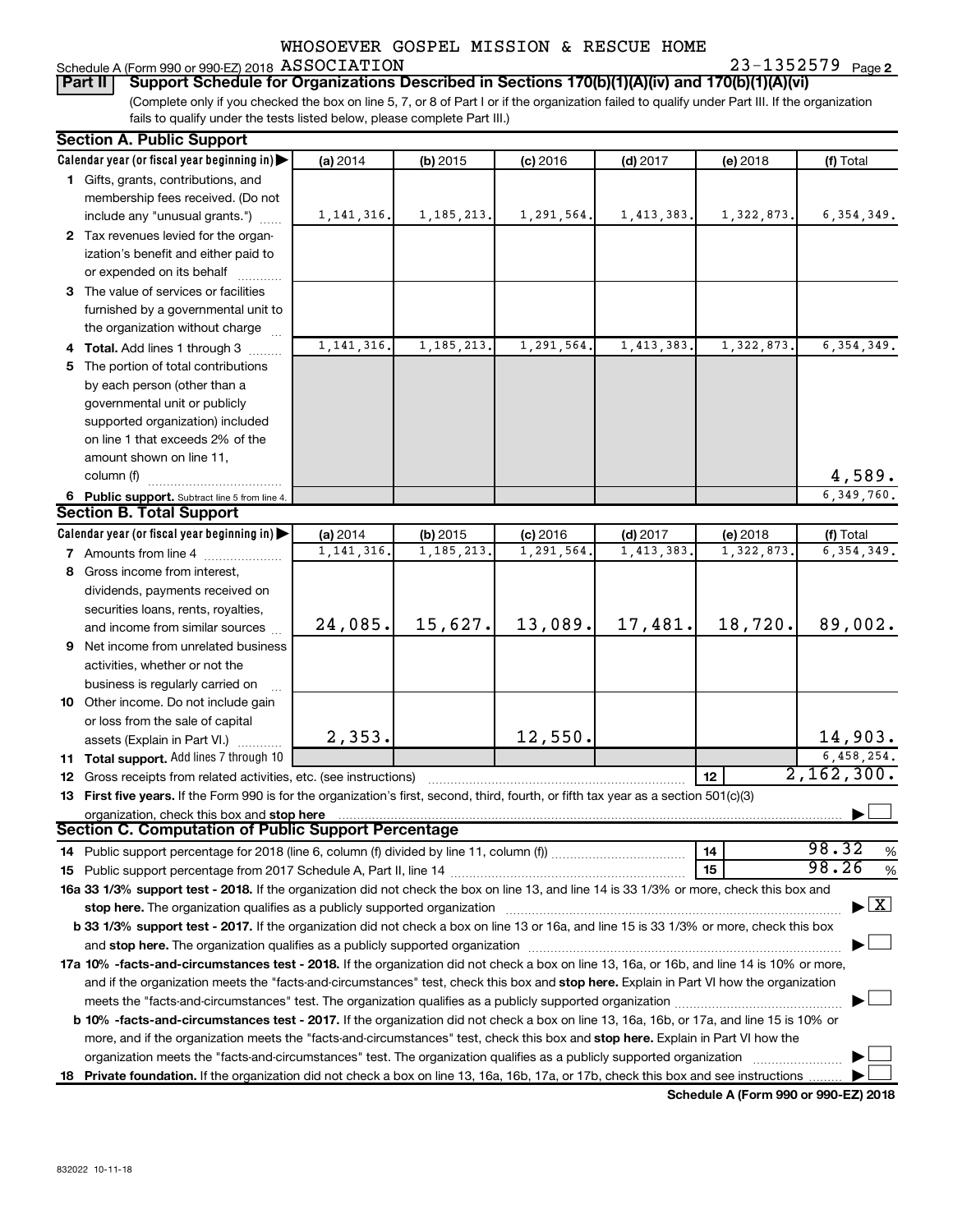### Schedule A (Form 990 or 990-EZ) 2018 Page ASSOCIATION 23-1352579

## **Part III | Support Schedule for Organizations Described in Section 509(a)(2)**

(Complete only if you checked the box on line 10 of Part I or if the organization failed to qualify under Part II. If the organization fails to qualify under the tests listed below, please complete Part II.)

| <b>Section A. Public Support</b>                                                                                                                    |          |          |            |            |          |           |
|-----------------------------------------------------------------------------------------------------------------------------------------------------|----------|----------|------------|------------|----------|-----------|
| Calendar year (or fiscal year beginning in)                                                                                                         | (a) 2014 | (b) 2015 | $(c)$ 2016 | $(d)$ 2017 | (e) 2018 | (f) Total |
| 1 Gifts, grants, contributions, and                                                                                                                 |          |          |            |            |          |           |
| membership fees received. (Do not                                                                                                                   |          |          |            |            |          |           |
| include any "unusual grants.")                                                                                                                      |          |          |            |            |          |           |
| 2 Gross receipts from admissions,                                                                                                                   |          |          |            |            |          |           |
| merchandise sold or services per-                                                                                                                   |          |          |            |            |          |           |
| formed, or facilities furnished in<br>any activity that is related to the                                                                           |          |          |            |            |          |           |
| organization's tax-exempt purpose                                                                                                                   |          |          |            |            |          |           |
| 3 Gross receipts from activities that                                                                                                               |          |          |            |            |          |           |
| are not an unrelated trade or bus-                                                                                                                  |          |          |            |            |          |           |
| iness under section 513                                                                                                                             |          |          |            |            |          |           |
| 4 Tax revenues levied for the organ-                                                                                                                |          |          |            |            |          |           |
| ization's benefit and either paid to                                                                                                                |          |          |            |            |          |           |
| or expended on its behalf                                                                                                                           |          |          |            |            |          |           |
| 5 The value of services or facilities                                                                                                               |          |          |            |            |          |           |
| furnished by a governmental unit to                                                                                                                 |          |          |            |            |          |           |
| the organization without charge                                                                                                                     |          |          |            |            |          |           |
| 6 Total. Add lines 1 through 5                                                                                                                      |          |          |            |            |          |           |
| 7a Amounts included on lines 1, 2, and                                                                                                              |          |          |            |            |          |           |
| 3 received from disqualified persons                                                                                                                |          |          |            |            |          |           |
| <b>b</b> Amounts included on lines 2 and 3 received                                                                                                 |          |          |            |            |          |           |
| from other than disqualified persons that                                                                                                           |          |          |            |            |          |           |
| exceed the greater of \$5,000 or 1% of the<br>amount on line 13 for the year                                                                        |          |          |            |            |          |           |
| c Add lines 7a and 7b                                                                                                                               |          |          |            |            |          |           |
| 8 Public support. (Subtract line 7c from line 6.)                                                                                                   |          |          |            |            |          |           |
| <b>Section B. Total Support</b>                                                                                                                     |          |          |            |            |          |           |
| Calendar year (or fiscal year beginning in)                                                                                                         | (a) 2014 | (b) 2015 | $(c)$ 2016 | $(d)$ 2017 | (e) 2018 | (f) Total |
| <b>9</b> Amounts from line 6                                                                                                                        |          |          |            |            |          |           |
| <b>10a</b> Gross income from interest,                                                                                                              |          |          |            |            |          |           |
| dividends, payments received on                                                                                                                     |          |          |            |            |          |           |
| securities loans, rents, royalties,<br>and income from similar sources                                                                              |          |          |            |            |          |           |
| <b>b</b> Unrelated business taxable income                                                                                                          |          |          |            |            |          |           |
| (less section 511 taxes) from businesses                                                                                                            |          |          |            |            |          |           |
| acquired after June 30, 1975<br>$\overline{\phantom{a}}$                                                                                            |          |          |            |            |          |           |
| c Add lines 10a and 10b                                                                                                                             |          |          |            |            |          |           |
| <b>11</b> Net income from unrelated business                                                                                                        |          |          |            |            |          |           |
| activities not included in line 10b.                                                                                                                |          |          |            |            |          |           |
| whether or not the business is<br>regularly carried on                                                                                              |          |          |            |            |          |           |
| <b>12</b> Other income. Do not include gain                                                                                                         |          |          |            |            |          |           |
| or loss from the sale of capital                                                                                                                    |          |          |            |            |          |           |
| assets (Explain in Part VI.)<br><b>13</b> Total support. (Add lines 9, 10c, 11, and 12.)                                                            |          |          |            |            |          |           |
| 14 First five years. If the Form 990 is for the organization's first, second, third, fourth, or fifth tax year as a section 501(c)(3) organization, |          |          |            |            |          |           |
|                                                                                                                                                     |          |          |            |            |          |           |
| <b>Section C. Computation of Public Support Percentage</b>                                                                                          |          |          |            |            |          |           |
| 15 Public support percentage for 2018 (line 8, column (f), divided by line 13, column (f) <i></i>                                                   |          |          |            |            | 15       | ℅         |
| 16 Public support percentage from 2017 Schedule A, Part III, line 15                                                                                |          |          |            |            | 16       | %         |
| <b>Section D. Computation of Investment Income Percentage</b>                                                                                       |          |          |            |            |          |           |
| 17 Investment income percentage for 2018 (line 10c, column (f), divided by line 13, column (f))                                                     |          |          |            |            | 17       | %         |
| 18 Investment income percentage from 2017 Schedule A, Part III, line 17                                                                             |          |          |            |            | 18       | %         |
| 19a 33 1/3% support tests - 2018. If the organization did not check the box on line 14, and line 15 is more than 33 1/3%, and line 17 is not        |          |          |            |            |          |           |
| more than 33 1/3%, check this box and stop here. The organization qualifies as a publicly supported organization                                    |          |          |            |            |          |           |
| b 33 1/3% support tests - 2017. If the organization did not check a box on line 14 or line 19a, and line 16 is more than 33 1/3%, and               |          |          |            |            |          |           |
| line 18 is not more than 33 1/3%, check this box and stop here. The organization qualifies as a publicly supported organization                     |          |          |            |            |          |           |
|                                                                                                                                                     |          |          |            |            |          |           |
|                                                                                                                                                     |          |          |            |            |          |           |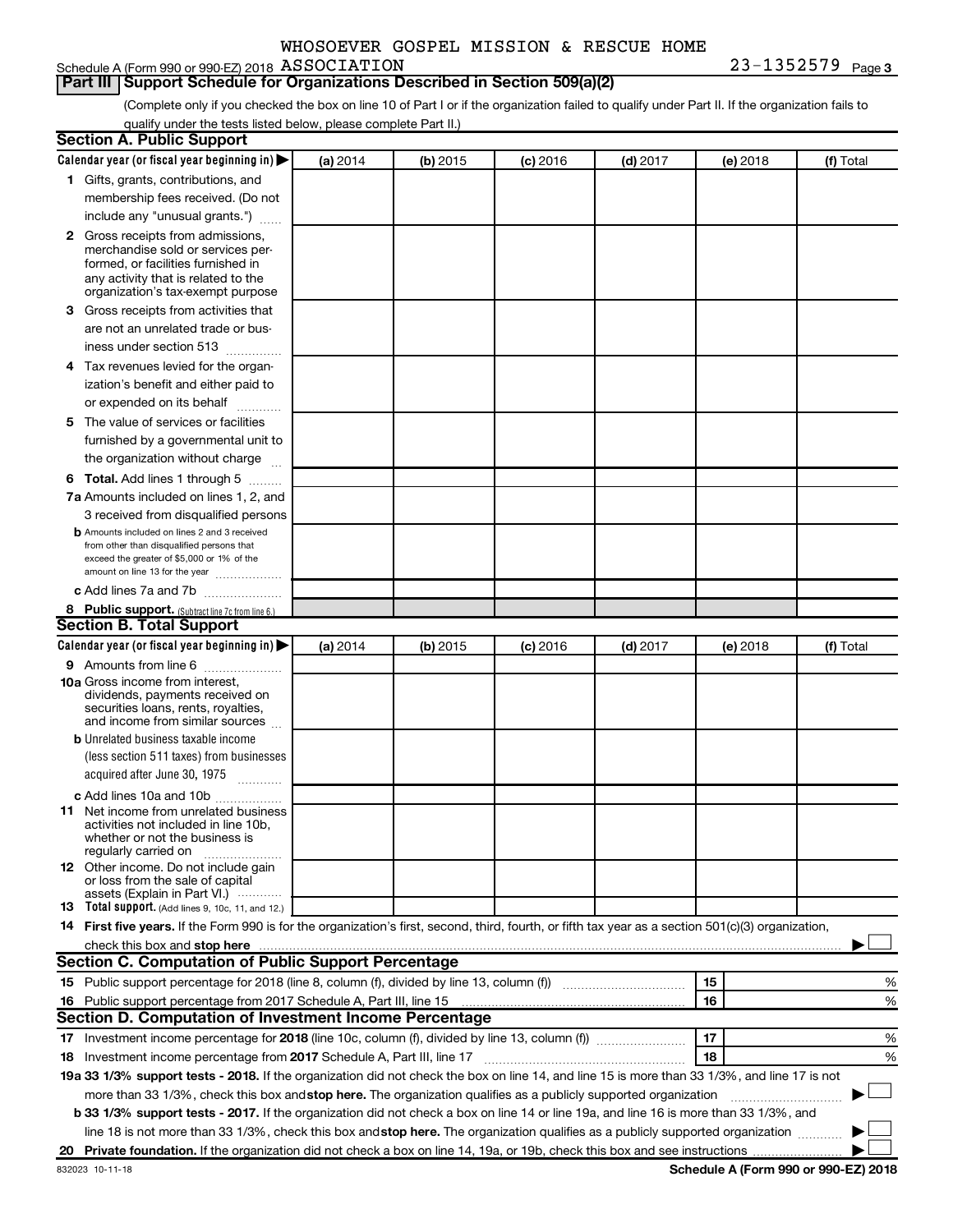#### Schedule A (Form 990 or 990-EZ) 2018 Page ASSOCIATION 23-1352579**Part IV Supporting Organizations**

(Complete only if you checked a box in line 12 on Part I. If you checked 12a of Part I, complete Sections A and B. If you checked 12b of Part I, complete Sections A and C. If you checked 12c of Part I, complete Sections A, D, and E. If you checked 12d of Part I, complete Sections A and D, and complete Part V.)

#### **Section A. All Supporting Organizations**

- **1** Are all of the organization's supported organizations listed by name in the organization's governing documents? If "No," describe in Part VI how the supported organizations are designated. If designated by *class or purpose, describe the designation. If historic and continuing relationship, explain.*
- **2** Did the organization have any supported organization that does not have an IRS determination of status under section 509(a)(1) or (2)? If "Yes," explain in Part **VI** how the organization determined that the supported *organization was described in section 509(a)(1) or (2).*
- **3a** Did the organization have a supported organization described in section 501(c)(4), (5), or (6)? If "Yes," answer *(b) and (c) below.*
- **b** Did the organization confirm that each supported organization qualified under section 501(c)(4), (5), or (6) and satisfied the public support tests under section 509(a)(2)? If "Yes," describe in Part VI when and how the *organization made the determination.*
- **c** Did the organization ensure that all support to such organizations was used exclusively for section 170(c)(2)(B) purposes? If "Yes," explain in Part VI what controls the organization put in place to ensure such use.
- **4 a** *If* Was any supported organization not organized in the United States ("foreign supported organization")? *"Yes," and if you checked 12a or 12b in Part I, answer (b) and (c) below.*
- **b** Did the organization have ultimate control and discretion in deciding whether to make grants to the foreign supported organization? If "Yes," describe in Part VI how the organization had such control and discretion *despite being controlled or supervised by or in connection with its supported organizations.*
- **c** Did the organization support any foreign supported organization that does not have an IRS determination under sections 501(c)(3) and 509(a)(1) or (2)? If "Yes," explain in Part VI what controls the organization used *to ensure that all support to the foreign supported organization was used exclusively for section 170(c)(2)(B) purposes.*
- **5a** Did the organization add, substitute, or remove any supported organizations during the tax year? If "Yes," answer (b) and (c) below (if applicable). Also, provide detail in **Part VI,** including (i) the names and EIN *numbers of the supported organizations added, substituted, or removed; (ii) the reasons for each such action; (iii) the authority under the organization's organizing document authorizing such action; and (iv) how the action was accomplished (such as by amendment to the organizing document).*
- **b Type I or Type II only.** Was any added or substituted supported organization part of a class already designated in the organization's organizing document?
- **c Substitutions only.**  Was the substitution the result of an event beyond the organization's control?
- **6** Did the organization provide support (whether in the form of grants or the provision of services or facilities) to **Part VI.** support or benefit one or more of the filing organization's supported organizations? If "Yes," provide detail in anyone other than (i) its supported organizations, (ii) individuals that are part of the charitable class benefited by one or more of its supported organizations, or (iii) other supporting organizations that also
- **7** Did the organization provide a grant, loan, compensation, or other similar payment to a substantial contributor regard to a substantial contributor? If "Yes," complete Part I of Schedule L (Form 990 or 990-EZ). (as defined in section 4958(c)(3)(C)), a family member of a substantial contributor, or a 35% controlled entity with
- **8** Did the organization make a loan to a disqualified person (as defined in section 4958) not described in line 7? *If "Yes," complete Part I of Schedule L (Form 990 or 990-EZ).*
- **9 a** Was the organization controlled directly or indirectly at any time during the tax year by one or more in section 509(a)(1) or (2))? If "Yes," provide detail in **Part VI.** disqualified persons as defined in section 4946 (other than foundation managers and organizations described
- **b** Did one or more disqualified persons (as defined in line 9a) hold a controlling interest in any entity in which the supporting organization had an interest? If "Yes," provide detail in Part VI.
- **c** Did a disqualified person (as defined in line 9a) have an ownership interest in, or derive any personal benefit from, assets in which the supporting organization also had an interest? If "Yes," provide detail in Part VI.
- **10 a** Was the organization subject to the excess business holdings rules of section 4943 because of section supporting organizations)? If "Yes," answer 10b below. 4943(f) (regarding certain Type II supporting organizations, and all Type III non-functionally integrated
	- **b** Did the organization have any excess business holdings in the tax year? (Use Schedule C, Form 4720, to *determine whether the organization had excess business holdings.)*

**Yes No 1 2 3a 3b 3c 4a 4b 4c 5a 5b 5c 6 7 8 9a 9b 9c 10a 10b**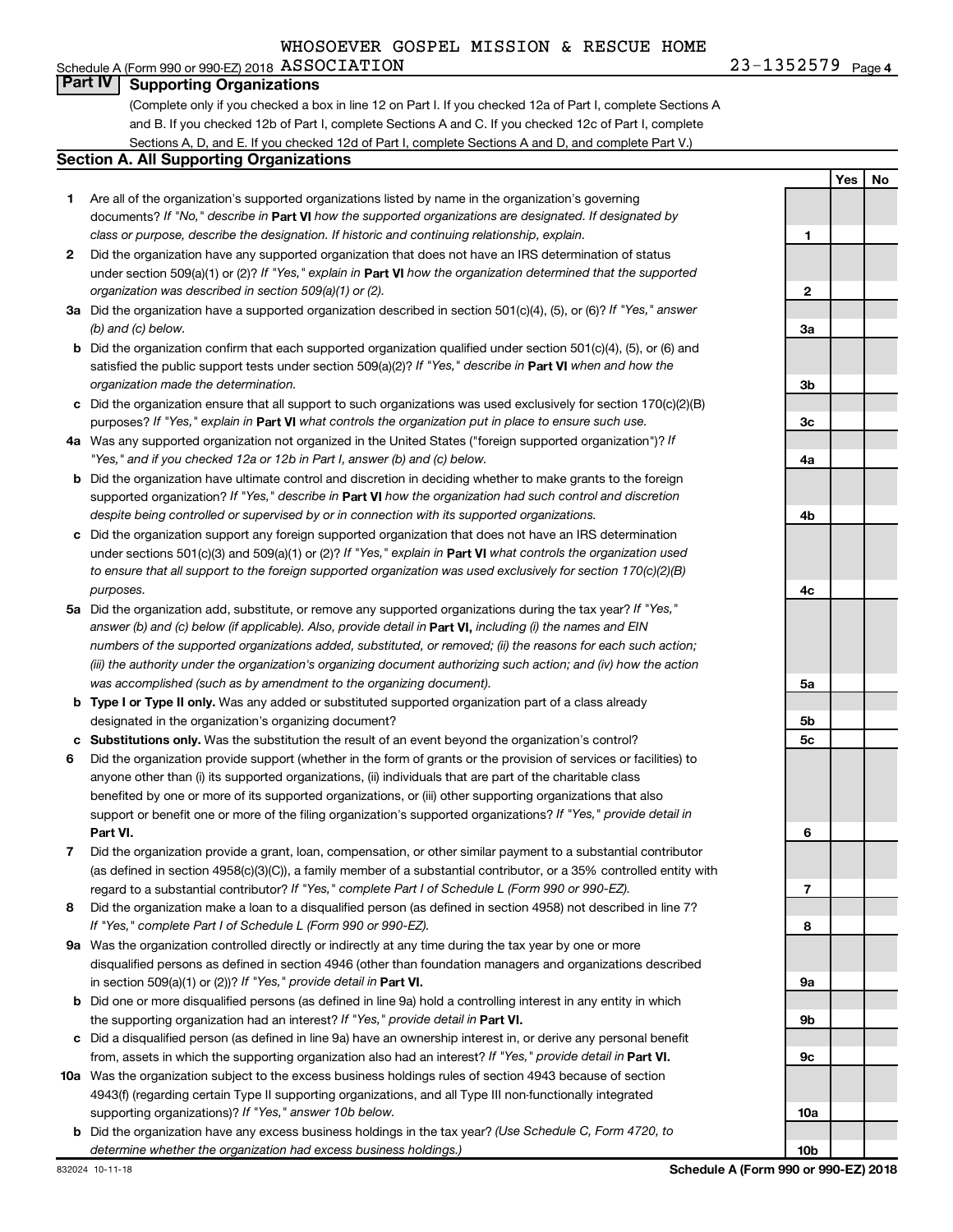23-1352579 Page 5 Schedule A (Form 990 or 990-EZ) 2018 ASSOCIATION Noted that the contract of the contract of the contract of the contract of the contract of the contract of the contract of the contract of the contract of the contract of th ASSOCIATION 23-1352579

|              | Part IV<br><b>Supporting Organizations (continued)</b>                                                                          |                 |     |    |
|--------------|---------------------------------------------------------------------------------------------------------------------------------|-----------------|-----|----|
|              |                                                                                                                                 |                 | Yes | No |
| 11           | Has the organization accepted a gift or contribution from any of the following persons?                                         |                 |     |    |
|              | a A person who directly or indirectly controls, either alone or together with persons described in (b) and (c)                  |                 |     |    |
|              | below, the governing body of a supported organization?                                                                          | 11a             |     |    |
|              | <b>b</b> A family member of a person described in (a) above?                                                                    | 11 <sub>b</sub> |     |    |
|              | c A 35% controlled entity of a person described in (a) or (b) above? If "Yes" to a, b, or c, provide detail in Part VI.         | 11c             |     |    |
|              | <b>Section B. Type I Supporting Organizations</b>                                                                               |                 |     |    |
|              |                                                                                                                                 |                 | Yes | No |
| 1            | Did the directors, trustees, or membership of one or more supported organizations have the power to                             |                 |     |    |
|              | regularly appoint or elect at least a majority of the organization's directors or trustees at all times during the              |                 |     |    |
|              | tax year? If "No," describe in Part VI how the supported organization(s) effectively operated, supervised, or                   |                 |     |    |
|              | controlled the organization's activities. If the organization had more than one supported organization,                         |                 |     |    |
|              | describe how the powers to appoint and/or remove directors or trustees were allocated among the supported                       |                 |     |    |
|              | organizations and what conditions or restrictions, if any, applied to such powers during the tax year.                          | 1               |     |    |
| 2            | Did the organization operate for the benefit of any supported organization other than the supported                             |                 |     |    |
|              | organization(s) that operated, supervised, or controlled the supporting organization? If "Yes," explain in                      |                 |     |    |
|              | Part VI how providing such benefit carried out the purposes of the supported organization(s) that operated,                     |                 |     |    |
|              | supervised, or controlled the supporting organization.                                                                          | 2               |     |    |
|              | <b>Section C. Type II Supporting Organizations</b>                                                                              |                 |     |    |
|              |                                                                                                                                 |                 | Yes | No |
|              | Were a majority of the organization's directors or trustees during the tax year also a majority of the directors                |                 |     |    |
| 1            | or trustees of each of the organization's supported organization(s)? If "No," describe in Part VI how control                   |                 |     |    |
|              | or management of the supporting organization was vested in the same persons that controlled or managed                          |                 |     |    |
|              | the supported organization(s).                                                                                                  | 1               |     |    |
|              | <b>Section D. All Type III Supporting Organizations</b>                                                                         |                 |     |    |
|              |                                                                                                                                 |                 | Yes | No |
|              |                                                                                                                                 |                 |     |    |
| 1            | Did the organization provide to each of its supported organizations, by the last day of the fifth month of the                  |                 |     |    |
|              | organization's tax year, (i) a written notice describing the type and amount of support provided during the prior tax           |                 |     |    |
|              | year, (ii) a copy of the Form 990 that was most recently filed as of the date of notification, and (iii) copies of the          |                 |     |    |
|              | organization's governing documents in effect on the date of notification, to the extent not previously provided?                | 1               |     |    |
| $\mathbf{2}$ | Were any of the organization's officers, directors, or trustees either (i) appointed or elected by the supported                |                 |     |    |
|              | organization(s) or (ii) serving on the governing body of a supported organization? If "No," explain in Part VI how              |                 |     |    |
|              | the organization maintained a close and continuous working relationship with the supported organization(s).                     | 2               |     |    |
| 3            | By reason of the relationship described in (2), did the organization's supported organizations have a                           |                 |     |    |
|              | significant voice in the organization's investment policies and in directing the use of the organization's                      |                 |     |    |
|              | income or assets at all times during the tax year? If "Yes," describe in Part VI the role the organization's                    |                 |     |    |
|              | supported organizations played in this regard.                                                                                  | з               |     |    |
|              | Section E. Type III Functionally Integrated Supporting Organizations                                                            |                 |     |    |
| 1            | Check the box next to the method that the organization used to satisfy the Integral Part Test during the yealsee instructions). |                 |     |    |
| a            | The organization satisfied the Activities Test. Complete line 2 below.                                                          |                 |     |    |
| $\mathbf b$  | The organization is the parent of each of its supported organizations. Complete line 3 below.                                   |                 |     |    |
| c            | The organization supported a governmental entity. Describe in Part VI how you supported a government entity (see instructions). |                 |     |    |
| 2            | Activities Test. Answer (a) and (b) below.                                                                                      |                 | Yes | No |
| а            | Did substantially all of the organization's activities during the tax year directly further the exempt purposes of              |                 |     |    |
|              | the supported organization(s) to which the organization was responsive? If "Yes," then in Part VI identify                      |                 |     |    |
|              | those supported organizations and explain how these activities directly furthered their exempt purposes,                        |                 |     |    |
|              | how the organization was responsive to those supported organizations, and how the organization determined                       |                 |     |    |
|              | that these activities constituted substantially all of its activities.                                                          | 2a              |     |    |
|              | <b>b</b> Did the activities described in (a) constitute activities that, but for the organization's involvement, one or more    |                 |     |    |
|              | of the organization's supported organization(s) would have been engaged in? If "Yes," explain in Part VI the                    |                 |     |    |
|              | reasons for the organization's position that its supported organization(s) would have engaged in these                          |                 |     |    |
|              | activities but for the organization's involvement.                                                                              | 2b              |     |    |
| З            | Parent of Supported Organizations. Answer (a) and (b) below.                                                                    |                 |     |    |
| а            | Did the organization have the power to regularly appoint or elect a majority of the officers, directors, or                     |                 |     |    |
|              | trustees of each of the supported organizations? Provide details in Part VI.                                                    | За              |     |    |
|              | <b>b</b> Did the organization exercise a substantial degree of direction over the policies, programs, and activities of each    |                 |     |    |
|              | of its supported organizations? If "Yes," describe in Part VI the role played by the organization in this regard.               | Зb              |     |    |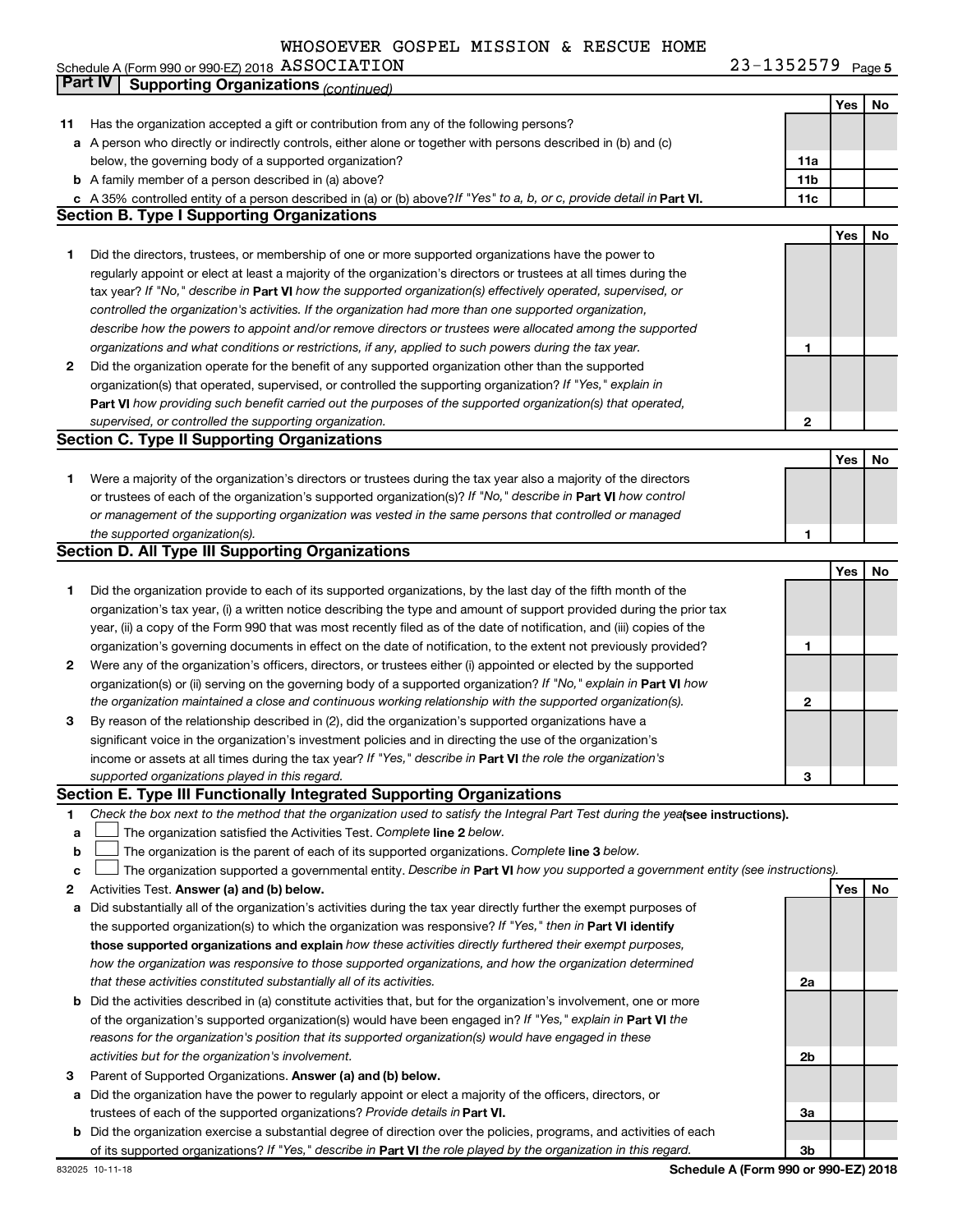#### 23-1352579 <sub>Page 6</sub> Schedule A (Form 990 or 990-EZ) 2018 Page ASSOCIATION 23-1352579

#### **1 Letter or if the organization satisfied the Integral Part Test as a qualifying trust on Nov. 20, 1970 (explain in Part VI.) See instructions. All Section A - Adjusted Net Income 1 2 3 4 5 6 7 8 1 2 3 4 5 6 7 Adjusted Net Income** (subtract lines 5, 6, and 7 from line 4) **8 8 Section B - Minimum Asset Amount 1 2 3 4 5 6 7 8 a** Average monthly value of securities **b** Average monthly cash balances **c** Fair market value of other non-exempt-use assets **d Total**  (add lines 1a, 1b, and 1c) **e Discount** claimed for blockage or other **1a 1b 1c 1d 2 3 4 5 6 7 8** factors (explain in detail in Part VI): **Minimum Asset Amount**  (add line 7 to line 6) **Section C - Distributable Amount 1 2 3 4 5 6 1 2 3 4 5 6** Distributable Amount. Subtract line 5 from line 4, unless subject to other Type III non-functionally integrated supporting organizations must complete Sections A through E. (B) Current Year<br>(optional) (A) Prior Year Net short-term capital gain Recoveries of prior-year distributions Other gross income (see instructions) Add lines 1 through 3 Depreciation and depletion Portion of operating expenses paid or incurred for production or collection of gross income or for management, conservation, or maintenance of property held for production of income (see instructions) Other expenses (see instructions) (B) Current Year  $(A)$  Prior Year  $\left\{\n\begin{array}{ccc}\n\end{array}\n\right\}$  (optional) Aggregate fair market value of all non-exempt-use assets (see instructions for short tax year or assets held for part of year): Acquisition indebtedness applicable to non-exempt-use assets Subtract line 2 from line 1d Cash deemed held for exempt use. Enter 1-1/2% of line 3 (for greater amount, see instructions) Net value of non-exempt-use assets (subtract line 4 from line 3) Multiply line 5 by .035 Recoveries of prior-year distributions Current Year Adjusted net income for prior year (from Section A, line 8, Column A) Enter 85% of line 1 Minimum asset amount for prior year (from Section B, line 8, Column A) Enter greater of line 2 or line 3 Income tax imposed in prior year emergency temporary reduction (see instructions) **Part V Type III Non-Functionally Integrated 509(a)(3) Supporting Organizations**   $\Box$

**7** Check here if the current year is the organization's first as a non-functionally integrated Type III supporting organization (see † instructions).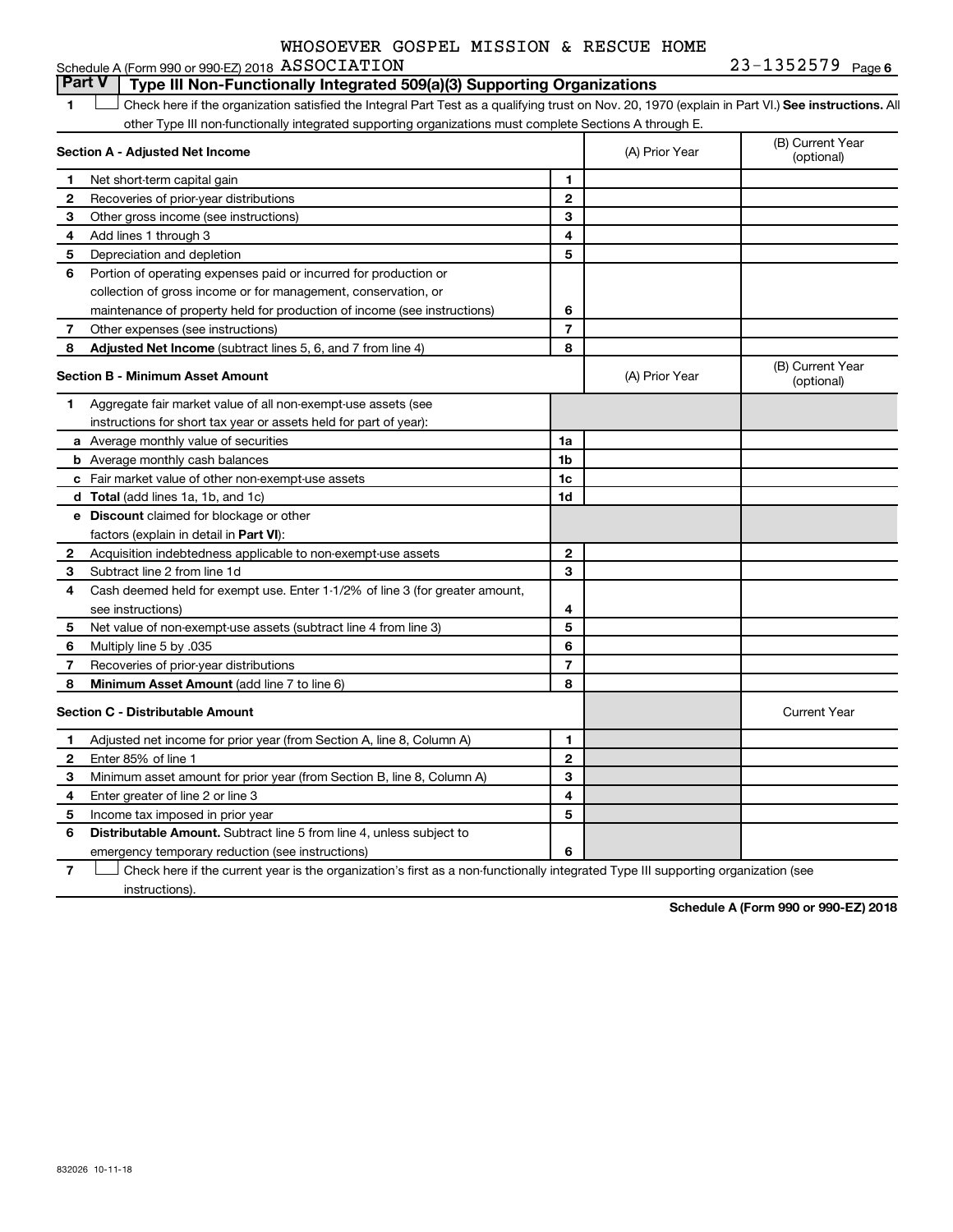|    | <b>Part V</b><br>Type III Non-Functionally Integrated 509(a)(3) Supporting Organizations (continued) |                             |                                       |                                                |  |  |  |  |  |
|----|------------------------------------------------------------------------------------------------------|-----------------------------|---------------------------------------|------------------------------------------------|--|--|--|--|--|
|    | <b>Section D - Distributions</b>                                                                     |                             |                                       | <b>Current Year</b>                            |  |  |  |  |  |
| 1. | Amounts paid to supported organizations to accomplish exempt purposes                                |                             |                                       |                                                |  |  |  |  |  |
| 2  | Amounts paid to perform activity that directly furthers exempt purposes of supported                 |                             |                                       |                                                |  |  |  |  |  |
|    | organizations, in excess of income from activity                                                     |                             |                                       |                                                |  |  |  |  |  |
| 3  | Administrative expenses paid to accomplish exempt purposes of supported organizations                |                             |                                       |                                                |  |  |  |  |  |
| 4  | Amounts paid to acquire exempt-use assets                                                            |                             |                                       |                                                |  |  |  |  |  |
| 5  | Qualified set-aside amounts (prior IRS approval required)                                            |                             |                                       |                                                |  |  |  |  |  |
| 6  | Other distributions (describe in Part VI). See instructions.                                         |                             |                                       |                                                |  |  |  |  |  |
| 7  | <b>Total annual distributions.</b> Add lines 1 through 6.                                            |                             |                                       |                                                |  |  |  |  |  |
| 8  | Distributions to attentive supported organizations to which the organization is responsive           |                             |                                       |                                                |  |  |  |  |  |
|    | (provide details in Part VI). See instructions.                                                      |                             |                                       |                                                |  |  |  |  |  |
| 9  | Distributable amount for 2018 from Section C, line 6                                                 |                             |                                       |                                                |  |  |  |  |  |
| 10 | Line 8 amount divided by line 9 amount                                                               |                             |                                       |                                                |  |  |  |  |  |
|    |                                                                                                      | (i)                         | (ii)                                  | (iii)                                          |  |  |  |  |  |
|    | <b>Section E - Distribution Allocations (see instructions)</b>                                       | <b>Excess Distributions</b> | <b>Underdistributions</b><br>Pre-2018 | <b>Distributable</b><br><b>Amount for 2018</b> |  |  |  |  |  |
| 1  | Distributable amount for 2018 from Section C, line 6                                                 |                             |                                       |                                                |  |  |  |  |  |
| 2  | Underdistributions, if any, for years prior to 2018 (reason-                                         |                             |                                       |                                                |  |  |  |  |  |
|    | able cause required- explain in <b>Part VI</b> ). See instructions.                                  |                             |                                       |                                                |  |  |  |  |  |
| 3  | Excess distributions carryover, if any, to 2018                                                      |                             |                                       |                                                |  |  |  |  |  |
|    | <b>a</b> From 2013                                                                                   |                             |                                       |                                                |  |  |  |  |  |
|    | <b>b</b> From 2014                                                                                   |                             |                                       |                                                |  |  |  |  |  |
|    | c From 2015                                                                                          |                             |                                       |                                                |  |  |  |  |  |
|    | d From 2016                                                                                          |                             |                                       |                                                |  |  |  |  |  |
|    | e From 2017                                                                                          |                             |                                       |                                                |  |  |  |  |  |
|    | f Total of lines 3a through e                                                                        |                             |                                       |                                                |  |  |  |  |  |
|    | g Applied to underdistributions of prior years                                                       |                             |                                       |                                                |  |  |  |  |  |
|    | <b>h</b> Applied to 2018 distributable amount                                                        |                             |                                       |                                                |  |  |  |  |  |
|    | i Carryover from 2013 not applied (see instructions)                                                 |                             |                                       |                                                |  |  |  |  |  |
|    | Remainder. Subtract lines 3g, 3h, and 3i from 3f.                                                    |                             |                                       |                                                |  |  |  |  |  |
| 4  | Distributions for 2018 from Section D,                                                               |                             |                                       |                                                |  |  |  |  |  |
|    | \$<br>$line 7$ :                                                                                     |                             |                                       |                                                |  |  |  |  |  |
|    | a Applied to underdistributions of prior years                                                       |                             |                                       |                                                |  |  |  |  |  |
|    | <b>b</b> Applied to 2018 distributable amount                                                        |                             |                                       |                                                |  |  |  |  |  |
|    | <b>c</b> Remainder. Subtract lines 4a and 4b from 4.                                                 |                             |                                       |                                                |  |  |  |  |  |
| 5  | Remaining underdistributions for years prior to 2018, if                                             |                             |                                       |                                                |  |  |  |  |  |
|    | any. Subtract lines 3g and 4a from line 2. For result greater                                        |                             |                                       |                                                |  |  |  |  |  |
|    | than zero, explain in Part VI. See instructions.                                                     |                             |                                       |                                                |  |  |  |  |  |
| 6  | Remaining underdistributions for 2018. Subtract lines 3h                                             |                             |                                       |                                                |  |  |  |  |  |
|    | and 4b from line 1. For result greater than zero, explain in                                         |                             |                                       |                                                |  |  |  |  |  |
|    | <b>Part VI.</b> See instructions.                                                                    |                             |                                       |                                                |  |  |  |  |  |
| 7  | Excess distributions carryover to 2019. Add lines 3j                                                 |                             |                                       |                                                |  |  |  |  |  |
|    | and 4c.                                                                                              |                             |                                       |                                                |  |  |  |  |  |
| 8  | Breakdown of line 7:                                                                                 |                             |                                       |                                                |  |  |  |  |  |
|    | a Excess from 2014                                                                                   |                             |                                       |                                                |  |  |  |  |  |
|    | <b>b</b> Excess from 2015                                                                            |                             |                                       |                                                |  |  |  |  |  |
|    | c Excess from 2016                                                                                   |                             |                                       |                                                |  |  |  |  |  |
|    | d Excess from 2017                                                                                   |                             |                                       |                                                |  |  |  |  |  |
|    | e Excess from 2018                                                                                   |                             |                                       |                                                |  |  |  |  |  |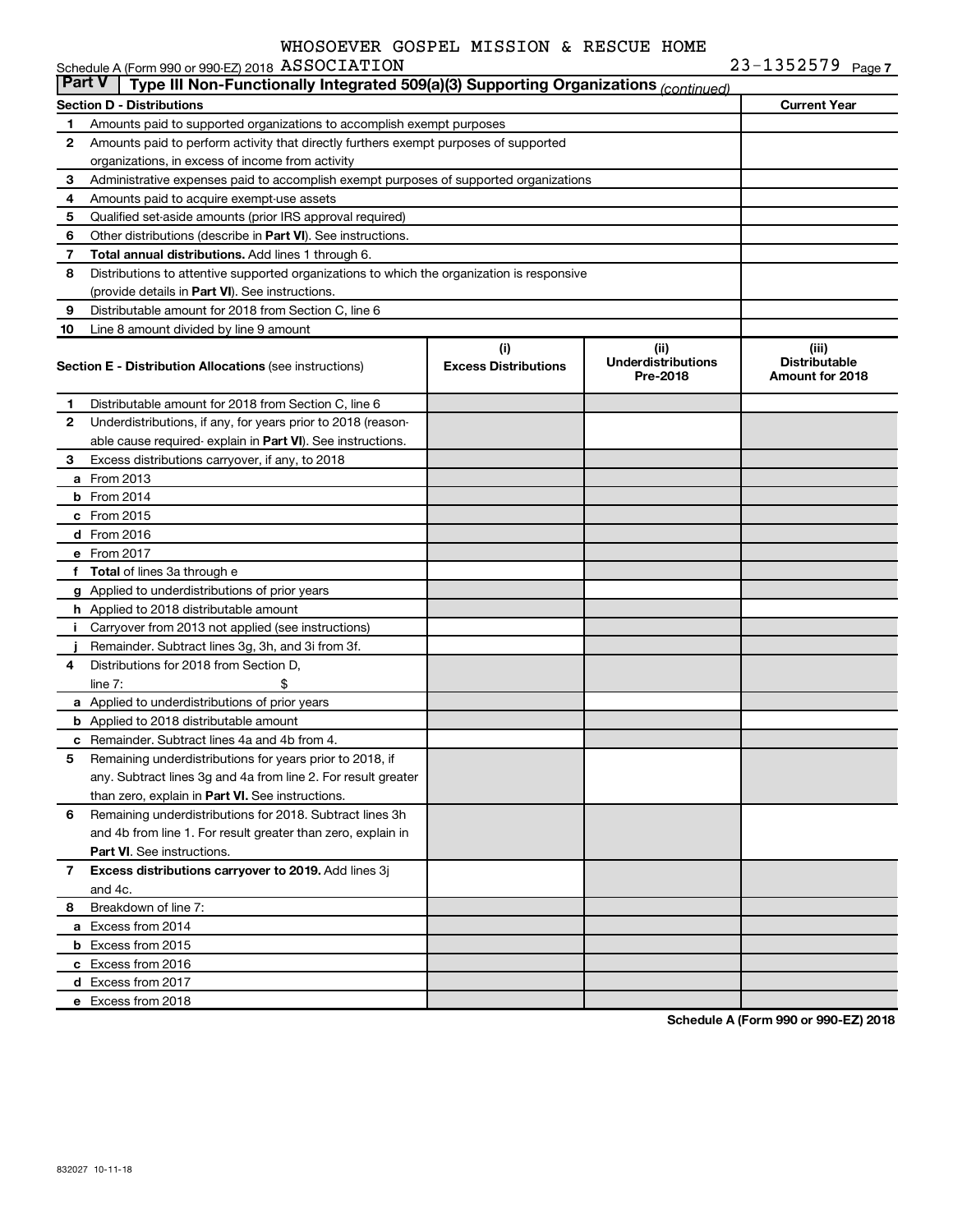|                       |                     |    | Schedule A (Form 990 or 990 EZ) 2018 ASSOCIATION | WHOSOEVER GOSPEL MISSION & RESCUE HOME |  |                                                             | 23-1352579 Page 8                                                                                                                                                                                                                                                                                                                                                                                                                                                                                                                                                    |
|-----------------------|---------------------|----|--------------------------------------------------|----------------------------------------|--|-------------------------------------------------------------|----------------------------------------------------------------------------------------------------------------------------------------------------------------------------------------------------------------------------------------------------------------------------------------------------------------------------------------------------------------------------------------------------------------------------------------------------------------------------------------------------------------------------------------------------------------------|
| <b>Part VI</b>        | (See instructions.) |    |                                                  |                                        |  |                                                             | Supplemental Information. Provide the explanations required by Part II, line 10; Part II, line 17a or 17b; Part III, line 12;<br>Part IV, Section A, lines 1, 2, 3b, 3c, 4b, 4c, 5a, 6, 9a, 9b, 9c, 11a, 11b, and 11c; Part IV, Section B, lines 1 and 2; Part IV, Section C,<br>line 1; Part IV, Section D, lines 2 and 3; Part IV, Section E, lines 1c, 2a, 2b, 3a, and 3b; Part V, line 1; Part V, Section B, line 1e; Part V,<br>Section D, lines 5, 6, and 8; and Part V, Section E, lines 2, 5, and 6. Also complete this part for any additional information. |
|                       |                     |    |                                                  |                                        |  | SCHEDULE A, PART II, LINE 10, EXPLANATION FOR OTHER INCOME: |                                                                                                                                                                                                                                                                                                                                                                                                                                                                                                                                                                      |
| MISCELLANEOUS REVENUE |                     |    |                                                  |                                        |  |                                                             |                                                                                                                                                                                                                                                                                                                                                                                                                                                                                                                                                                      |
| 2014 AMOUNT:          |                     | \$ | 2,353.                                           |                                        |  |                                                             |                                                                                                                                                                                                                                                                                                                                                                                                                                                                                                                                                                      |
| 2016 AMOUNT:          |                     | \$ | 12,550.                                          |                                        |  |                                                             |                                                                                                                                                                                                                                                                                                                                                                                                                                                                                                                                                                      |
|                       |                     |    |                                                  |                                        |  |                                                             |                                                                                                                                                                                                                                                                                                                                                                                                                                                                                                                                                                      |
|                       |                     |    |                                                  |                                        |  |                                                             |                                                                                                                                                                                                                                                                                                                                                                                                                                                                                                                                                                      |
|                       |                     |    |                                                  |                                        |  |                                                             |                                                                                                                                                                                                                                                                                                                                                                                                                                                                                                                                                                      |
|                       |                     |    |                                                  |                                        |  |                                                             |                                                                                                                                                                                                                                                                                                                                                                                                                                                                                                                                                                      |
|                       |                     |    |                                                  |                                        |  |                                                             |                                                                                                                                                                                                                                                                                                                                                                                                                                                                                                                                                                      |
|                       |                     |    |                                                  |                                        |  |                                                             |                                                                                                                                                                                                                                                                                                                                                                                                                                                                                                                                                                      |
|                       |                     |    |                                                  |                                        |  |                                                             |                                                                                                                                                                                                                                                                                                                                                                                                                                                                                                                                                                      |
|                       |                     |    |                                                  |                                        |  |                                                             |                                                                                                                                                                                                                                                                                                                                                                                                                                                                                                                                                                      |
|                       |                     |    |                                                  |                                        |  |                                                             |                                                                                                                                                                                                                                                                                                                                                                                                                                                                                                                                                                      |
|                       |                     |    |                                                  |                                        |  |                                                             |                                                                                                                                                                                                                                                                                                                                                                                                                                                                                                                                                                      |
|                       |                     |    |                                                  |                                        |  |                                                             |                                                                                                                                                                                                                                                                                                                                                                                                                                                                                                                                                                      |
|                       |                     |    |                                                  |                                        |  |                                                             |                                                                                                                                                                                                                                                                                                                                                                                                                                                                                                                                                                      |
|                       |                     |    |                                                  |                                        |  |                                                             |                                                                                                                                                                                                                                                                                                                                                                                                                                                                                                                                                                      |
|                       |                     |    |                                                  |                                        |  |                                                             |                                                                                                                                                                                                                                                                                                                                                                                                                                                                                                                                                                      |
|                       |                     |    |                                                  |                                        |  |                                                             |                                                                                                                                                                                                                                                                                                                                                                                                                                                                                                                                                                      |
|                       |                     |    |                                                  |                                        |  |                                                             |                                                                                                                                                                                                                                                                                                                                                                                                                                                                                                                                                                      |
|                       |                     |    |                                                  |                                        |  |                                                             |                                                                                                                                                                                                                                                                                                                                                                                                                                                                                                                                                                      |
|                       |                     |    |                                                  |                                        |  |                                                             |                                                                                                                                                                                                                                                                                                                                                                                                                                                                                                                                                                      |
|                       |                     |    |                                                  |                                        |  |                                                             |                                                                                                                                                                                                                                                                                                                                                                                                                                                                                                                                                                      |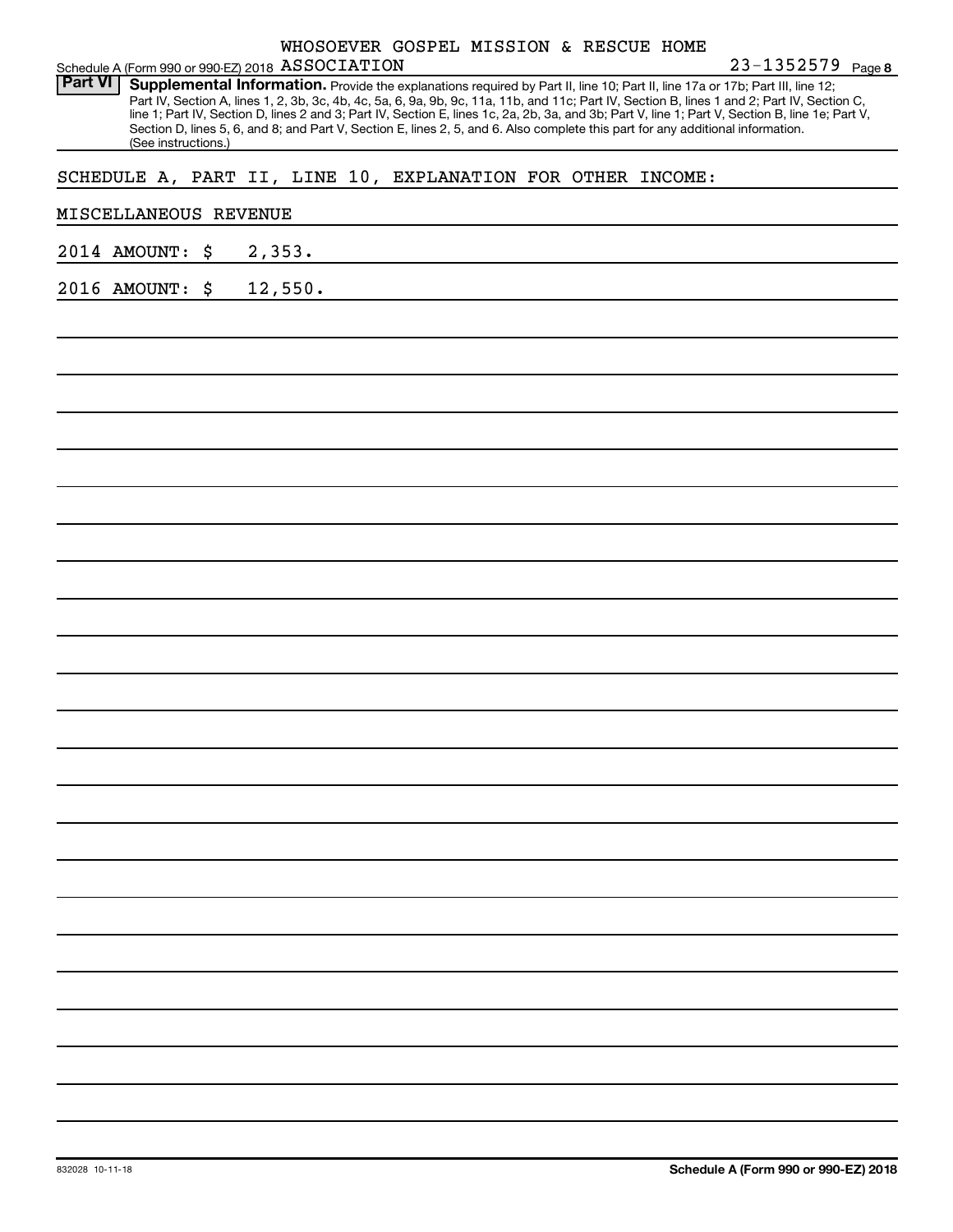|        | <b>SCHEDULE D</b>                                      |                                                                                                                                                                                      |                     | <b>Supplemental Financial Statements</b>                                                                                                                                                                                                                                                                                                                                                                                                          |                | OMB No. 1545-0047                                   |
|--------|--------------------------------------------------------|--------------------------------------------------------------------------------------------------------------------------------------------------------------------------------------|---------------------|---------------------------------------------------------------------------------------------------------------------------------------------------------------------------------------------------------------------------------------------------------------------------------------------------------------------------------------------------------------------------------------------------------------------------------------------------|----------------|-----------------------------------------------------|
|        | (Form 990)                                             |                                                                                                                                                                                      |                     | Complete if the organization answered "Yes" on Form 990,                                                                                                                                                                                                                                                                                                                                                                                          |                |                                                     |
|        |                                                        | Part IV, line 6, 7, 8, 9, 10, 11a, 11b, 11c, 11d, 11e, 11f, 12a, or 12b.                                                                                                             | Attach to Form 990. |                                                                                                                                                                                                                                                                                                                                                                                                                                                   |                | <b>Open to Public</b>                               |
|        | Department of the Treasury<br>Internal Revenue Service | Go to www.irs.gov/Form990 for instructions and the latest information.                                                                                                               |                     |                                                                                                                                                                                                                                                                                                                                                                                                                                                   |                | Inspection                                          |
|        | Name of the organization                               | WHOSOEVER GOSPEL MISSION & RESCUE HOME<br>ASSOCIATION                                                                                                                                |                     |                                                                                                                                                                                                                                                                                                                                                                                                                                                   |                | <b>Employer identification number</b><br>23-1352579 |
| Part I |                                                        | Organizations Maintaining Donor Advised Funds or Other Similar Funds or Accounts. Complete if the                                                                                    |                     |                                                                                                                                                                                                                                                                                                                                                                                                                                                   |                |                                                     |
|        |                                                        | organization answered "Yes" on Form 990, Part IV, line 6.                                                                                                                            |                     |                                                                                                                                                                                                                                                                                                                                                                                                                                                   |                |                                                     |
|        |                                                        |                                                                                                                                                                                      |                     | (a) Donor advised funds                                                                                                                                                                                                                                                                                                                                                                                                                           |                | (b) Funds and other accounts                        |
| 1      |                                                        |                                                                                                                                                                                      |                     |                                                                                                                                                                                                                                                                                                                                                                                                                                                   |                |                                                     |
| 2      |                                                        | Aggregate value of contributions to (during year)                                                                                                                                    |                     |                                                                                                                                                                                                                                                                                                                                                                                                                                                   |                |                                                     |
| 3      |                                                        | Aggregate value of grants from (during year)                                                                                                                                         |                     |                                                                                                                                                                                                                                                                                                                                                                                                                                                   |                |                                                     |
| 4      |                                                        |                                                                                                                                                                                      |                     |                                                                                                                                                                                                                                                                                                                                                                                                                                                   |                |                                                     |
| 5      |                                                        | Did the organization inform all donors and donor advisors in writing that the assets held in donor advised funds                                                                     |                     |                                                                                                                                                                                                                                                                                                                                                                                                                                                   |                |                                                     |
|        |                                                        |                                                                                                                                                                                      |                     |                                                                                                                                                                                                                                                                                                                                                                                                                                                   |                | Yes<br>No                                           |
| 6      |                                                        | Did the organization inform all grantees, donors, and donor advisors in writing that grant funds can be used only                                                                    |                     |                                                                                                                                                                                                                                                                                                                                                                                                                                                   |                |                                                     |
|        |                                                        | for charitable purposes and not for the benefit of the donor or donor advisor, or for any other purpose conferring                                                                   |                     |                                                                                                                                                                                                                                                                                                                                                                                                                                                   |                |                                                     |
|        | impermissible private benefit?<br>Part II              | Conservation Easements. Complete if the organization answered "Yes" on Form 990, Part IV, line 7.                                                                                    |                     |                                                                                                                                                                                                                                                                                                                                                                                                                                                   |                | Yes<br>No                                           |
| 1.     |                                                        | Purpose(s) of conservation easements held by the organization (check all that apply).                                                                                                |                     |                                                                                                                                                                                                                                                                                                                                                                                                                                                   |                |                                                     |
|        |                                                        | Preservation of land for public use (e.g., recreation or education)                                                                                                                  |                     | Preservation of a historically important land area                                                                                                                                                                                                                                                                                                                                                                                                |                |                                                     |
|        |                                                        | Protection of natural habitat                                                                                                                                                        |                     | Preservation of a certified historic structure                                                                                                                                                                                                                                                                                                                                                                                                    |                |                                                     |
|        |                                                        | Preservation of open space                                                                                                                                                           |                     |                                                                                                                                                                                                                                                                                                                                                                                                                                                   |                |                                                     |
| 2      |                                                        | Complete lines 2a through 2d if the organization held a qualified conservation contribution in the form of a conservation easement on the last                                       |                     |                                                                                                                                                                                                                                                                                                                                                                                                                                                   |                |                                                     |
|        | day of the tax year.                                   |                                                                                                                                                                                      |                     |                                                                                                                                                                                                                                                                                                                                                                                                                                                   |                | Held at the End of the Tax Year                     |
| а      |                                                        |                                                                                                                                                                                      |                     |                                                                                                                                                                                                                                                                                                                                                                                                                                                   | 2a             |                                                     |
| b      |                                                        | Total acreage restricted by conservation easements                                                                                                                                   |                     |                                                                                                                                                                                                                                                                                                                                                                                                                                                   | 2 <sub>b</sub> |                                                     |
| с      |                                                        |                                                                                                                                                                                      |                     |                                                                                                                                                                                                                                                                                                                                                                                                                                                   | 2c             |                                                     |
| d      |                                                        | Number of conservation easements included in (c) acquired after 7/25/06, and not on a historic structure                                                                             |                     |                                                                                                                                                                                                                                                                                                                                                                                                                                                   |                |                                                     |
|        |                                                        |                                                                                                                                                                                      |                     |                                                                                                                                                                                                                                                                                                                                                                                                                                                   | 2d             |                                                     |
| 3      | $year \triangleright$                                  | Number of conservation easements modified, transferred, released, extinguished, or terminated by the organization during the tax                                                     |                     |                                                                                                                                                                                                                                                                                                                                                                                                                                                   |                |                                                     |
| 4      |                                                        | Number of states where property subject to conservation easement is located >                                                                                                        |                     |                                                                                                                                                                                                                                                                                                                                                                                                                                                   |                |                                                     |
| 5      |                                                        | Does the organization have a written policy regarding the periodic monitoring, inspection, handling of                                                                               |                     |                                                                                                                                                                                                                                                                                                                                                                                                                                                   |                |                                                     |
|        |                                                        | violations, and enforcement of the conservation easements it holds?                                                                                                                  |                     |                                                                                                                                                                                                                                                                                                                                                                                                                                                   |                | <b>No</b><br>Yes                                    |
| 6      |                                                        | Staff and volunteer hours devoted to monitoring, inspecting, handling of violations, and enforcing conservation easements during the year                                            |                     |                                                                                                                                                                                                                                                                                                                                                                                                                                                   |                |                                                     |
|        |                                                        |                                                                                                                                                                                      |                     |                                                                                                                                                                                                                                                                                                                                                                                                                                                   |                |                                                     |
| 7      | $\blacktriangleright$ \$                               | Amount of expenses incurred in monitoring, inspecting, handling of violations, and enforcing conservation easements during the year                                                  |                     |                                                                                                                                                                                                                                                                                                                                                                                                                                                   |                |                                                     |
| 8      |                                                        | Does each conservation easement reported on line 2(d) above satisfy the requirements of section 170(h)(4)(B)(i)                                                                      |                     |                                                                                                                                                                                                                                                                                                                                                                                                                                                   |                |                                                     |
|        |                                                        |                                                                                                                                                                                      |                     |                                                                                                                                                                                                                                                                                                                                                                                                                                                   |                | Yes<br>No                                           |
| 9      |                                                        | In Part XIII, describe how the organization reports conservation easements in its revenue and expense statement, and balance sheet, and                                              |                     |                                                                                                                                                                                                                                                                                                                                                                                                                                                   |                |                                                     |
|        |                                                        | include, if applicable, the text of the footnote to the organization's financial statements that describes the organization's accounting for                                         |                     |                                                                                                                                                                                                                                                                                                                                                                                                                                                   |                |                                                     |
|        | conservation easements.                                |                                                                                                                                                                                      |                     |                                                                                                                                                                                                                                                                                                                                                                                                                                                   |                |                                                     |
|        |                                                        | Part III   Organizations Maintaining Collections of Art, Historical Treasures, or Other Similar Assets.<br>Complete if the organization answered "Yes" on Form 990, Part IV, line 8. |                     |                                                                                                                                                                                                                                                                                                                                                                                                                                                   |                |                                                     |
|        |                                                        | 1a If the organization elected, as permitted under SFAS 116 (ASC 958), not to report in its revenue statement and balance sheet works of art,                                        |                     |                                                                                                                                                                                                                                                                                                                                                                                                                                                   |                |                                                     |
|        |                                                        | historical treasures, or other similar assets held for public exhibition, education, or research in furtherance of public service, provide, in Part XIII,                            |                     |                                                                                                                                                                                                                                                                                                                                                                                                                                                   |                |                                                     |
|        |                                                        | the text of the footnote to its financial statements that describes these items.                                                                                                     |                     |                                                                                                                                                                                                                                                                                                                                                                                                                                                   |                |                                                     |
| b      |                                                        | If the organization elected, as permitted under SFAS 116 (ASC 958), to report in its revenue statement and balance sheet works of art, historical                                    |                     |                                                                                                                                                                                                                                                                                                                                                                                                                                                   |                |                                                     |
|        |                                                        | treasures, or other similar assets held for public exhibition, education, or research in furtherance of public service, provide the following amounts                                |                     |                                                                                                                                                                                                                                                                                                                                                                                                                                                   |                |                                                     |
|        | relating to these items:                               |                                                                                                                                                                                      |                     |                                                                                                                                                                                                                                                                                                                                                                                                                                                   |                |                                                     |
|        |                                                        |                                                                                                                                                                                      |                     |                                                                                                                                                                                                                                                                                                                                                                                                                                                   |                |                                                     |
|        |                                                        | (ii) Assets included in Form 990, Part X                                                                                                                                             |                     | $\begin{minipage}{0.5\textwidth} \begin{tabular}{ l l l } \hline \multicolumn{1}{ l l l } \hline \multicolumn{1}{ l l } \hline \multicolumn{1}{ l l } \hline \multicolumn{1}{ l } \hline \multicolumn{1}{ l } \hline \multicolumn{1}{ l } \hline \multicolumn{1}{ l } \hline \multicolumn{1}{ l } \hline \multicolumn{1}{ l } \hline \multicolumn{1}{ l } \hline \multicolumn{1}{ l } \hline \multicolumn{1}{ l } \hline \multicolumn{1}{ l } \h$ |                | \$                                                  |
| 2      |                                                        | If the organization received or held works of art, historical treasures, or other similar assets for financial gain, provide                                                         |                     |                                                                                                                                                                                                                                                                                                                                                                                                                                                   |                |                                                     |
|        |                                                        | the following amounts required to be reported under SFAS 116 (ASC 958) relating to these items:                                                                                      |                     |                                                                                                                                                                                                                                                                                                                                                                                                                                                   |                |                                                     |

| <b>b</b> Assets included in Form 990, Part X                               |  |
|----------------------------------------------------------------------------|--|
| LHA For Paperwork Reduction Act Notice, see the Instructions for Form 990. |  |
| 832051 10-29-18                                                            |  |

Revenue included on Form 990, Part VIII, line 1 ~~~~~~~~~~~~~~~~~~~~~~~~~~~~~~ | \$

**a**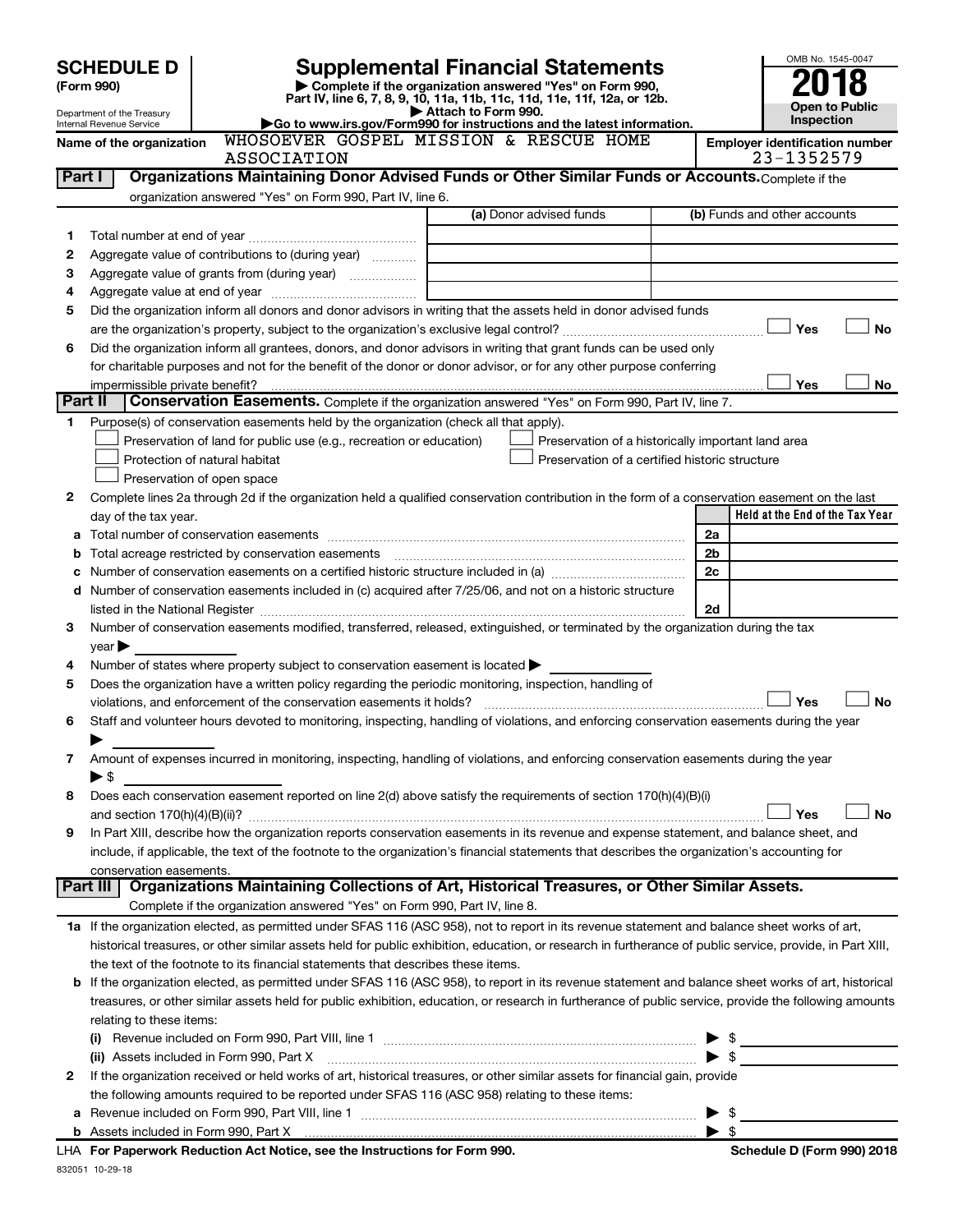| WHOSOEVER GOSPEL MISSION & RESCUE HOME |  |  |  |  |  |  |
|----------------------------------------|--|--|--|--|--|--|
|----------------------------------------|--|--|--|--|--|--|

|        | ASSOCIATION<br>Schedule D (Form 990) 2018                                                                                                                                                                                      | OBVER GODIED MIDDION & REDCOB HOME |                |                                                                                                                       |                                                         | 23-1352579 Page 2 |                     |
|--------|--------------------------------------------------------------------------------------------------------------------------------------------------------------------------------------------------------------------------------|------------------------------------|----------------|-----------------------------------------------------------------------------------------------------------------------|---------------------------------------------------------|-------------------|---------------------|
|        | Part III<br>Organizations Maintaining Collections of Art, Historical Treasures, or Other Similar Assets (continued)                                                                                                            |                                    |                |                                                                                                                       |                                                         |                   |                     |
| З      | Using the organization's acquisition, accession, and other records, check any of the following that are a significant use of its collection items                                                                              |                                    |                |                                                                                                                       |                                                         |                   |                     |
|        | (check all that apply):                                                                                                                                                                                                        |                                    |                |                                                                                                                       |                                                         |                   |                     |
| a      | Public exhibition                                                                                                                                                                                                              | d                                  |                | Loan or exchange programs                                                                                             |                                                         |                   |                     |
| b      | Scholarly research                                                                                                                                                                                                             | e                                  | Other          | <u> 1989 - Johann Harry Barn, mars and de Branch and de Branch and de Branch and de Branch and de Branch and de B</u> |                                                         |                   |                     |
| c      | Preservation for future generations                                                                                                                                                                                            |                                    |                |                                                                                                                       |                                                         |                   |                     |
| 4      | Provide a description of the organization's collections and explain how they further the organization's exempt purpose in Part XIII.                                                                                           |                                    |                |                                                                                                                       |                                                         |                   |                     |
| 5      | During the year, did the organization solicit or receive donations of art, historical treasures, or other similar assets                                                                                                       |                                    |                |                                                                                                                       |                                                         |                   |                     |
|        |                                                                                                                                                                                                                                |                                    |                |                                                                                                                       |                                                         | Yes               | No                  |
|        | Part IV<br><b>Escrow and Custodial Arrangements.</b> Complete if the organization answered "Yes" on Form 990, Part IV, line 9, or                                                                                              |                                    |                |                                                                                                                       |                                                         |                   |                     |
|        | reported an amount on Form 990, Part X, line 21.                                                                                                                                                                               |                                    |                |                                                                                                                       |                                                         |                   |                     |
|        | 1a Is the organization an agent, trustee, custodian or other intermediary for contributions or other assets not included                                                                                                       |                                    |                |                                                                                                                       |                                                         |                   |                     |
|        |                                                                                                                                                                                                                                |                                    |                |                                                                                                                       |                                                         | Yes               | No                  |
|        | b If "Yes," explain the arrangement in Part XIII and complete the following table:                                                                                                                                             |                                    |                |                                                                                                                       |                                                         |                   |                     |
|        |                                                                                                                                                                                                                                |                                    |                |                                                                                                                       |                                                         | Amount            |                     |
|        |                                                                                                                                                                                                                                |                                    |                |                                                                                                                       | 1c                                                      |                   |                     |
| c      | Beginning balance entertainment and an architecture of the state of the state of the state of the state of the                                                                                                                 |                                    |                |                                                                                                                       | 1d                                                      |                   |                     |
|        |                                                                                                                                                                                                                                |                                    |                |                                                                                                                       | 1e                                                      |                   |                     |
|        | Distributions during the year manufactured and an account of the state of the state of the state of the state of the state of the state of the state of the state of the state of the state of the state of the state of the s |                                    |                |                                                                                                                       | 1f                                                      |                   |                     |
|        | 2a Did the organization include an amount on Form 990, Part X, line 21, for escrow or custodial account liability?                                                                                                             |                                    |                |                                                                                                                       |                                                         | Yes               | No                  |
|        | <b>b</b> If "Yes," explain the arrangement in Part XIII. Check here if the explanation has been provided on Part XIII                                                                                                          |                                    |                |                                                                                                                       |                                                         |                   |                     |
| Part V | Endowment Funds. Complete if the organization answered "Yes" on Form 990, Part IV, line 10.                                                                                                                                    |                                    |                |                                                                                                                       |                                                         |                   |                     |
|        |                                                                                                                                                                                                                                | (a) Current year                   | (b) Prior year |                                                                                                                       | (c) Two years back $\vert$ (d) Three years back $\vert$ |                   | (e) Four years back |
|        | 1a Beginning of year balance                                                                                                                                                                                                   |                                    |                |                                                                                                                       |                                                         |                   |                     |
|        |                                                                                                                                                                                                                                |                                    |                |                                                                                                                       |                                                         |                   |                     |
| b      |                                                                                                                                                                                                                                |                                    |                |                                                                                                                       |                                                         |                   |                     |
|        | Net investment earnings, gains, and losses                                                                                                                                                                                     |                                    |                |                                                                                                                       |                                                         |                   |                     |
|        |                                                                                                                                                                                                                                |                                    |                |                                                                                                                       |                                                         |                   |                     |
|        | <b>e</b> Other expenditures for facilities                                                                                                                                                                                     |                                    |                |                                                                                                                       |                                                         |                   |                     |
|        | and programs                                                                                                                                                                                                                   |                                    |                |                                                                                                                       |                                                         |                   |                     |
| f      |                                                                                                                                                                                                                                |                                    |                |                                                                                                                       |                                                         |                   |                     |
| g      | End of year balance                                                                                                                                                                                                            |                                    |                |                                                                                                                       |                                                         |                   |                     |
| 2      | Provide the estimated percentage of the current year end balance (line 1g, column (a)) held as:                                                                                                                                |                                    |                |                                                                                                                       |                                                         |                   |                     |
| a      | Board designated or quasi-endowment                                                                                                                                                                                            |                                    |                |                                                                                                                       |                                                         |                   |                     |
| b      | Permanent endowment                                                                                                                                                                                                            | %                                  |                |                                                                                                                       |                                                         |                   |                     |
|        | Temporarily restricted endowment                                                                                                                                                                                               | %                                  |                |                                                                                                                       |                                                         |                   |                     |
|        | The percentages on lines 2a, 2b, and 2c should equal 100%.                                                                                                                                                                     |                                    |                |                                                                                                                       |                                                         |                   |                     |
|        | 3a Are there endowment funds not in the possession of the organization that are held and administered for the organization                                                                                                     |                                    |                |                                                                                                                       |                                                         |                   |                     |
|        | by:                                                                                                                                                                                                                            |                                    |                |                                                                                                                       |                                                         |                   | Yes<br>No.          |
|        | (i)                                                                                                                                                                                                                            |                                    |                |                                                                                                                       |                                                         | 3a(i)             |                     |
|        |                                                                                                                                                                                                                                |                                    |                |                                                                                                                       |                                                         | 3a(ii)            |                     |
|        |                                                                                                                                                                                                                                |                                    |                |                                                                                                                       |                                                         | 3b                |                     |
|        | Describe in Part XIII the intended uses of the organization's endowment funds.                                                                                                                                                 |                                    |                |                                                                                                                       |                                                         |                   |                     |
|        | <b>Part VI</b><br>Land, Buildings, and Equipment.                                                                                                                                                                              |                                    |                |                                                                                                                       |                                                         |                   |                     |
|        | Complete if the organization answered "Yes" on Form 990, Part IV, line 11a. See Form 990, Part X, line 10.                                                                                                                     |                                    |                |                                                                                                                       |                                                         |                   |                     |
|        | Description of property                                                                                                                                                                                                        | (a) Cost or other                  |                | (b) Cost or other                                                                                                     | (c) Accumulated                                         | (d) Book value    |                     |
|        |                                                                                                                                                                                                                                | basis (investment)                 |                | basis (other)                                                                                                         | depreciation                                            |                   |                     |
|        |                                                                                                                                                                                                                                |                                    |                | 5,445.                                                                                                                |                                                         |                   | 5,445.              |
| b      |                                                                                                                                                                                                                                |                                    |                | 4,378,712.                                                                                                            | 1,881,745.                                              |                   | 2,496,967.          |
|        | Leasehold improvements                                                                                                                                                                                                         |                                    |                |                                                                                                                       |                                                         |                   |                     |
|        |                                                                                                                                                                                                                                |                                    |                | 393, 129.                                                                                                             | 133,740.                                                |                   | 259, 389.           |
|        |                                                                                                                                                                                                                                |                                    |                |                                                                                                                       |                                                         |                   |                     |
|        | Total. Add lines 1a through 1e. (Column (d) must equal Form 990, Part X, column (B), line 10c.)                                                                                                                                |                                    |                |                                                                                                                       |                                                         |                   | 2,761,801.          |

**Schedule D (Form 990) 2018**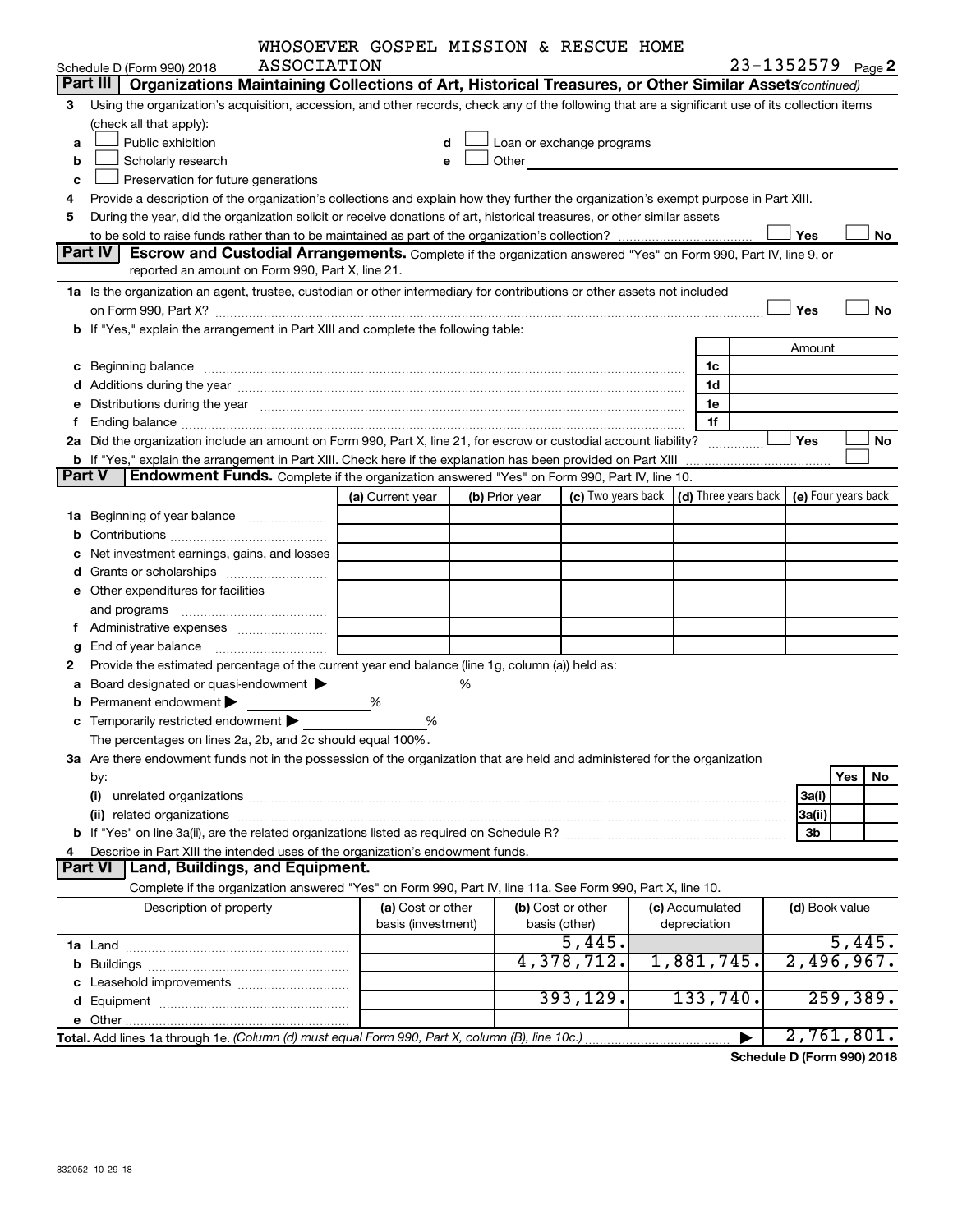| WHOSOEVER GOSPEL MISSION & RESCUE HOME |  |  |  |
|----------------------------------------|--|--|--|
|                                        |  |  |  |

| ASSOCIATION<br>Schedule D (Form 990) 2018                                                                                                                             |                 |                | 23-1352579 Page 3                                         |  |
|-----------------------------------------------------------------------------------------------------------------------------------------------------------------------|-----------------|----------------|-----------------------------------------------------------|--|
| <b>Investments - Other Securities.</b><br><b>Part VIII</b>                                                                                                            |                 |                |                                                           |  |
| Complete if the organization answered "Yes" on Form 990, Part IV, line 11b. See Form 990, Part X, line 12.                                                            |                 |                |                                                           |  |
| (a) Description of security or category (including name of security)                                                                                                  | (b) Book value  |                | (c) Method of valuation: Cost or end-of-year market value |  |
| (1) Financial derivatives                                                                                                                                             |                 |                |                                                           |  |
|                                                                                                                                                                       |                 |                |                                                           |  |
| (3) Other                                                                                                                                                             |                 |                |                                                           |  |
| (A)                                                                                                                                                                   |                 |                |                                                           |  |
| (B)                                                                                                                                                                   |                 |                |                                                           |  |
|                                                                                                                                                                       |                 |                |                                                           |  |
| (C)                                                                                                                                                                   |                 |                |                                                           |  |
| (D)                                                                                                                                                                   |                 |                |                                                           |  |
| (E)                                                                                                                                                                   |                 |                |                                                           |  |
| (F)                                                                                                                                                                   |                 |                |                                                           |  |
| (G)                                                                                                                                                                   |                 |                |                                                           |  |
| (H)                                                                                                                                                                   |                 |                |                                                           |  |
| Total. (Col. (b) must equal Form 990, Part X, col. (B) line 12.) $\blacktriangleright$                                                                                |                 |                |                                                           |  |
| Part VIII Investments - Program Related.                                                                                                                              |                 |                |                                                           |  |
| Complete if the organization answered "Yes" on Form 990, Part IV, line 11c. See Form 990, Part X, line 13.                                                            |                 |                |                                                           |  |
| (a) Description of investment                                                                                                                                         | (b) Book value  |                | (c) Method of valuation: Cost or end-of-year market value |  |
| (1)                                                                                                                                                                   |                 |                |                                                           |  |
| (2)                                                                                                                                                                   |                 |                |                                                           |  |
| (3)                                                                                                                                                                   |                 |                |                                                           |  |
| (4)                                                                                                                                                                   |                 |                |                                                           |  |
| (5)                                                                                                                                                                   |                 |                |                                                           |  |
| (6)                                                                                                                                                                   |                 |                |                                                           |  |
| (7)                                                                                                                                                                   |                 |                |                                                           |  |
| (8)                                                                                                                                                                   |                 |                |                                                           |  |
|                                                                                                                                                                       |                 |                |                                                           |  |
| (9)                                                                                                                                                                   |                 |                |                                                           |  |
| Total. (Col. (b) must equal Form 990, Part X, col. (B) line $13.$ )<br><b>Other Assets.</b><br>Part IX                                                                |                 |                |                                                           |  |
|                                                                                                                                                                       |                 |                |                                                           |  |
| Complete if the organization answered "Yes" on Form 990, Part IV, line 11d. See Form 990, Part X, line 15.                                                            |                 |                |                                                           |  |
|                                                                                                                                                                       | (a) Description |                | (b) Book value                                            |  |
| (1)                                                                                                                                                                   |                 |                |                                                           |  |
| (2)                                                                                                                                                                   |                 |                |                                                           |  |
| (3)                                                                                                                                                                   |                 |                |                                                           |  |
| (4)                                                                                                                                                                   |                 |                |                                                           |  |
| (5)                                                                                                                                                                   |                 |                |                                                           |  |
| (6)                                                                                                                                                                   |                 |                |                                                           |  |
| (7)                                                                                                                                                                   |                 |                |                                                           |  |
| (8)                                                                                                                                                                   |                 |                |                                                           |  |
| (9)                                                                                                                                                                   |                 |                |                                                           |  |
| Total. (Column (b) must equal Form 990, Part X, col. (B) line 15.)                                                                                                    |                 |                |                                                           |  |
| <b>Other Liabilities.</b><br>Part X                                                                                                                                   |                 |                |                                                           |  |
| Complete if the organization answered "Yes" on Form 990, Part IV, line 11e or 11f. See Form 990, Part X, line 25.                                                     |                 |                |                                                           |  |
| (a) Description of liability                                                                                                                                          |                 | (b) Book value |                                                           |  |
| 1.                                                                                                                                                                    |                 |                |                                                           |  |
| Federal income taxes<br>(1)                                                                                                                                           |                 |                |                                                           |  |
| (2)                                                                                                                                                                   |                 |                |                                                           |  |
| (3)                                                                                                                                                                   |                 |                |                                                           |  |
| (4)                                                                                                                                                                   |                 |                |                                                           |  |
| (5)                                                                                                                                                                   |                 |                |                                                           |  |
| (6)                                                                                                                                                                   |                 |                |                                                           |  |
| (7)                                                                                                                                                                   |                 |                |                                                           |  |
| (8)                                                                                                                                                                   |                 |                |                                                           |  |
| (9)                                                                                                                                                                   |                 |                |                                                           |  |
| Total. (Column (b) must equal Form 990, Part X, col. (B) line 25.)                                                                                                    |                 |                |                                                           |  |
| 2. Liability for uncertain tax positions. In Part XIII, provide the text of the footnote to the organization's financial statements that reports the                  |                 |                |                                                           |  |
| organization's liability for uncertain tax positions under FIN 48 (ASC 740). Check here if the text of the footnote has been provided in Part XIII $\boxed{\text{X}}$ |                 |                |                                                           |  |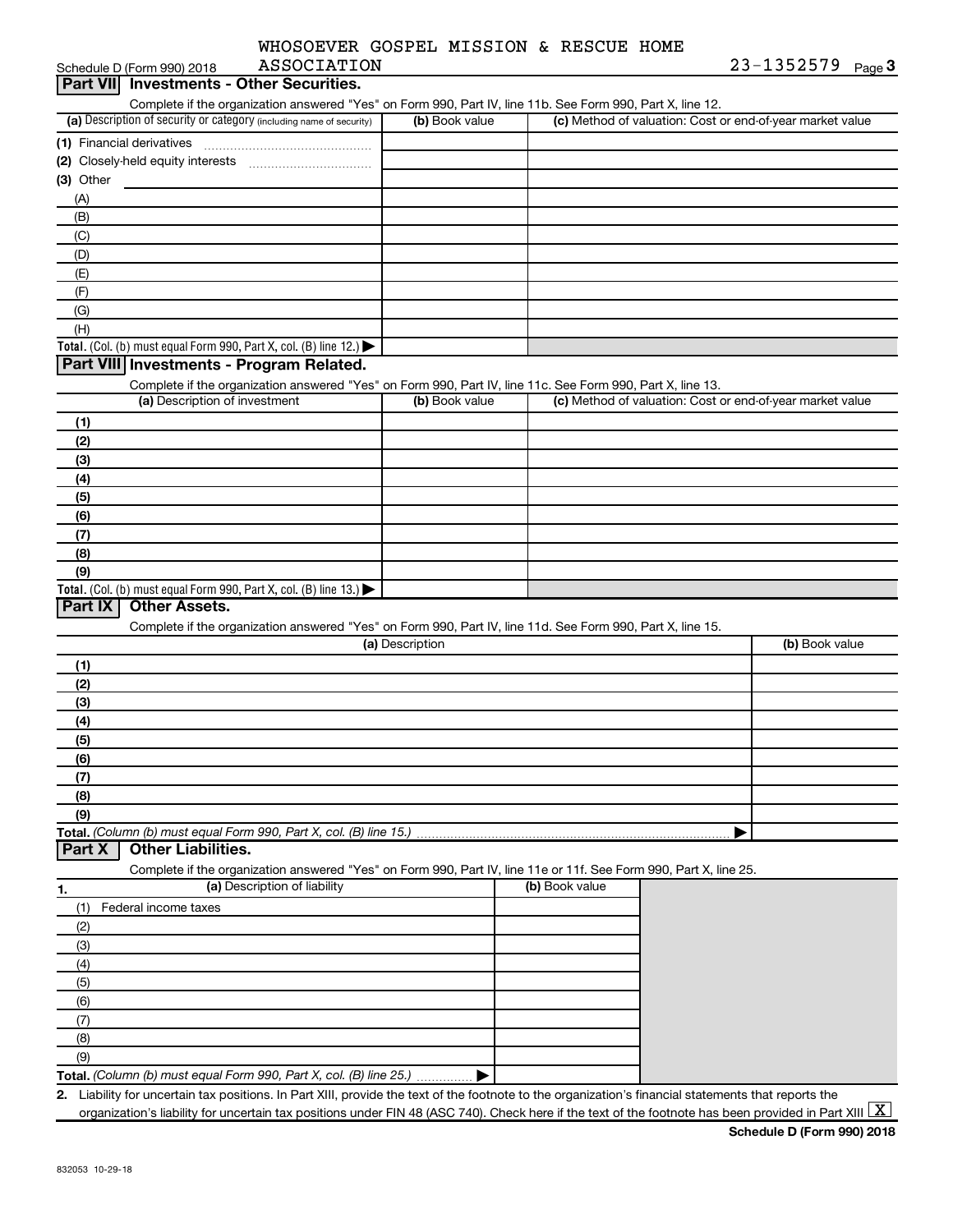| WHOSOEVER GOSPEL MISSION & RESCUE HOME |  |  |                |
|----------------------------------------|--|--|----------------|
| <b>ACCOCTATION</b>                     |  |  | $73 - 1357570$ |

|    | Schedule D (Form 990) 2018<br>ASSOCIATION                                                                                                                                                                                            |                |           |              | 23-1352579<br>Page 4 |
|----|--------------------------------------------------------------------------------------------------------------------------------------------------------------------------------------------------------------------------------------|----------------|-----------|--------------|----------------------|
|    | <b>Part XI</b><br>Reconciliation of Revenue per Audited Financial Statements With Revenue per Return.                                                                                                                                |                |           |              |                      |
|    | Complete if the organization answered "Yes" on Form 990, Part IV, line 12a.                                                                                                                                                          |                |           |              |                      |
| 1  | Total revenue, gains, and other support per audited financial statements                                                                                                                                                             |                |           | $\mathbf{1}$ | 1,799,162.           |
| 2  | Amounts included on line 1 but not on Form 990, Part VIII, line 12:                                                                                                                                                                  |                |           |              |                      |
| a  |                                                                                                                                                                                                                                      | 2a             | $-5,589.$ |              |                      |
| b  |                                                                                                                                                                                                                                      | 2 <sub>b</sub> | 520.      |              |                      |
| с  | Recoveries of prior year grants [111] matter contracts and prior year grants [11] matter contracts and a recovering to the contract of the contracts of prior year grants [11] matter contracts and a recovering to the contra       | 2 <sub>c</sub> |           |              |                      |
| d  |                                                                                                                                                                                                                                      | 2d             | 435,609.  |              |                      |
| e  | Add lines 2a through 2d                                                                                                                                                                                                              |                |           | 2e           | 430,540.             |
| 3  |                                                                                                                                                                                                                                      |                |           | 3            | 1,368,622.           |
| 4  | Amounts included on Form 990, Part VIII, line 12, but not on line 1:                                                                                                                                                                 |                |           |              |                      |
| a  |                                                                                                                                                                                                                                      | 4a             |           |              |                      |
|    |                                                                                                                                                                                                                                      | 4 <sub>b</sub> |           |              |                      |
|    | Add lines 4a and 4b                                                                                                                                                                                                                  |                |           | 4c           | ο.                   |
|    |                                                                                                                                                                                                                                      |                |           |              |                      |
| 5  |                                                                                                                                                                                                                                      |                |           | 5            | 1,368,622.           |
|    | Part XII Reconciliation of Expenses per Audited Financial Statements With Expenses per Return.                                                                                                                                       |                |           |              |                      |
|    | Complete if the organization answered "Yes" on Form 990, Part IV, line 12a.                                                                                                                                                          |                |           |              |                      |
| 1  |                                                                                                                                                                                                                                      |                |           | 1            | 1,928,513.           |
| 2  | Amounts included on line 1 but not on Form 990, Part IX, line 25:                                                                                                                                                                    |                |           |              |                      |
| a  |                                                                                                                                                                                                                                      | 2a             | 520.      |              |                      |
| b  |                                                                                                                                                                                                                                      | 2 <sub>b</sub> |           |              |                      |
|    | Other losses                                                                                                                                                                                                                         | 2 <sub>c</sub> |           |              |                      |
| d  |                                                                                                                                                                                                                                      | 2d             | 435,609.  |              |                      |
| e  |                                                                                                                                                                                                                                      |                |           | 2e           | 436,129.             |
| з  | Add lines 2a through 2d <b>continuum continuum contract and all the contract of the contract of the contract of the contract of the contract of the contract of the contract of the contract of the contract of the contract of </b> |                |           | 3            | 1,492,384.           |
| 4  | Amounts included on Form 990, Part IX, line 25, but not on line 1:                                                                                                                                                                   |                |           |              |                      |
| a  |                                                                                                                                                                                                                                      | 4a             |           |              |                      |
| b  |                                                                                                                                                                                                                                      | 4 <sub>b</sub> |           |              |                      |
| c. | Add lines 4a and 4b                                                                                                                                                                                                                  |                |           | 4с           | ο.                   |
|    |                                                                                                                                                                                                                                      |                |           | 5            | 1,492,384.           |
|    | <b>Part XIII Supplemental Information.</b>                                                                                                                                                                                           |                |           |              |                      |

Provide the descriptions required for Part II, lines 3, 5, and 9; Part III, lines 1a and 4; Part IV, lines 1b and 2b; Part V, line 4; Part X, line 2; Part XI, lines 2d and 4b; and Part XII, lines 2d and 4b. Also complete this part to provide any additional information.

PART X, LINE 2:

THE MISSION IS RECOGNIZED AS AN ORGANIZATION EXEMPT FROM FEDERAL INCOME

TAX UNDER SECTION 501(C)(3) OF THE INTERNAL REVENUE CODE OF 1986.

THE MISSION FOLLOWS THE INCOME TAX STANDARD FOR UNCERTAIN TAX POSITIONS.

THE MISSION BELIEVES THERE ARE NO UNCERTAIN TAX POSITIONS THAT NEED TO BE

DISCLOSED IN THE FINANCIAL STATEMENTS.

#### THE MISSION'S INFORMATIONAL TAX RETURNS ARE SUBJECT TO REVIEW AND

EXAMINATION BY FEDERAL, STATE, AND LOCAL AUTHORITIES. THE MISSION IS NOT

#### AWARE OF ANY ACTIVITIES THAT WOULD JEOPARDIZE ITS TAX-EXEMPT STATUS.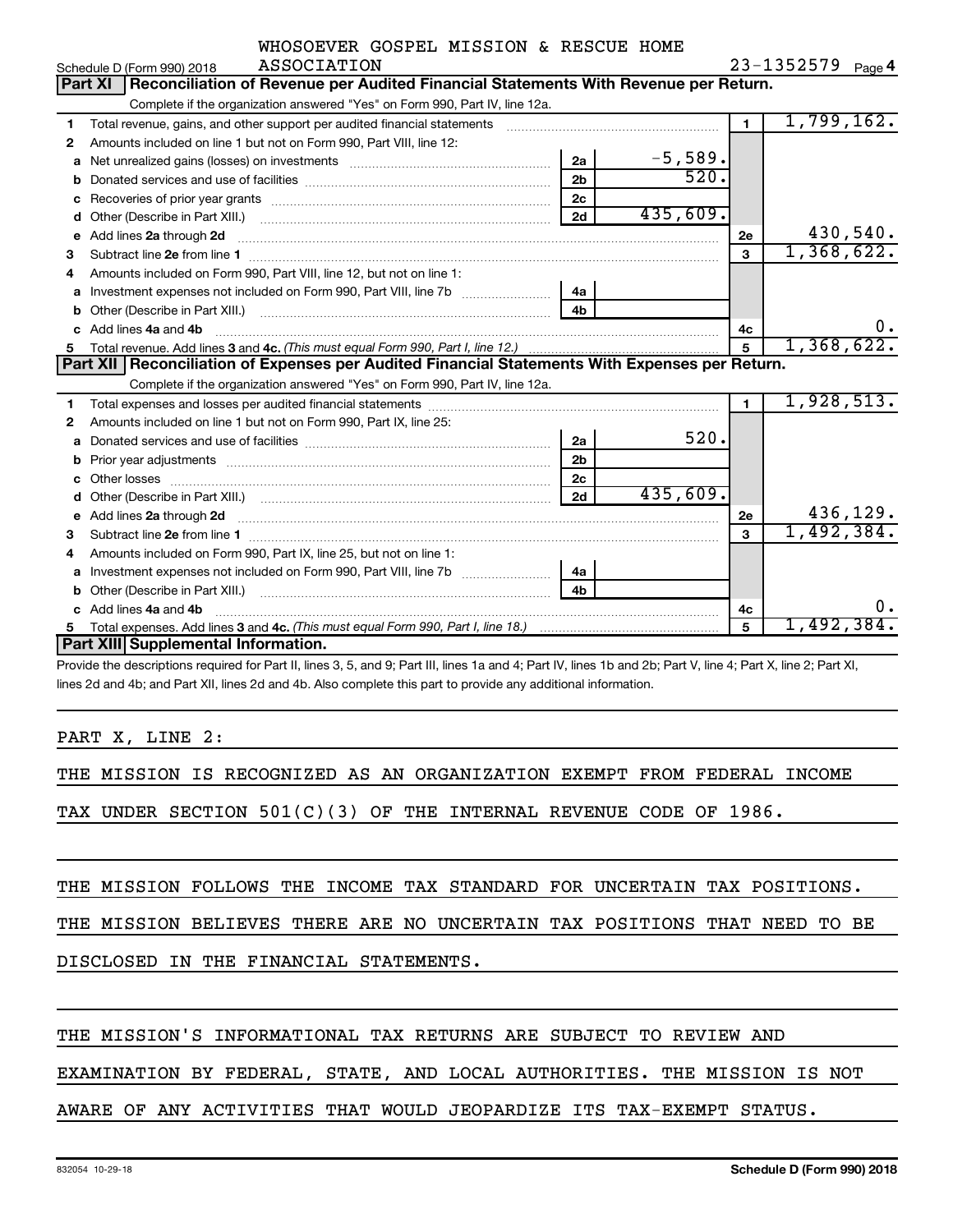|                                                                                     |                    | WHOSOEVER GOSPEL MISSION & RESCUE HOME |                       |
|-------------------------------------------------------------------------------------|--------------------|----------------------------------------|-----------------------|
| Schedule D (Form 990) 2018<br><b>Part XIII Supplemental Information (continued)</b> | <b>ASSOCIATION</b> |                                        | $23 - 1352579$ Page 5 |
|                                                                                     |                    |                                        |                       |
| PART XI, LINE 2D - OTHER ADJUSTMENTS:                                               |                    |                                        |                       |
| COST OF GOODS SOLD                                                                  |                    |                                        | 435,609.              |
|                                                                                     |                    |                                        |                       |
|                                                                                     |                    |                                        |                       |
| PART XII, LINE 2D - OTHER ADJUSTMENTS:                                              |                    |                                        |                       |
|                                                                                     |                    |                                        |                       |
| COST OF GOODS SOLD                                                                  |                    |                                        | 435,609.              |
|                                                                                     |                    |                                        |                       |
|                                                                                     |                    |                                        |                       |
|                                                                                     |                    |                                        |                       |
|                                                                                     |                    |                                        |                       |
|                                                                                     |                    |                                        |                       |
|                                                                                     |                    |                                        |                       |
|                                                                                     |                    |                                        |                       |
|                                                                                     |                    |                                        |                       |
|                                                                                     |                    |                                        |                       |
|                                                                                     |                    |                                        |                       |
|                                                                                     |                    |                                        |                       |
|                                                                                     |                    |                                        |                       |
|                                                                                     |                    |                                        |                       |
|                                                                                     |                    |                                        |                       |
|                                                                                     |                    |                                        |                       |
|                                                                                     |                    |                                        |                       |
|                                                                                     |                    |                                        |                       |
|                                                                                     |                    |                                        |                       |
|                                                                                     |                    |                                        |                       |
|                                                                                     |                    |                                        |                       |
|                                                                                     |                    |                                        |                       |
|                                                                                     |                    |                                        |                       |
|                                                                                     |                    |                                        |                       |
|                                                                                     |                    |                                        |                       |
|                                                                                     |                    |                                        |                       |
|                                                                                     |                    |                                        |                       |
|                                                                                     |                    |                                        |                       |
|                                                                                     |                    |                                        |                       |
|                                                                                     |                    |                                        |                       |
|                                                                                     |                    |                                        |                       |
|                                                                                     |                    |                                        |                       |
|                                                                                     |                    |                                        |                       |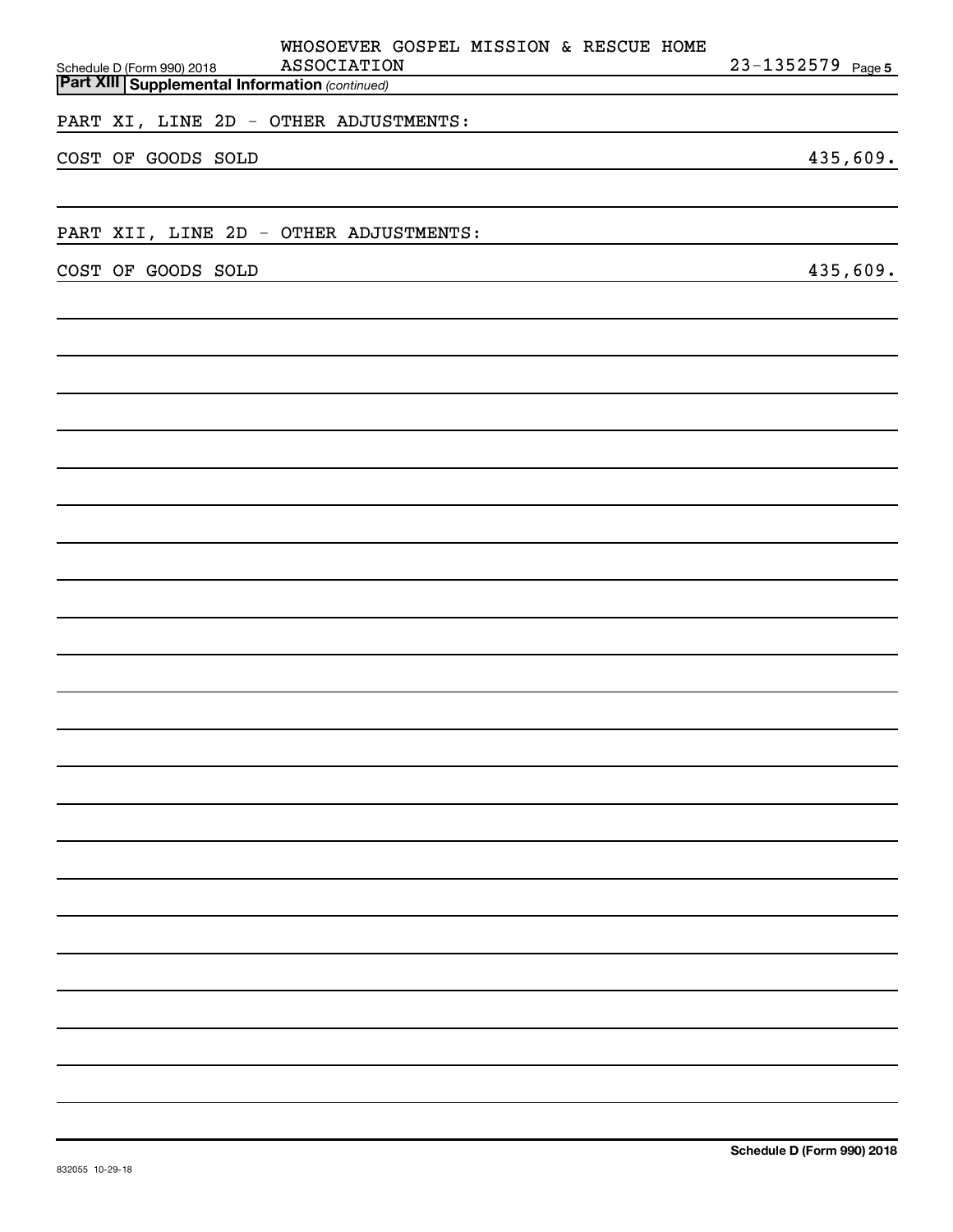|      | <b>SCHEDULE M</b><br>(Form 990)                        |                                             |                               | <b>Noncash Contributions</b>         |                                                                                                                                                                |                        | OMB No. 1545-0047                                            |
|------|--------------------------------------------------------|---------------------------------------------|-------------------------------|--------------------------------------|----------------------------------------------------------------------------------------------------------------------------------------------------------------|------------------------|--------------------------------------------------------------|
|      | Department of the Treasury<br>Internal Revenue Service | Attach to Form 990.                         |                               |                                      | ▶ Complete if the organizations answered "Yes" on Form 990, Part IV, lines 29 or 30.<br>Go to www.irs.gov/Form990 for instructions and the latest information. |                        | 2018<br><b>Open to Public</b><br>Inspection                  |
|      | Name of the organization                               | WHOSOEVER GOSPEL MISSION & RESCUE HOME      |                               |                                      |                                                                                                                                                                |                        | <b>Employer identification number</b>                        |
|      |                                                        | <b>ASSOCIATION</b>                          |                               |                                      |                                                                                                                                                                |                        | 23-1352579                                                   |
|      | <b>Types of Property</b><br>Part I                     |                                             |                               |                                      |                                                                                                                                                                |                        |                                                              |
|      |                                                        |                                             | (a)<br>Check if<br>applicable | (b)<br>Number of<br>contributions or | (c)<br>Noncash contribution<br>amounts reported on<br>items contributed Form 990, Part VIII, line 1g                                                           |                        | (d)<br>Method of determining<br>noncash contribution amounts |
| 1    |                                                        |                                             |                               |                                      |                                                                                                                                                                |                        |                                                              |
| 2    |                                                        |                                             |                               |                                      |                                                                                                                                                                |                        |                                                              |
| 3    |                                                        | Art - Fractional interests                  |                               |                                      |                                                                                                                                                                |                        |                                                              |
| 4    |                                                        | Books and publications                      |                               |                                      |                                                                                                                                                                |                        |                                                              |
| 5    |                                                        | Clothing and household goods                | $\overline{\mathbf{x}}$       |                                      |                                                                                                                                                                | 448, 649. RESALE VALUE |                                                              |
| 6    |                                                        |                                             |                               |                                      |                                                                                                                                                                |                        |                                                              |
| 7    |                                                        |                                             |                               |                                      |                                                                                                                                                                |                        |                                                              |
| 8    |                                                        |                                             |                               |                                      |                                                                                                                                                                |                        |                                                              |
| 9    |                                                        | Securities - Publicly traded                |                               |                                      |                                                                                                                                                                |                        |                                                              |
| 10   |                                                        | Securities - Closely held stock             |                               |                                      |                                                                                                                                                                |                        |                                                              |
| 11   | Securities - Partnership, LLC, or<br>trust interests   |                                             |                               |                                      |                                                                                                                                                                |                        |                                                              |
| 12   |                                                        |                                             |                               |                                      |                                                                                                                                                                |                        |                                                              |
| 13   | Qualified conservation contribution -                  |                                             |                               |                                      |                                                                                                                                                                |                        |                                                              |
| 14   |                                                        | Qualified conservation contribution - Other |                               |                                      |                                                                                                                                                                |                        |                                                              |
| 15   |                                                        |                                             |                               |                                      |                                                                                                                                                                |                        |                                                              |
| 16   |                                                        | Real estate - Commercial                    |                               |                                      |                                                                                                                                                                |                        |                                                              |
| 17   |                                                        |                                             |                               |                                      |                                                                                                                                                                |                        |                                                              |
| 18   |                                                        |                                             |                               |                                      |                                                                                                                                                                |                        |                                                              |
| 19   |                                                        |                                             | $\overline{\text{x}}$         | 800                                  |                                                                                                                                                                | 59,503.RESALE VALUE    |                                                              |
| 20   |                                                        | Drugs and medical supplies                  | $\overline{\mathbf{x}}$       | 60                                   |                                                                                                                                                                | 800.RESALE VALUE       |                                                              |
| 21   |                                                        |                                             |                               |                                      |                                                                                                                                                                |                        |                                                              |
| 22   |                                                        |                                             |                               |                                      |                                                                                                                                                                |                        |                                                              |
| - רפ | Scientific specimens                                   |                                             |                               |                                      |                                                                                                                                                                |                        |                                                              |

| 22 | <b>Historical artifacts</b>                                                                                                                                                                                                                             |   |       |  |  |                    |       |            |            |     |  |
|----|---------------------------------------------------------------------------------------------------------------------------------------------------------------------------------------------------------------------------------------------------------|---|-------|--|--|--------------------|-------|------------|------------|-----|--|
| 23 | Scientific specimens                                                                                                                                                                                                                                    |   |       |  |  |                    |       |            |            |     |  |
| 24 | Archeological artifacts                                                                                                                                                                                                                                 |   |       |  |  |                    |       |            |            |     |  |
| 25 | TOYS<br>Other $\blacktriangleright$                                                                                                                                                                                                                     | х | 1,350 |  |  | $10,880$ .RESALE   | VALUE |            |            |     |  |
| 26 | MEN'S PROGRAM<br>Other $\blacktriangleright$                                                                                                                                                                                                            | x | 4,800 |  |  | 8,367.RESALE       | VALUE |            |            |     |  |
| 27 | CHRISTMAS<br>Other $\blacktriangleright$                                                                                                                                                                                                                | х | 7151  |  |  | 6,325.RESALE       | VALUE |            |            |     |  |
| 28 | OFFICE & CLEA)<br>Other                                                                                                                                                                                                                                 | х | 325I  |  |  | 4,230.RESALE VALUE |       |            |            |     |  |
| 29 | Number of Forms 8283 received by the organization during the tax year for contributions<br>for which the organization completed Form 8283, Part IV, Donee Acknowledgement<br>29                                                                         |   |       |  |  |                    |       |            |            |     |  |
|    |                                                                                                                                                                                                                                                         |   |       |  |  |                    |       |            | <b>Yes</b> | No. |  |
|    | 30a During the year, did the organization receive by contribution any property reported in Part I, lines 1 through 28, that it<br>must hold for at least three years from the date of the initial contribution, and which isn't required to be used for |   |       |  |  |                    |       |            |            |     |  |
|    | exempt purposes for the entire holding period?                                                                                                                                                                                                          |   |       |  |  |                    |       | <b>30a</b> |            | х   |  |
|    | <b>b</b> If "Yes," describe the arrangement in Part II.                                                                                                                                                                                                 |   |       |  |  |                    |       |            |            |     |  |
|    |                                                                                                                                                                                                                                                         |   |       |  |  |                    |       |            | --         |     |  |

## **31** Does the organization have a gift acceptance policy that requires the review of any nonstandard contributions?  $\frac{1}{\sqrt{31}}$  31  $\,$  X **32 a** Does the organization hire or use third parties or related organizations to solicit, process, or sell noncash **33 32a b** If "Yes," describe in Part II.  $\text{contributions?}$   $\ldots$   $\ldots$   $\ldots$   $\ldots$   $\ldots$   $\ldots$   $\ldots$   $\ldots$   $\ldots$   $\ldots$   $\ldots$   $\ldots$   $\ldots$   $\ldots$   $\ldots$   $\ldots$   $\ldots$   $\ldots$   $\ldots$   $\ldots$   $\ldots$   $\ldots$   $\ldots$   $\ldots$   $\ldots$   $\ldots$   $\ldots$   $\ldots$   $\ldots$   $\ldots$   $\ldots$   $\ldots$   $\ldots$   $\ldots$   $\ldots$  If the organization didn't report an amount in column (c) for a type of property for which column (a) is checked, X

describe in Part II.

**For Paperwork Reduction Act Notice, see the Instructions for Form 990. Schedule M (Form 990) 2018** LHA

# **Noncash Contributions**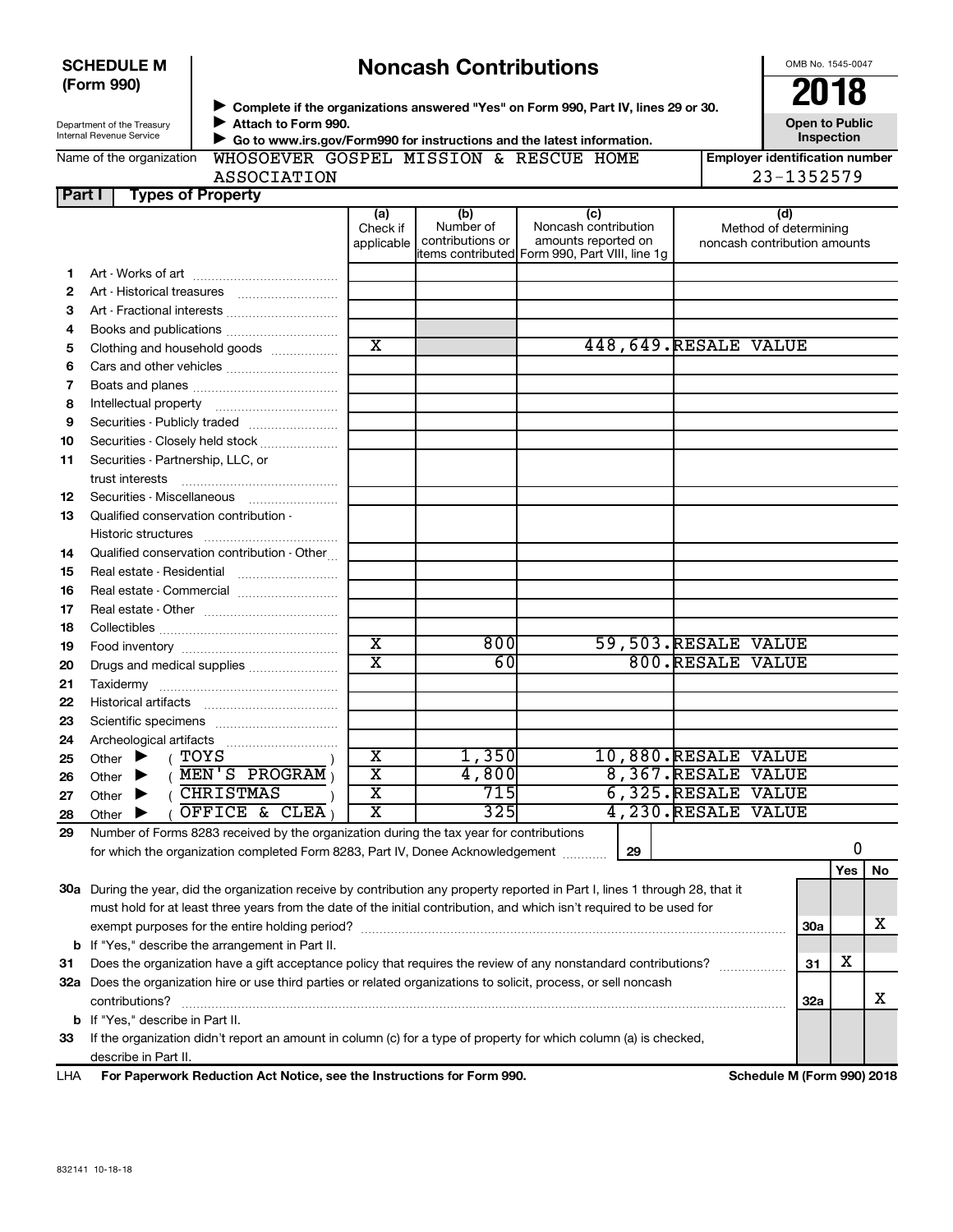| ASSOCIATION<br>23-1352579<br>Schedule M (Form 990) 2018<br><b>Part II</b><br>Supplemental Information. Provide the information required by Part I, lines 30b, 32b, and 33, and whether the organization<br>is reporting in Part I, column (b), the number of contributions, the number of items received, or a combination of both. Also complete<br>this part for any additional information.<br>SCHEDULE M, PART I, COLUMN (B):<br>THE FIGURES IN COLUMN B REPRESENTS THE NUMBER OF CONTRIBUTORS |  |  |  | WHOSOEVER GOSPEL MISSION & RESCUE HOME |  |  |        |
|----------------------------------------------------------------------------------------------------------------------------------------------------------------------------------------------------------------------------------------------------------------------------------------------------------------------------------------------------------------------------------------------------------------------------------------------------------------------------------------------------|--|--|--|----------------------------------------|--|--|--------|
|                                                                                                                                                                                                                                                                                                                                                                                                                                                                                                    |  |  |  |                                        |  |  | Page 2 |
|                                                                                                                                                                                                                                                                                                                                                                                                                                                                                                    |  |  |  |                                        |  |  |        |
|                                                                                                                                                                                                                                                                                                                                                                                                                                                                                                    |  |  |  |                                        |  |  |        |
|                                                                                                                                                                                                                                                                                                                                                                                                                                                                                                    |  |  |  |                                        |  |  |        |
|                                                                                                                                                                                                                                                                                                                                                                                                                                                                                                    |  |  |  |                                        |  |  |        |
|                                                                                                                                                                                                                                                                                                                                                                                                                                                                                                    |  |  |  |                                        |  |  |        |
|                                                                                                                                                                                                                                                                                                                                                                                                                                                                                                    |  |  |  |                                        |  |  |        |
|                                                                                                                                                                                                                                                                                                                                                                                                                                                                                                    |  |  |  |                                        |  |  |        |
|                                                                                                                                                                                                                                                                                                                                                                                                                                                                                                    |  |  |  |                                        |  |  |        |
|                                                                                                                                                                                                                                                                                                                                                                                                                                                                                                    |  |  |  |                                        |  |  |        |
|                                                                                                                                                                                                                                                                                                                                                                                                                                                                                                    |  |  |  |                                        |  |  |        |
|                                                                                                                                                                                                                                                                                                                                                                                                                                                                                                    |  |  |  |                                        |  |  |        |
|                                                                                                                                                                                                                                                                                                                                                                                                                                                                                                    |  |  |  |                                        |  |  |        |
|                                                                                                                                                                                                                                                                                                                                                                                                                                                                                                    |  |  |  |                                        |  |  |        |
|                                                                                                                                                                                                                                                                                                                                                                                                                                                                                                    |  |  |  |                                        |  |  |        |
|                                                                                                                                                                                                                                                                                                                                                                                                                                                                                                    |  |  |  |                                        |  |  |        |
|                                                                                                                                                                                                                                                                                                                                                                                                                                                                                                    |  |  |  |                                        |  |  |        |
|                                                                                                                                                                                                                                                                                                                                                                                                                                                                                                    |  |  |  |                                        |  |  |        |
|                                                                                                                                                                                                                                                                                                                                                                                                                                                                                                    |  |  |  |                                        |  |  |        |
|                                                                                                                                                                                                                                                                                                                                                                                                                                                                                                    |  |  |  |                                        |  |  |        |
|                                                                                                                                                                                                                                                                                                                                                                                                                                                                                                    |  |  |  |                                        |  |  |        |
|                                                                                                                                                                                                                                                                                                                                                                                                                                                                                                    |  |  |  |                                        |  |  |        |
|                                                                                                                                                                                                                                                                                                                                                                                                                                                                                                    |  |  |  |                                        |  |  |        |
|                                                                                                                                                                                                                                                                                                                                                                                                                                                                                                    |  |  |  |                                        |  |  |        |
|                                                                                                                                                                                                                                                                                                                                                                                                                                                                                                    |  |  |  |                                        |  |  |        |
|                                                                                                                                                                                                                                                                                                                                                                                                                                                                                                    |  |  |  |                                        |  |  |        |
|                                                                                                                                                                                                                                                                                                                                                                                                                                                                                                    |  |  |  |                                        |  |  |        |
|                                                                                                                                                                                                                                                                                                                                                                                                                                                                                                    |  |  |  |                                        |  |  |        |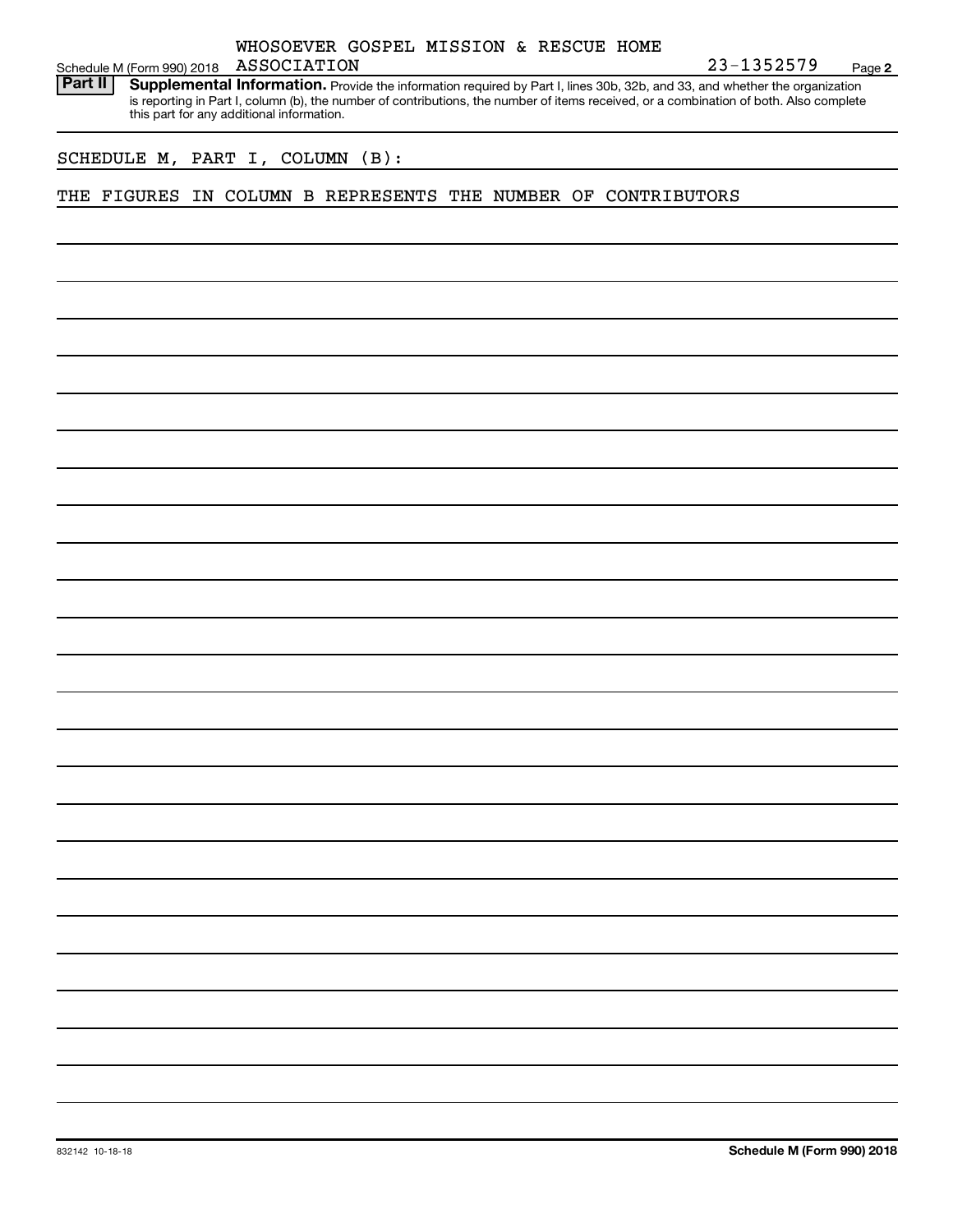**(Form 990 or 990-EZ)**

Department of the Treasury Internal Revenue Service Name of the organization

**Complete to provide information for responses to specific questions on** SCHEDULE O **Supplemental Information to Form 990 or 990-EZ** 2018<br>(Form 990 or 990-EZ) **2018** 

**Form 990 or 990-EZ or to provide any additional information. | Attach to Form 990 or 990-EZ. | Go to www.irs.gov/Form990 for the latest information.** WHOSOEVER GOSPEL MISSION & RESCUE HOME



ASSOCIATION 23-1352579

FORM 990, PART III, LINE 4A, PROGRAM SERVICE ACCOMPLISHMENTS:

AMOUNTED TO \$435,609 FOR THE YEAR ENDED SEPTEMBER 30, 2019.

FORM 990, PART VI, SECTION B, LINE 11B:

THE FORM 990 IS PREPARED BY AN INDEPENDENT ACCOUNTING FIRM. THE FORM 990 IS

REVIEWED AND APPROVED BY THE BOARD OF DIRECTORS BEFORE FILING.

FORM 990, PART VI, SECTION B, LINE 12C:

THE MISSION REVIEWS COMPLIANCE WITH ITS CONFLICT OF INTEREST POLICY

ANNUALLY. THE CONFLICT OF INTEREST POLICY APPLIES TO THE BOARD OF DIRECTORS AND THE EMPLOYEES OF THE MISSION. ANY POTENTIAL CONFLICTS ARE REPORTED TO THE BOARD OF DIRECTORS WHO DETERMINE WHETHER A CONFLICT EXISTS. THE MINUTES FROM THE MEETING IN WHICH THE CONFLICT OCCURS WILL REFLECT THE CONFLICT OF INTEREST AND ANY RESOLUTION OR ACTION TO BE TAKEN IN RESPONSE TO THE CONFLICT OF INTEREST. ANYONE WITH A POTENTIAL OR ACTUAL CONFLICT SHALL RECUSE THEMSELVES FROM THE DISCUSSION AND VOTE RELATED TO ANY ITEM IN CONFLICT.

FORM 990, PART VI, SECTION B, LINE 15A: THE MISSION'S BOARD OF DIRECTORS APPROVE COMPENSATION ANNUALLY AT THE SEPTEMBER BOARD MEETING, INCLUDING THE EXECUTIVE DIRECTOR'S COMPENSATION. THE BOARD WILL EVALUATE THE COMPENSATION BASED ON JOB PERFORMANCE, RESPONSIBILITIES, COMPARISON WITH SIMILAR ORGANIZATIONS AND BUDGET RESTRAINTS. THE DELIBERATION AND APPROVAL BY THE BOARD IS TIMELY DOCUMENTED IN THE BOARD'S MINUTES.